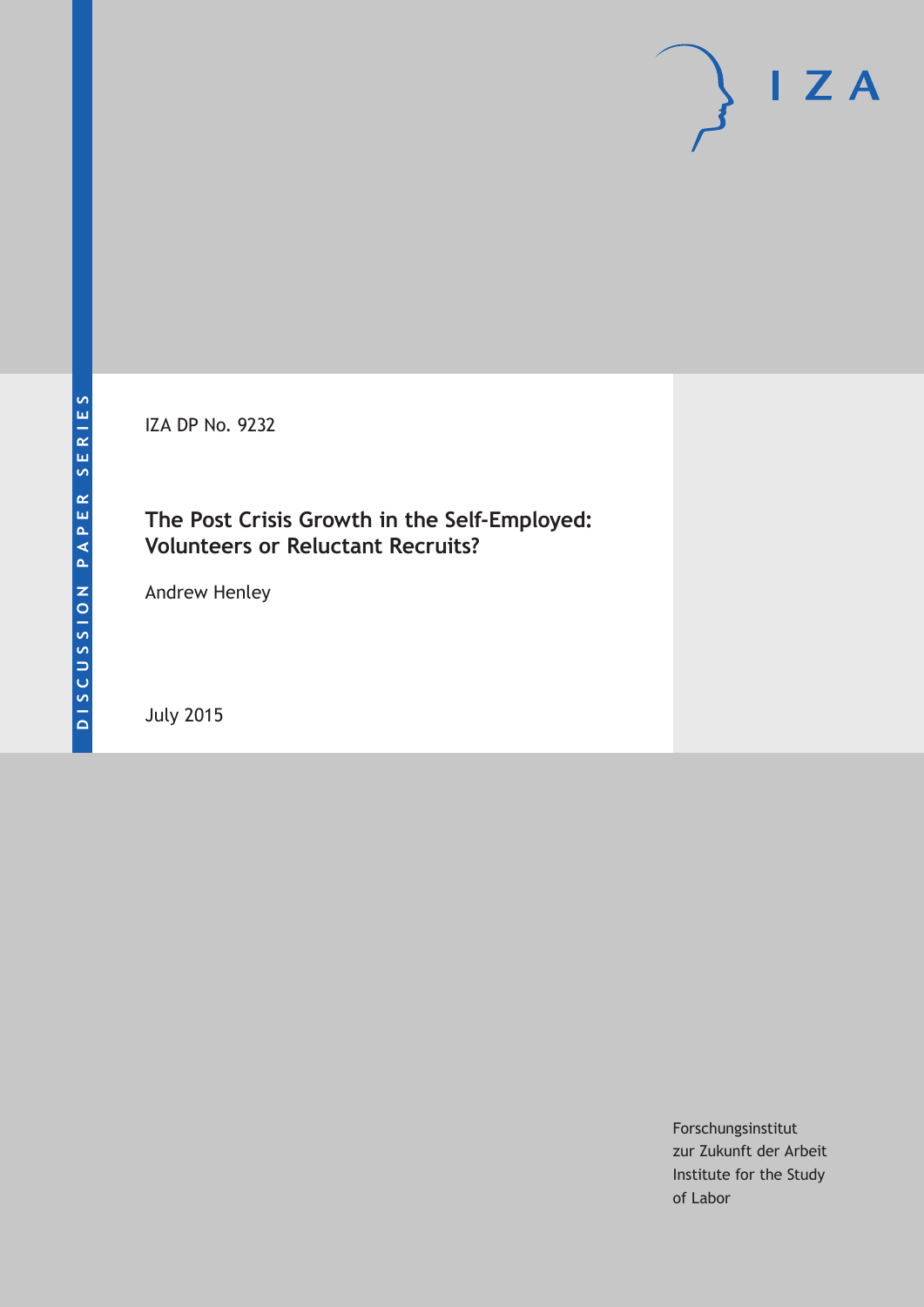# **The Post Crisis Growth in the Self-Employed: Volunteers or Reluctant Recruits?**

**Andrew Henley** 

*Aberystwyth University and IZA* 

### Discussion Paper No. 9232 July 2015

IZA

P.O. Box 7240 53072 Bonn Germany

Phone: +49-228-3894-0 Fax: +49-228-3894-180 E-mail: iza@iza.org

Any opinions expressed here are those of the author(s) and not those of IZA. Research published in this series may include views on policy, but the institute itself takes no institutional policy positions. The IZA research network is committed to the IZA Guiding Principles of Research Integrity.

The Institute for the Study of Labor (IZA) in Bonn is a local and virtual international research center and a place of communication between science, politics and business. IZA is an independent nonprofit organization supported by Deutsche Post Foundation. The center is associated with the University of Bonn and offers a stimulating research environment through its international network, workshops and conferences, data service, project support, research visits and doctoral program. IZA engages in (i) original and internationally competitive research in all fields of labor economics, (ii) development of policy concepts, and (iii) dissemination of research results and concepts to the interested public.

IZA Discussion Papers often represent preliminary work and are circulated to encourage discussion. Citation of such a paper should account for its provisional character. A revised version may be available directly from the author.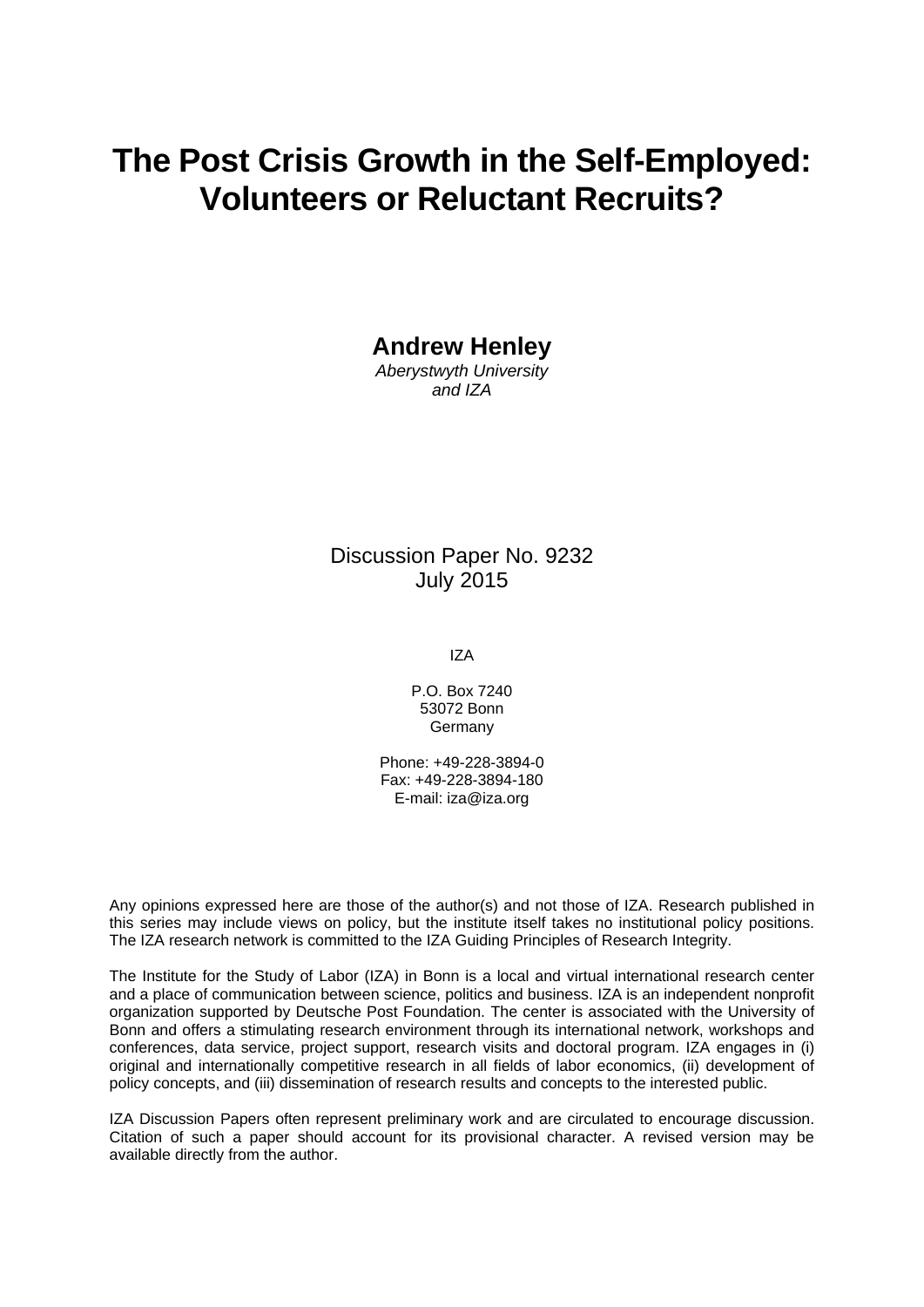IZA Discussion Paper No. 9232 July 2015

# **ABSTRACT**

# **The Post Crisis Growth in the Self-Employed: Volunteers or Reluctant Recruits?**

In the UK by late 2014 there were almost 0.75m more self-employed than at the start of the financial crisis in early 2008. This represents over 75% of jobs growth in the UK over the same period. This experience has attracted commentary from independent policy analysts and others, focusing on whether growth has been structural, reflecting changes in the nature of employment and attitudes towards business venturing, or cyclical, reflecting a post-crisis shift towards flexible insecure forms of employment as an alternative to long-term unemployment. Recent commentary has also focused on heterogeneity across UK regions. Longitudinal data covering 2009-2013 from the ESRC Understanding Society survey are used to examine transitions into self-employment, and regression correlation with indicators of labour market conditions (unemployment, earnings) in the area local to the individual. Transitions into self-employment from both previous paid employment and inactivity found to be are negatively correlated with lagged local unemployment rates and positively correlated with lagged lower quartile earnings in the local area. These correlation patterns, although varying in size, hold for men and women, and are robust to controlling for individual characteristics. This suggests that local pull factors are far more significant in driving transitions into self-employment, and explains why business formation rates are higher, post-2008, in more advantaged UK areas. Self-employed business ownership does not appear to a significant alternative to unemployment for those where of paid employment demand is weak. Entrepreneurial activity prospers were wages are higher and unemployment lower.

JEL Classification: J21, M13, R23

Keywords: self-employment, local unemployment, local earnings, longitudinal analysis

Corresponding author:

Andrew Henley School of Management and Business Aberystwyth University Llanbadarn Aberystwyth, SY23 3AL United Kingdom E-mail: a.g.henley@aber.ac.uk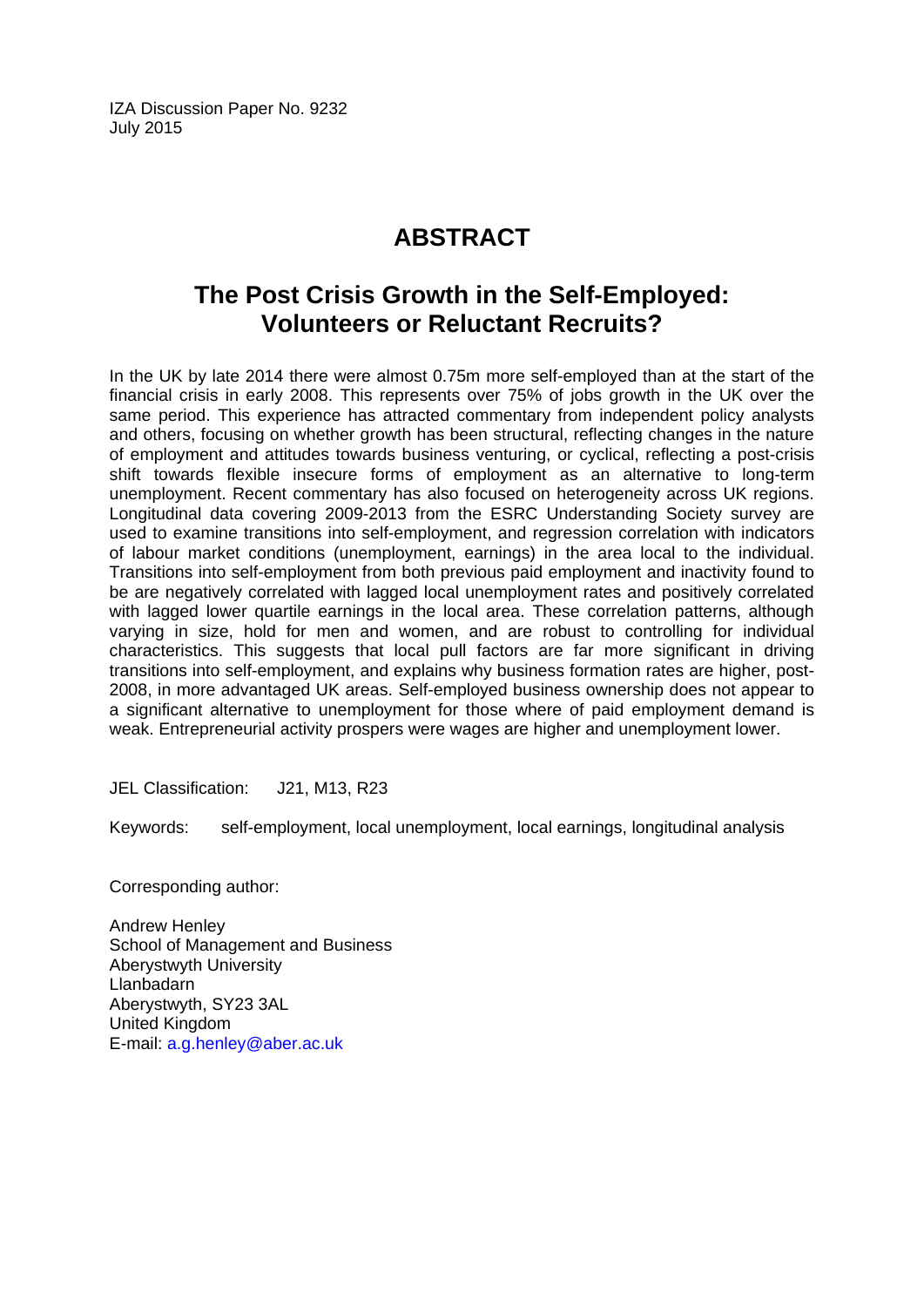#### **1. Introduction**

In the UK by the end of 2014 there were almost three quarters of a million more selfemployed in the workforce than at the start of the global financial crisis in early 2008. This is a remarkable numerical growth and represents in turn over three quarters of the total net growth in jobs in the UK over the same period (Table 1). The UK experience, although dramatic, is not unique across Europe. High rates of growth of self-employment have been observed in some of the eastern European accession states and to a lesser extent in France and the Netherlands. Nevertheless, across the EU as a whole self-employment has fallen slightly over this period. The UK experience has recently attracted commentary from independent policy analysts as well as concerned organizations such as trades unions (D'Arcy and Gardiner, 2014; Hatfield, 2015; Centre for Cities, 2015). Discussion has focused on the extent to which the growth has been structural, reflecting social changes in the nature of employment and attitudes towards business venturing, cyclical, reflecting a post-crisis shift towards flexible part-time forms of employment as an alternative to long-term unemployment, or spatial, reflecting geographical variation in supply- and demand-side influences. The present paper is concerned with the last of these.

Although self-employment has risen across all regions and devolved territories of the UK, with the exception of Northern Ireland, the scale of that growth has varied. In some regions, notably in London and the south east of England self-employment growth has been matched by growth in employee jobs; in others, notably in the north of the UK, it has not. All of this recent experience may sit uneasily with the change in research focus over recent years towards viewing entrepreneurial choice as driven by innovation and knowledge spillovers. To paraphrase an infamous question from an earlier debate about the depression crisis of the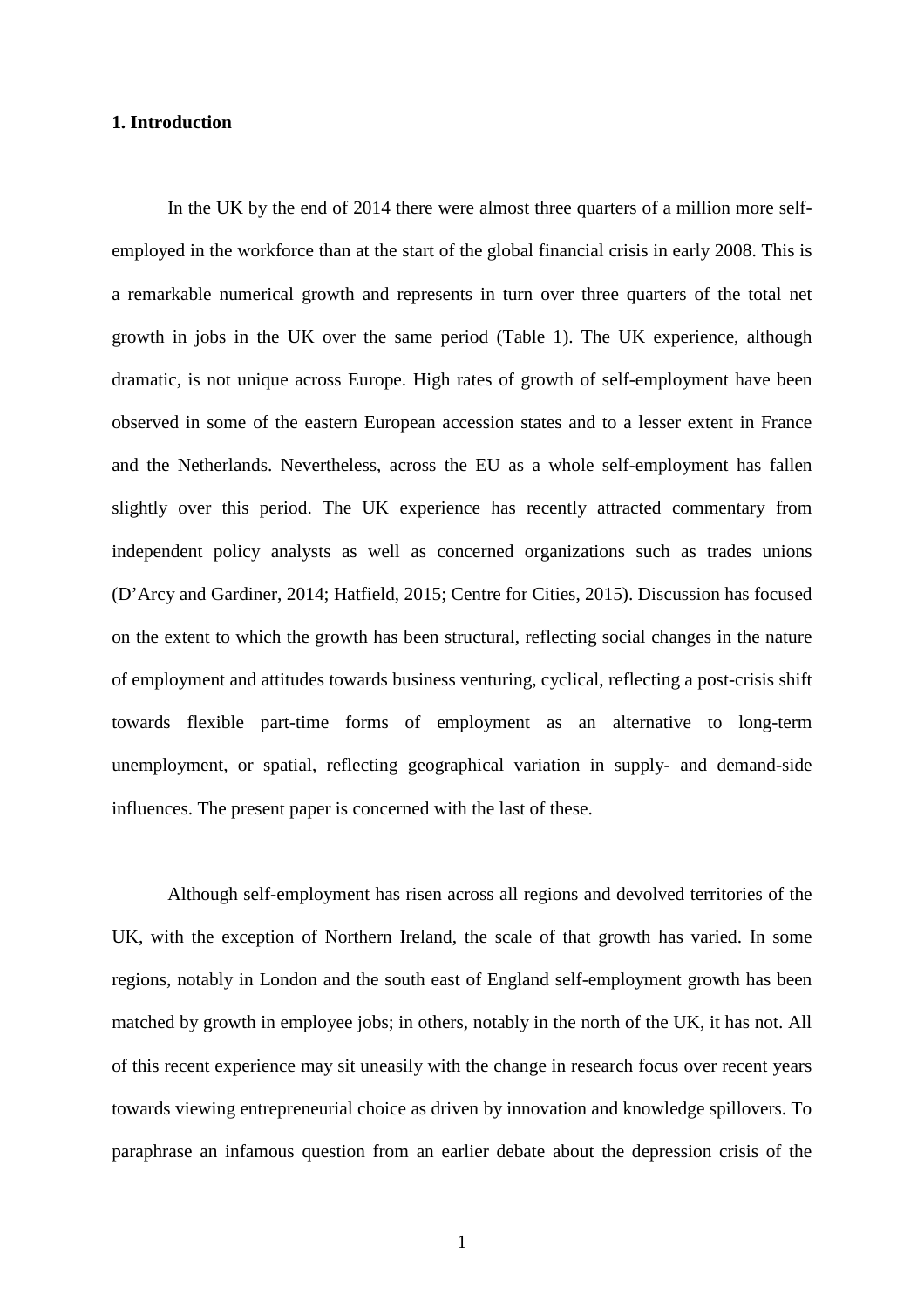1930s, is the army of the self-employed standing watch over the current fragile recovery from financial crisis a volunteer one or not?<sup>[1](#page-30-0)</sup> Are those choosing self-employment reluctantly doing so in places where the alternatives are not very attractive, or making active choices in places where business start-up opportunities look more attractive?

The debate between viewing self-employment as opportunity-driven or necessitydriven (in the terminology of the Global Entrepreneurship Monitor) is of course not a new one. It has attracted significant research attention in the past (for example Gilad and Levine, 1986; Amit, 1994; Hessels et al., 2008; Thurik et al., 2008; Dawson et al., 2014). By and large past research has pointed towards the dominance of opportunity as a macro-level driving force. The vast majority of the self-employed appear to report opportunity-related or personal independence-related motives for their choice of economic status, and not to attribute any significance to "recession-push" factors. This points towards some coincidence between self-employment trends and entrepreneurial activity, broadly defined. However detailed micro-econometric analysis, which will be discussed further below, also points to the suggestion that those who form new self-employed business ventures from prior unemployment may not achieve the same levels of growth or business longevity as others.

It is therefore important to know more about the (newly) self-employed in post-crisis "austerity" United Kingdom. To what extent is variability in local labour market conditions and the state of local demand associated with individual transition into self-employment (stocks and inflows)? And therefore, perhaps more speculatively, what are the implications of this for the way in which policy to support entrepreneurship framed?

<span id="page-4-0"></span> <sup>1</sup> The debate in question revolved around the relationship between unemployment and the level of unemployment insurance (Benjamin and Kochin, 1979).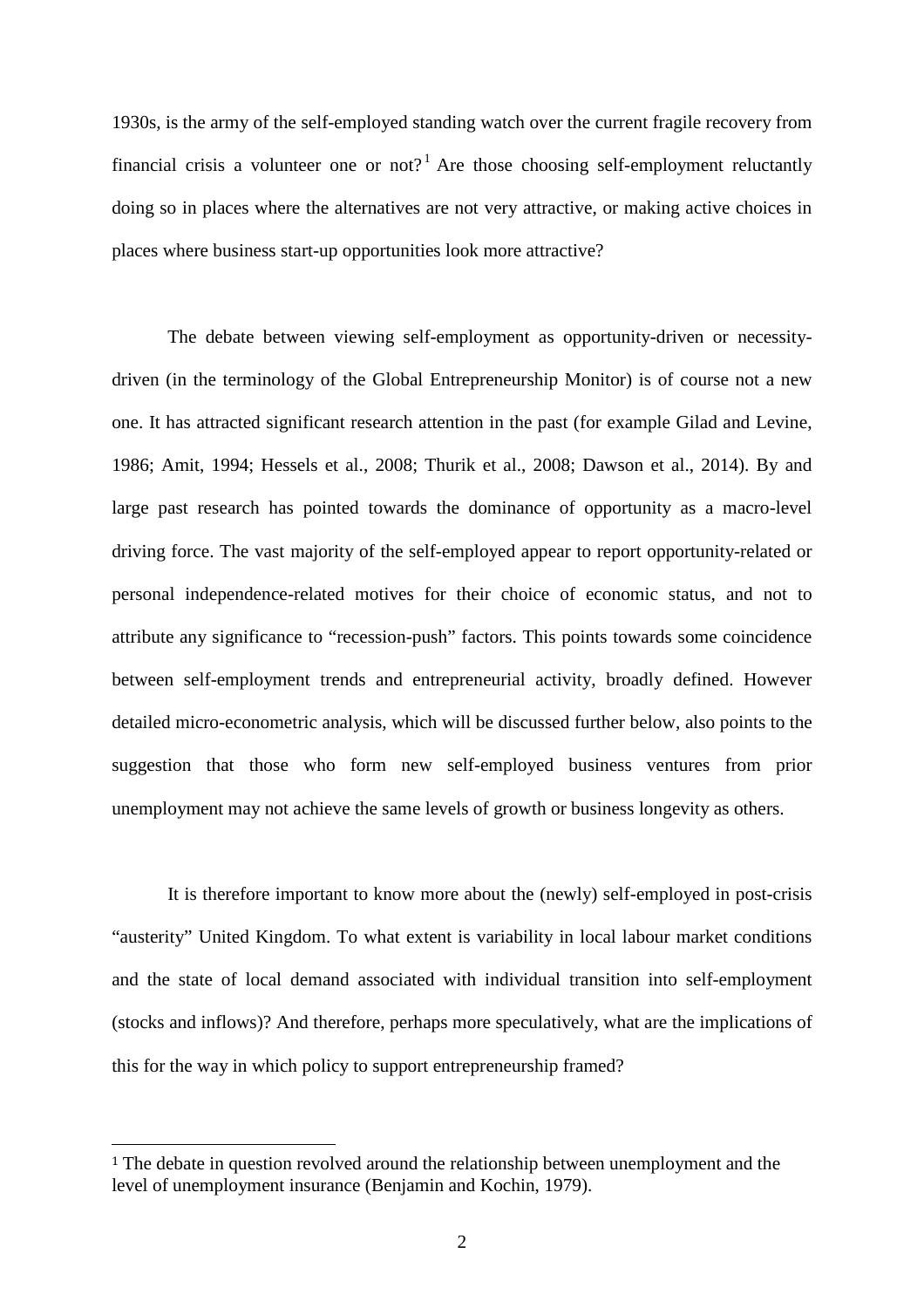In order to understand the dynamics of self-employment at the level of the individual, it is essential to analyze longitudinal data, rather than successive surveys drawn from different samples of the same population. This paper investigates individual-level microdata from the first four waves (2009-2013) of Understanding Society, the UK's principal household longitudinal survey, and undertakes data linkage to Office for National Statistics information on earnings and unemployment for 380 Great Britain local authority districts. It analyses the extent to which self-employment status and transitions (from paid employment and from inactivity) into self-employment are associated with variation in prior local economic conditions captured by unemployment rates and levels of earnings.

The paper concludes that there is little or no evidence for any net "push" effect into self-employment from weak local labour market conditions. The data are consistent with the net effect being one of "pull" in which improved local labour market conditions indicate better local business opportunities and market demand from higher spending power. "Pull" effects appear to be stronger for women and stronger still for those considering a transition into self-employment from inactivity.

The remainder of the paper is structured as follows. Section 2 provides a fuller background discussion, and review of both relevant academic literature and recent policyfocused commentary. Section 3 describes the data used and the main methods of analysis. Section 4 explains the results. Section 5 provides a discussion and commentary on these findings and their implications. Section 6 is a final conclusion and comment on policy implications.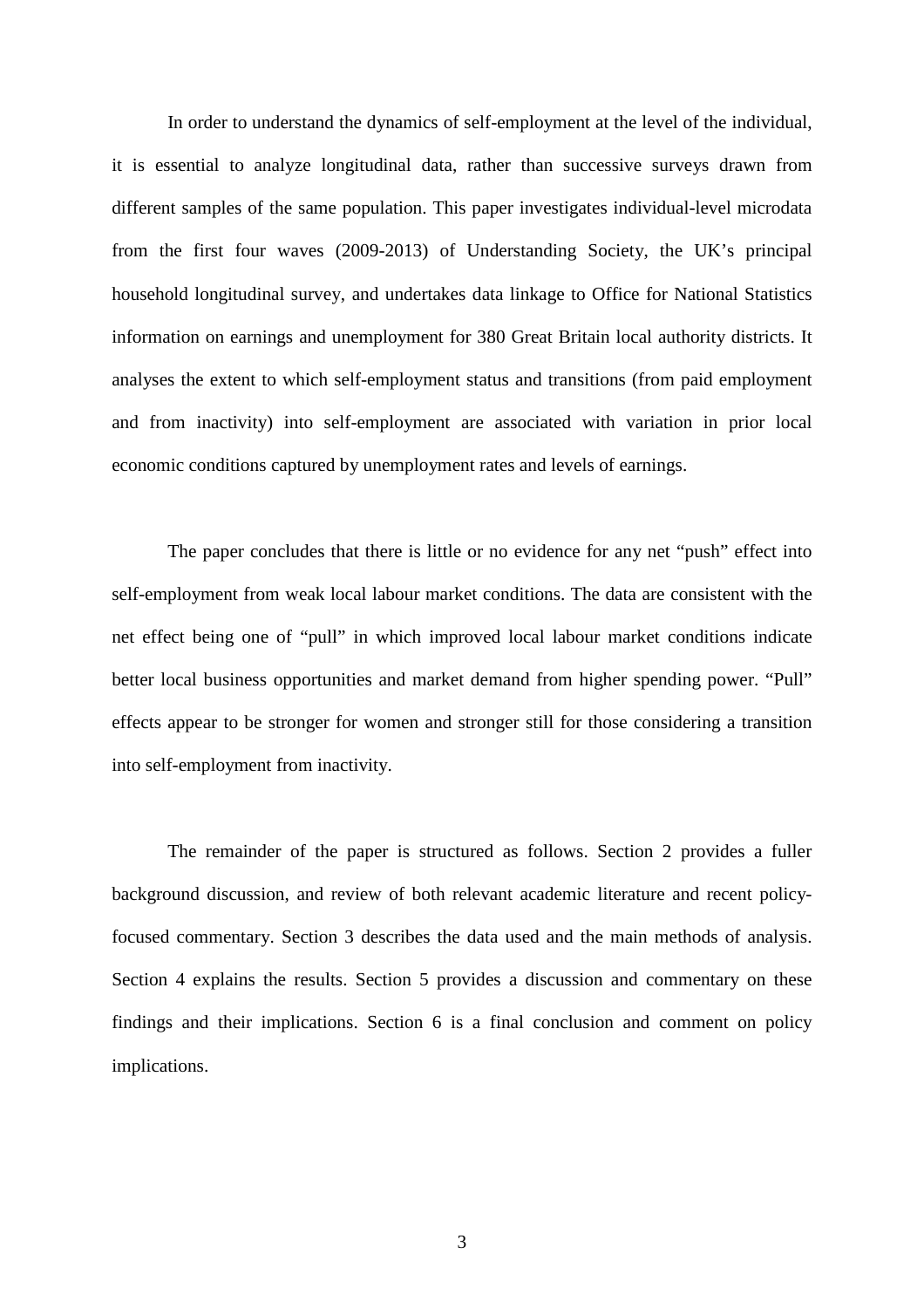#### **2. Regional drivers of self-employment**

Self-employment currently accounts for over 15% of all those in work in the UK, or over four and half million individuals from a workforce of almost 31 million. To set this in context, steady growth in self-employment has been a pronounced feature of the development of the UK labour market for some considerable time. As Figure 1 shows, 35 years previously in 1979 the rate of self-employment was exactly half the rate in mid 2014. Growth over that period has not been uniform: the period of high unemployment in the 1980s witnessed more rapid growth, with some decline in the rate during the period of sustained economic growth through the 1990s. The self-employment rate started to grow more rapidly again from around 2008 onwards, coinciding with the onset of the global financial crisis. Figure 2 charts movements in UK unemployment totals since 2000 quarter by quarter, alongside the total numbers of self-employed. It is difficult to draw any firm conclusion from the superimposition of these two time series – it does not suggestion any strong pro- or countercyclical trend.

The post-crisis development of the UK economy has been notable in that total numbers in work has maintained sustained growth, with no dramatic growth in unemployment that characterized earlier recessions in the UK, notably in the 1930s and 1980s. Table 1, drawn from official UK ONS statistics, describes the creation of jobs in the UK between 2008 and 2014 and shows clearly how this net growth in jobs is significantly accounted for by the growth in self-employment. Of 920,000 net new jobs created between quarter 1 of 2008 and quarter 2 of 2014, 693,000 were in self-employment. The net figure represents a balance of inflows and outflows. Inflows account for over 36% of the total in self-employment five years previously; outflows represent only 23% of those in self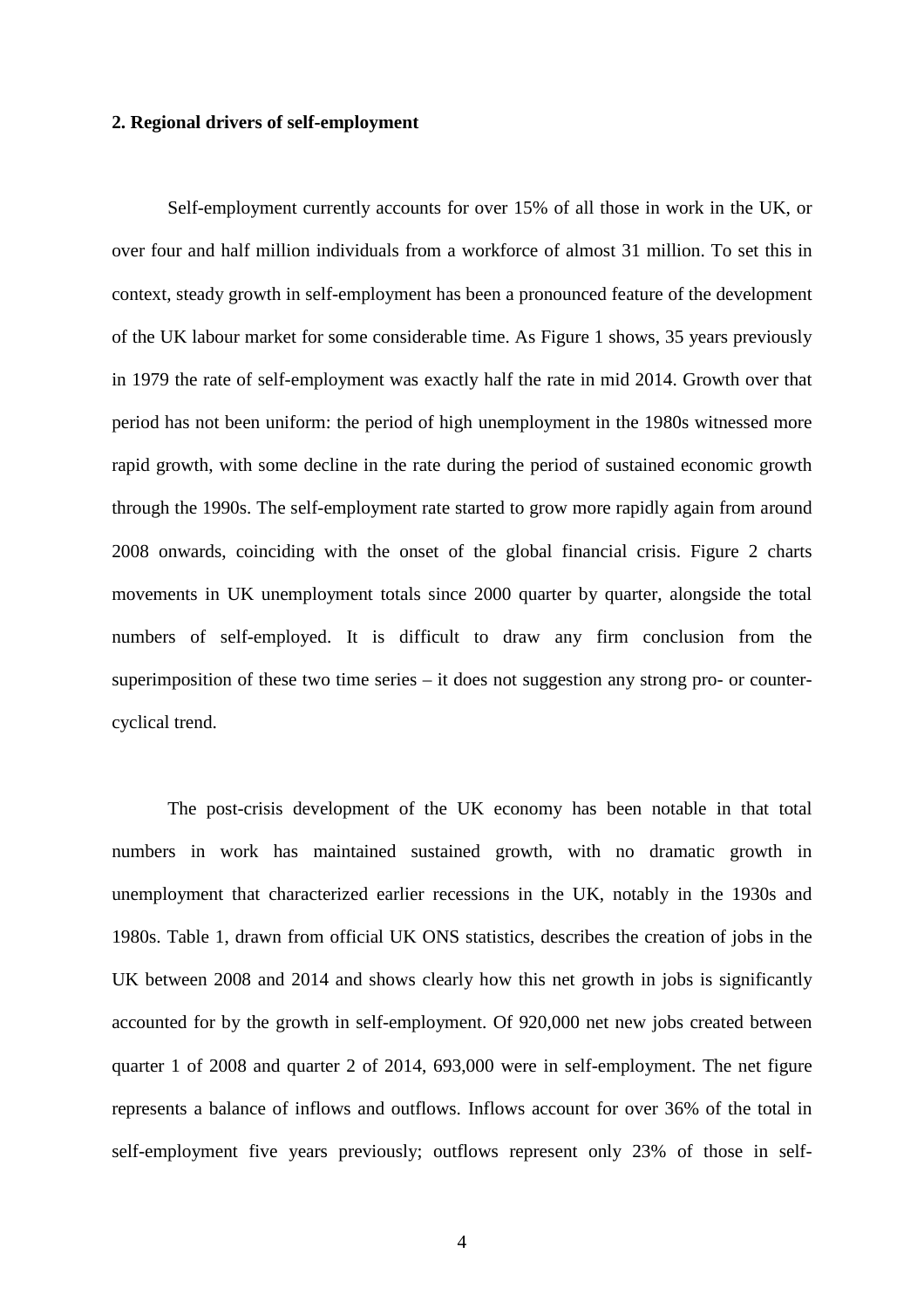employment five years previously. This amounts to a significant growth in either small-scale business venturing or freelancing/own-account self-employment or both (and at a time when UK tax authorities have progressively tightened rules of self-employment registration, HMRC (2013)). Table 1 also reports, for comparison purposes, data showing the change in the population of micro businesses (0-10 employees) in the UK over the same period. Data include businesses which are registered for VAT and, if employers, for making tax and national insurance payments (pay-as-you-earn, PAYE) on behalf of employees, as well as unregistered sole-traders. Although the increase of over 290,000 net new businesses is not on the same scale as for self-employment, it is still significant. D'Arcy and Gardiner (2014) provide comparative information on recent trends in these two measures. The difference in the data suggests a number of possibilities, including significant growth in non-business ownership self-employment, or the transitioning into full-time self-employment by individuals who had already registered businesses or were joining businesses already established by other self-employment individuals.

Growth in self-employment has been proportionately higher amongst women over the period 2009 to 2014. In fact UK Labour Force Survey estimates suggest that growth in female self-employment accounted for almost half of the total growth, even though in 2014 men still account for 68% of all self-employed.

The regional pattern in the growth of self-employment has not been uniform across the UK. Table 2 describes the patterns at the high level of government office region (NUTS1). Self-employment has grown significantly in all regions and devolved territories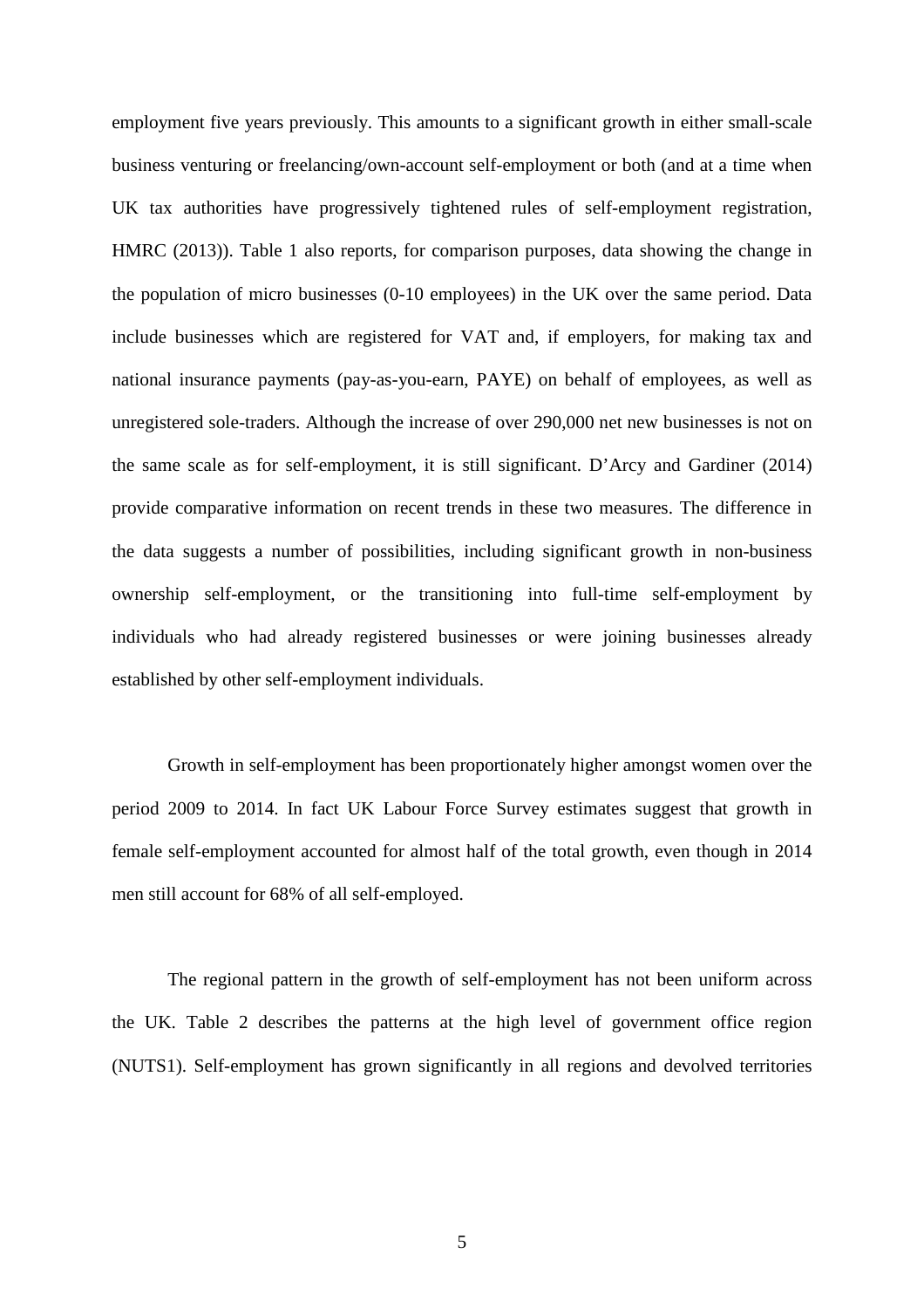with the exception of Northern Ireland.<sup>[2](#page-4-0)</sup> One might hypothesize that either self-employment growth would be highest in the fastest growing regions closest to and including London, or that self-employment growth might have been stronger in the weaker regions most at risk from job losses following the financial crisis. In the data three groups of not necessarily contiguous regions emerge. In London, the South East, the West Midlands and the North West self-employment has grown between 17 and 19% over the period 2008 to 2013. In the North East, the East, the South West and in Wales the growth rate has between 10 and 12%. In Scotland, Yorkshire and Humberside and the East Midlands growth has been around 7 to 8%. It is difficult to make particular sense of these groups – except to propose that selfemployment growth in particular regions appears to reflect a complex balance of economic demand and labour market pressures, and, to the extent that devolved territories are free to adopt different policy instruments, variation in policy activism. Nevertheless, in terms of absolute numbers, the growth in self-employment is dominated by growth in London, the South East and the North West.

*Ex ante* the theoretical relationship between entrepreneurial activity and unemployment is ambiguous. Economic analysis of entrepreneurial choice predicts that higher unemployment will induce more to switch into self-employment because increasing unemployment raises the differential between the expected return from using one's human capital in business ownership and that expected from attempting to deploy that human capital in the paid labour market (Parker, 2009). However, the regional economics literature argues that entrepreneurial opportunities are less prevalent in localities where unemployment is

<span id="page-8-0"></span> <sup>2</sup> The Northern Ireland experience has been somewhat different to that of the rest of the UK, largely because levels of self-employment have historically been much higher in the province due to greater significance of agriculture and related rural sectors to its regional economy. Since the 1998 Good Friday Agreement the region has experienced a significant measure of economic stability that has supported inward investment, industrial restructuring and growth of new sectors, and employment growth.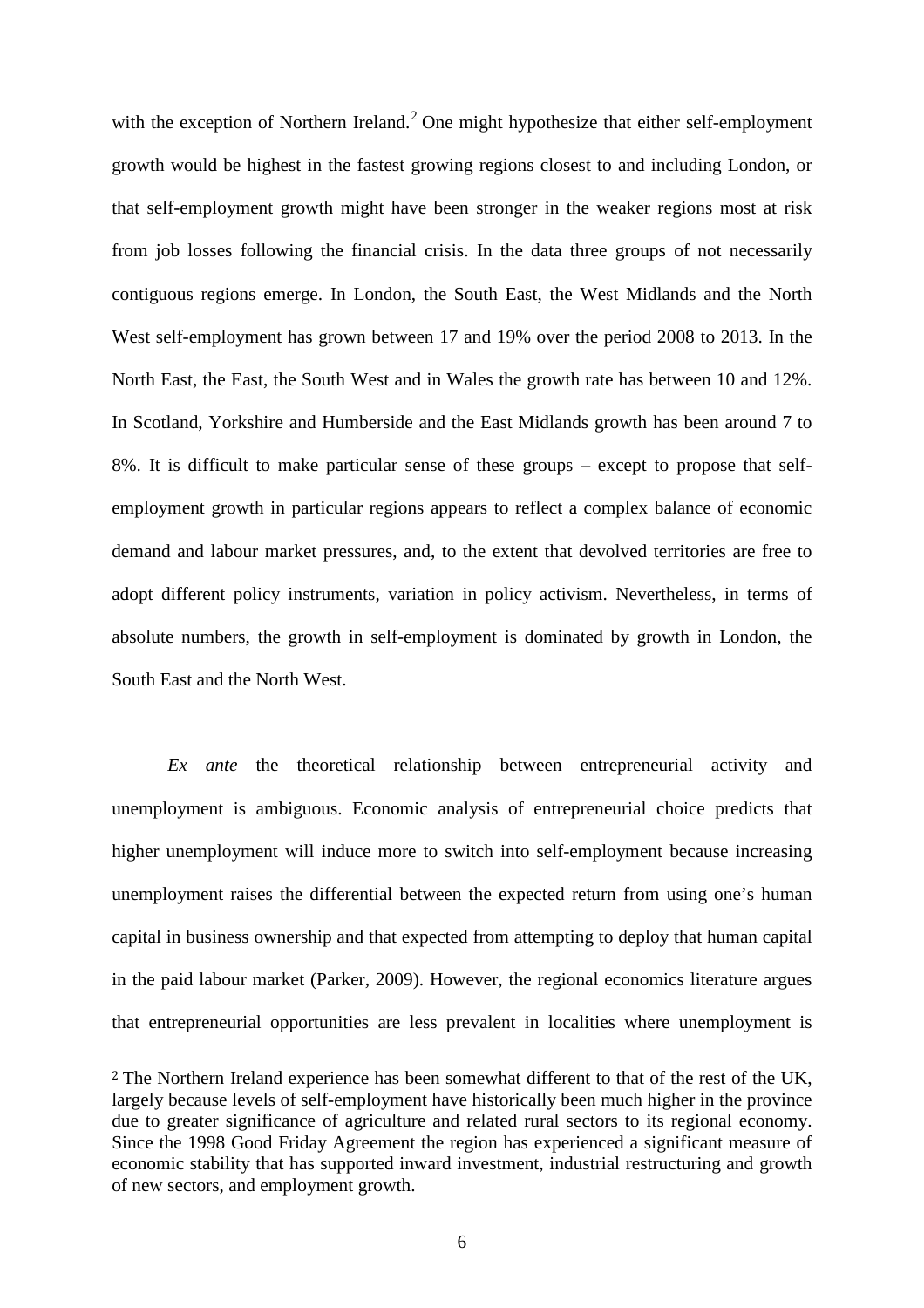higher, because higher unemployment correlates with lower economic demand and therefore business opportunity (Storey, 1991; Reynolds et al., 1994). The question of the relative importance of "prosperity-pull" and "recession-push" effects is one that dominates extant research on the relationship between entrepreneurial activity and unemployment, and figures significantly in discussion on the spatial variation in self-employment and new firm formation (see Audretsch et al,  $2014$ ).<sup>[3](#page-8-0)</sup> It has been noted on many occasions that there is no clear-cut empirical relationship here, reflecting the theoretical ambiguity (Armington and Acs, 2002; Thurik et al., 2008; Parker, 2009; Audretsch et al., 2014).

Self-employment growth may reflect "necessity" motives, as unemployed workers in times and in locations of weaker labour demand, turn to entrepreneurship as an alternative source of earnings. Thus, governments may pursue active labour market policies that encourage and support business venturing as a means of alleviating unemployment (Frisch, 1993; Baumgartner and Caliendo, 2008; Caliendo and Kunn, 2014). New business owners may find it easier to hire other employees when unemployment is higher, reinforcing the higher unemployment-higher entrepreneurial activity argument (Henley, 2005). On the other hand self-employment growth may reflect wider improvements in economic demand for goods and services at particular times and locations. The payment of redundancy compensation may also encourage transition into self-employment by the unemployed because windfall payments may provide a ready source of business capital (Lindh and Ohllson, 1996; Taylor, 2001; Hurst and Lusardi, 2004; Georgellis et al., 2005).

<span id="page-9-0"></span>Parker (2009) notes that early cross section evidence tends to support the conclusion of a negative association ("prosperity-pull") between local unemployment rates and the

 <sup>3</sup> Audretsch et al. (2014), Table 1, provides a helpful summary of previous empirical research.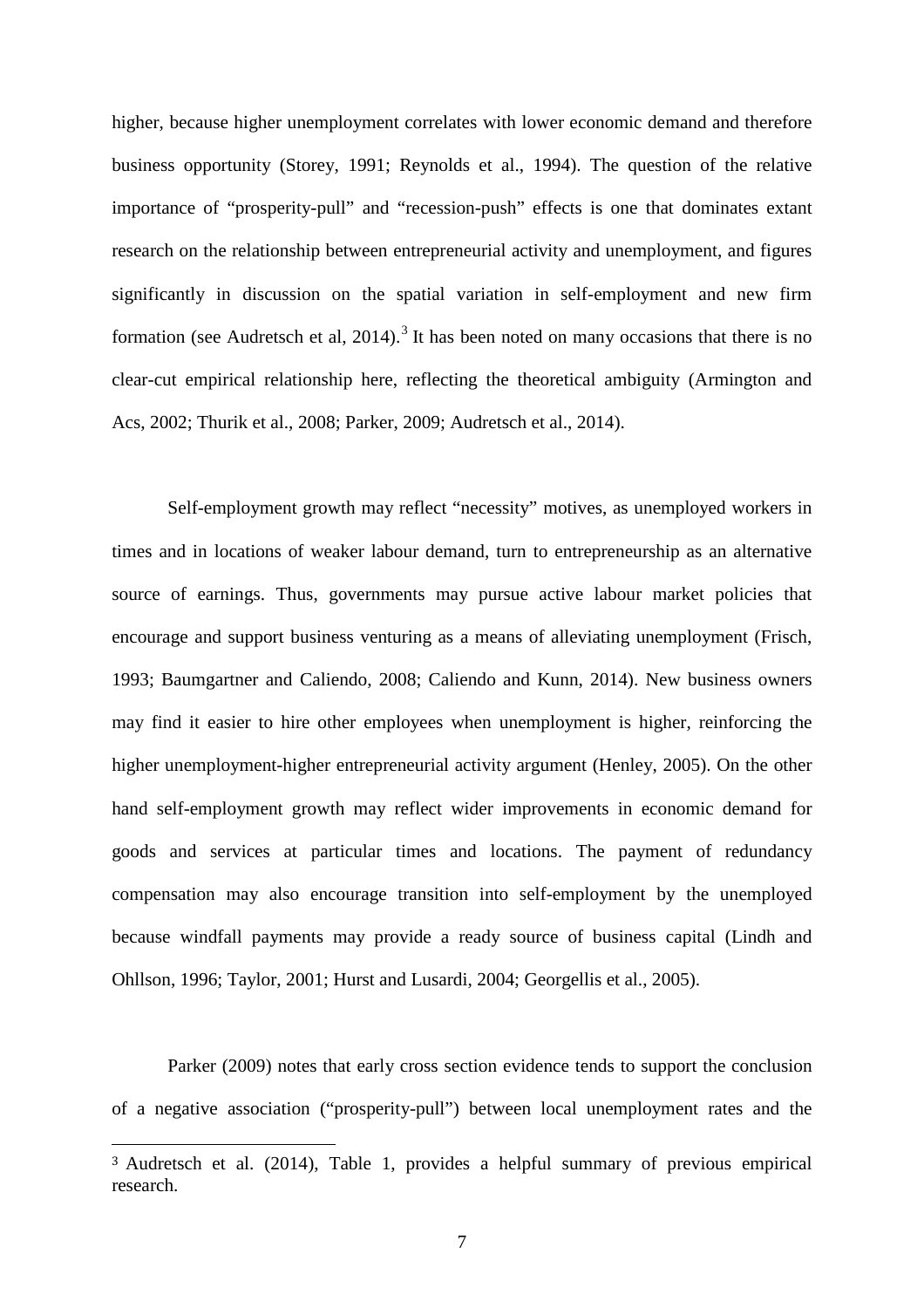probability that an individual would be in self-employment. However more recent research appears to question that conclusion (see Parker, 2009, Table 4.1, p. 108 for a meta-analysis). Instead it squares with the observation of Evans and Leighton (1990) that a higher proportion of the unemployed, when compared to the already employed, appear to transition into selfemployment. Research on the strength of the association between unemployment and new firm formation reinforces this ambiguity, but does find clear evidence of a positive association between business venturing and local economic prosperity (Frisch and Storey, 2014).

At least one recent micro-econometric analysis, in this case for older Americans, supports the finding that the unemployed are more likely to enter self-employment (Biehl et al., 2014). This recent study serves to reinforce an important point – namely that much previous research has focused on the relationship between unemployment and the size of the self-employed "stock". Given that choices, particular business investment decisions, may be subject to inertia, it is more important to focus on transitions into self-employment. Observed status may be associated with driving factors at some variable point in the past depending on the length of any current self-employment spell. Cross-sectional correlations between levels of self-employment and local unemployment rates may not reveal much at all about past drivers. Transition decisions are more likely to be influenced by observed conditions immediately preceding the decision.

An investigation of transitions (flows) rather than self-employment status (stocks) normally requires longitudinal data. Furthermore longitudinal data may allow entrepreneurial choice to be more accurately defined and modelled (Frisch and Storey, 2014). However, even within longitudinal data sources such as household panel surveys the sample numbers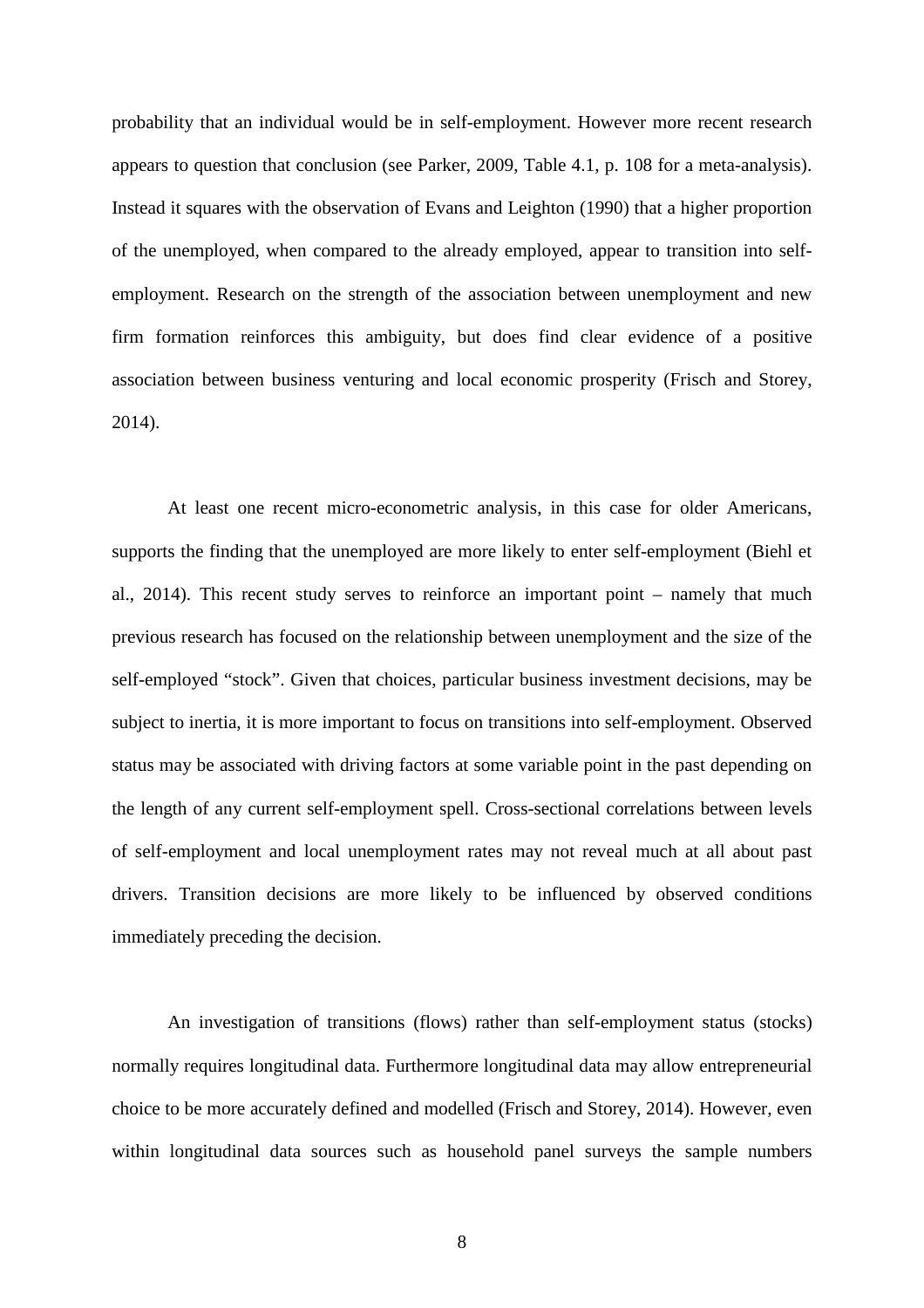transitioning into self-employment may be quite small, particularly for those transitioning from unemployment, making it difficult to identify strong associations with particular driver factors. Longitudinal data also allows the implications of entering self-employment from prior unemployment to be investigated. Survival rates (spell lengths) in self-employment may be lower (Millán et al., 2012). Businesses started by the unemployed may also not grow as quickly (Hinz and Jungbauer-Gans, 1999; Caliendo and Kunn, 2014).

Time series analyses measuring the strength of any association between selfemployment and unemployment aggregates, either at economy-level or large regional-level, provide contrast in methodological terms with these cross-sectional and longitudinal individual-level analysis. An authoritative study is Thurik et al. (2008) which concludes with evidence for both push and pull effects, but that the "prosperity-pull" hypothesis is much more significant in quantitative terms. Other regional panel work also provides support for some degree of "recession-push" impact on self-employment rates (Robson, 1998; Parker and Robson, 2004; Nittykangas and Tervo, 2005; Tervo, 2006). There may be a similar impact on regional new firm formation rates (Ritsilä and Tervo, 2002).

Theoretical ambiguity exists both between and within the notions of "prosperity-pull" and "recession-push". In essence behind the "recession-push" hypothesis are two further two ideas. The first is that higher numbers of unemployed in a locality may result in a greater likelihood that those entering self-employment do so from unemployment, and that this likelihood increases further because paid-employment job search is more difficult and costly. The second is that higher local unemployment is associated with generally more difficult local labour market conditions. In the context of the aftermath of the 2008 crisis in the UK, that meant for most workers very low rates of anticipated nominal wage growth (and real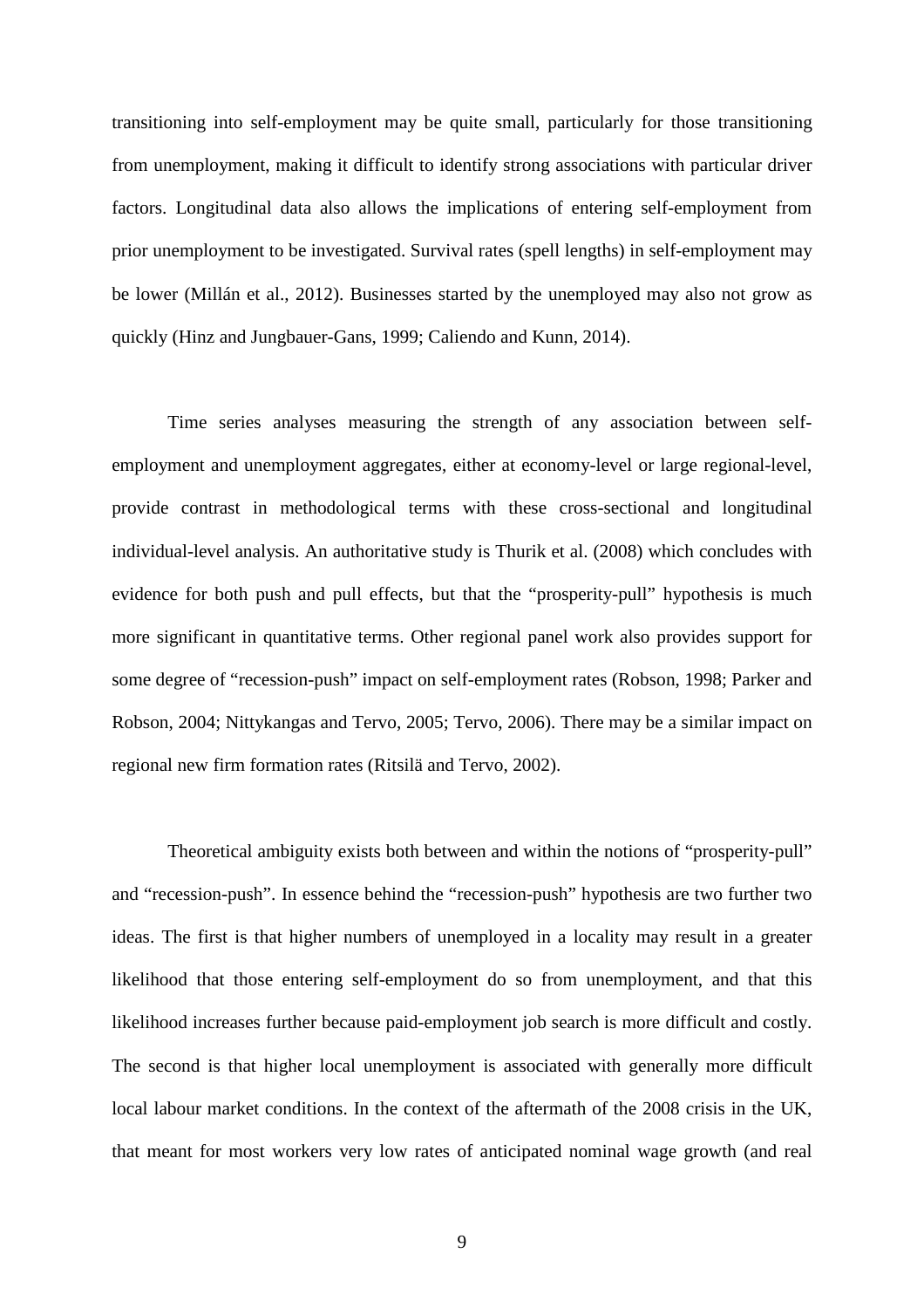wage declines), and for some, where employers were able to negotiate pay cuts in order to preserve jobs, very significant nominal and real declines in earnings (Gregg et al., 2014). Furthermore, perceived job security may have fallen sharply, and, under pressure from employers to restore falling productivity levels, job satisfaction may have fallen as well (McManus, 2012, commenting on trends in the British Social Attitudes Survey). All of these pressures may serve to raise the perceived relative attractiveness of self-employment. Of course, in reality, actual self-employment may also turn out to be unrewarding, unsatisfying and insecure (D'Arcy and Gardiner, 2014; Hatfield, 2015).

Audretsch et al. (2014) make an important observation that current local unemployment rates mask heterogeneity about local labour market conditions, in particular the extent to which local variation in the skill levels of the unemployed, as well as variation in spell duration, reveals information about their ability to compete for available jobs, and therefore experience lower "push" towards self-employment. Recent post-crisis UK labour market experience has been notable because unemployment rates have not risen as far and as fast as in previous periods of recession or as in other larger European economies, and therefore led to significant unemployment duration dependency. What has been noticeable has been the sustained experience of stubbornly low rates of wage growth across the UK, but particularly in lagging regions (Gregg et al., 2014). This may have had far more impact on both tipping the balance between the relative attractiveness of self-employment versus paid employment, and on the level of local demand for the products and services of new business ventures. It reinforces the suggestion that local unemployment rates may not convey full information about local economic factors.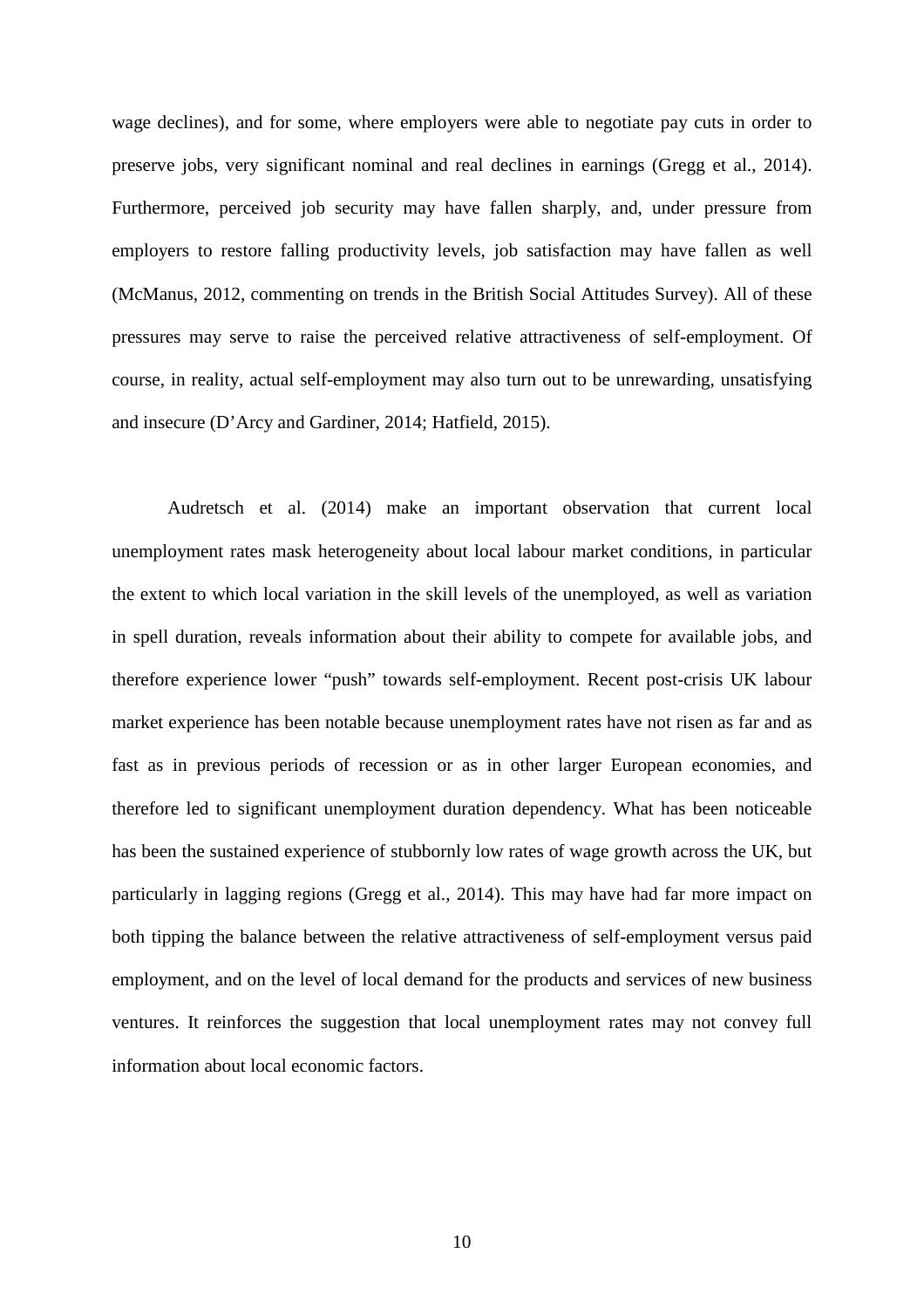One further key theme in the literature is the differing self-employment context for men and women (Brush, 1992; Hughes, 2003). In the UK in 2014 the male self-employment rate was 19% of the economically active, whereas the rate for women was only 10%. However female self-employment grew over the previous ten years by 53%, compared to a growth rate of 16% for men (computed from UK Labour Force Survey estimates). Recent research also strongly suggests that motivating factors, influencing choice, are different between the two (Dawson et al., 2014), although whether people individuals give objective responses to recall questions about why they chose self-employment at some time in the past is open to debate.

To summarise the discussion so far, this paper revisits the question of whether the likelihood that an individual will choose (transition into) self-employment is higher or lower if that individual lives in a locality where unemployment is higher. The paper also addresses the same question with reference to the level of wages in the locality. Importantly, in using a large-scale longitudinal microdata source, this analysis is conducted whilst controlling for variation in individual skill levels and other demographic factors. In particular the analysis focuses on whether the likelihood of self-employment is further affected by whether the individual was previously unemployed or inactive, and focuses on investigating potential differences between men and women.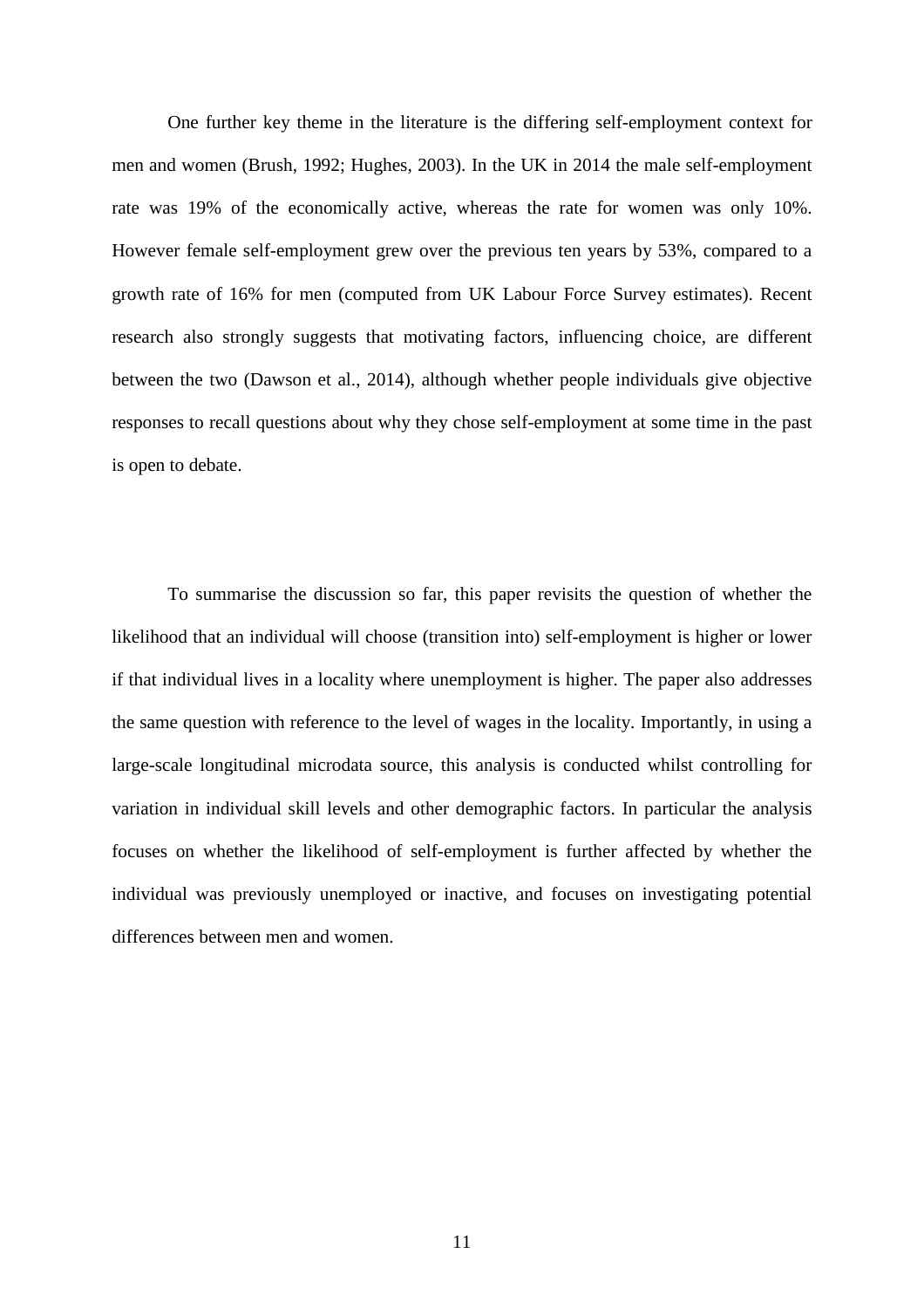#### **3. Data and methodology**

The remainder of the paper undertakes an empirical investigation of self-employment status choices and transitions using recent UK longitudinal data at the level of the individual, drawn from Understanding Society (USoc), the UK's household longitudinal survey. This survey both extends and embeds the former British Household Panel Survey (BHPS). BHPS, which was conducted prior to the establishment of USoc between 1991 to 2008, provided a core sample of 5000 households (with some subsequent regional sample boosts). USoc was initiated in 2009 with a sample target of 40,000 households drawn from a stratified, clustered sample of UK residential addresses (including a mainstage sample, former BHPS households and a new ethnic minority boost sample). The achieved wave 1 sample, collected over a twoyear period 2009-2010 was 39,802 households, comprising 101,086 individuals across all ages of whom 27,103 were in employment or self-employment. Sample waves collected are on an annual frequency across two year overlapping periods, with 4 waves currently released to researchers, i.e. 2009-10, 2010-11, 2011-12 and 2012-13. Precise dates of interview are recorded. Buck and McFall (2012) provide further technical details of the survey design. In following a household design, the achieved Wave 1 sample has characteristics that are very similar to the UK government Labour Force Survey.

There is some sample attrition between waves due to loss of contact or refusal to remain a participant. Between Waves 1 and 2 approximately 20% of the sample was lost (Buck and McFall, 2011), however attrition rates in successive waves were much lower and in line with comparable longitudinal surveys, internationally. The inclusion of additional "temporary sample members" offsets attrition; these are recruited if they join originally sampled households.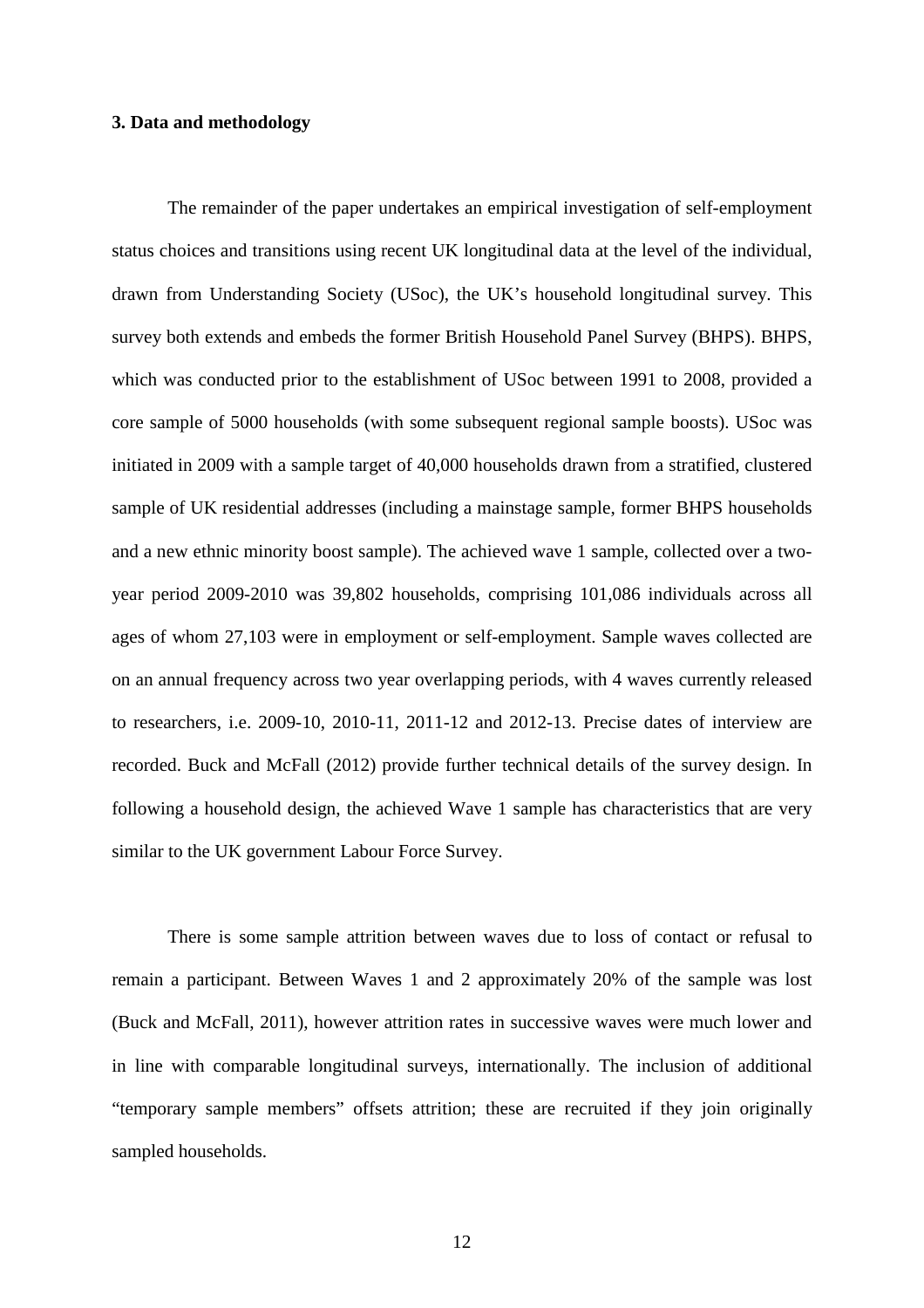Table 3 provides summary data on the scale of self-employment and transitions into self-employment in the sample. The overall rate of self-employment rises from 13.3% to 13.9% over the four available sample waves. In line with official UK government data (Labour Force Survey) the rate of self-employment is considerably higher for men than for women. However the rate of increase is higher for women. Not all the self-employed are business owners – some are able to register with the tax authorities as self-employed because they are sub-contractors, freelancing or working in some other form of non-business ownership self-employment. Self employed business owners (i.e. as sole owner or in partnership) comprise over three-quarters of the self-employed, in virtually identical proportions for men and women, and showing very similar rates of growth to overall selfemployment.

The growth in the self-employment total is reflected in the growing numbers of transitions between waves into self-employment, both from previous paid employment and from previous inactivity (from unemployment or from withdrawal from the labour force for other reasons). A number of features stand out. The first is that the proportion of all transitions into business ownership is just below 70%, and therefore lower than the proportion of business owners in the self-employed stock as a whole. In other words there appears to be some growth in the scale of subcontracting and freelancing activity that is not connected to new business venturing. The second is that around half of all transitions into self-employment are from inactivity rather than paid employment. This suggests that significant numbers chose self-employment as an alternative to worklessness – however this could reflect both or either of a "necessity" motive arising from weak local labour market conditions and an "encouraged worker" effect arising from improving local economic

13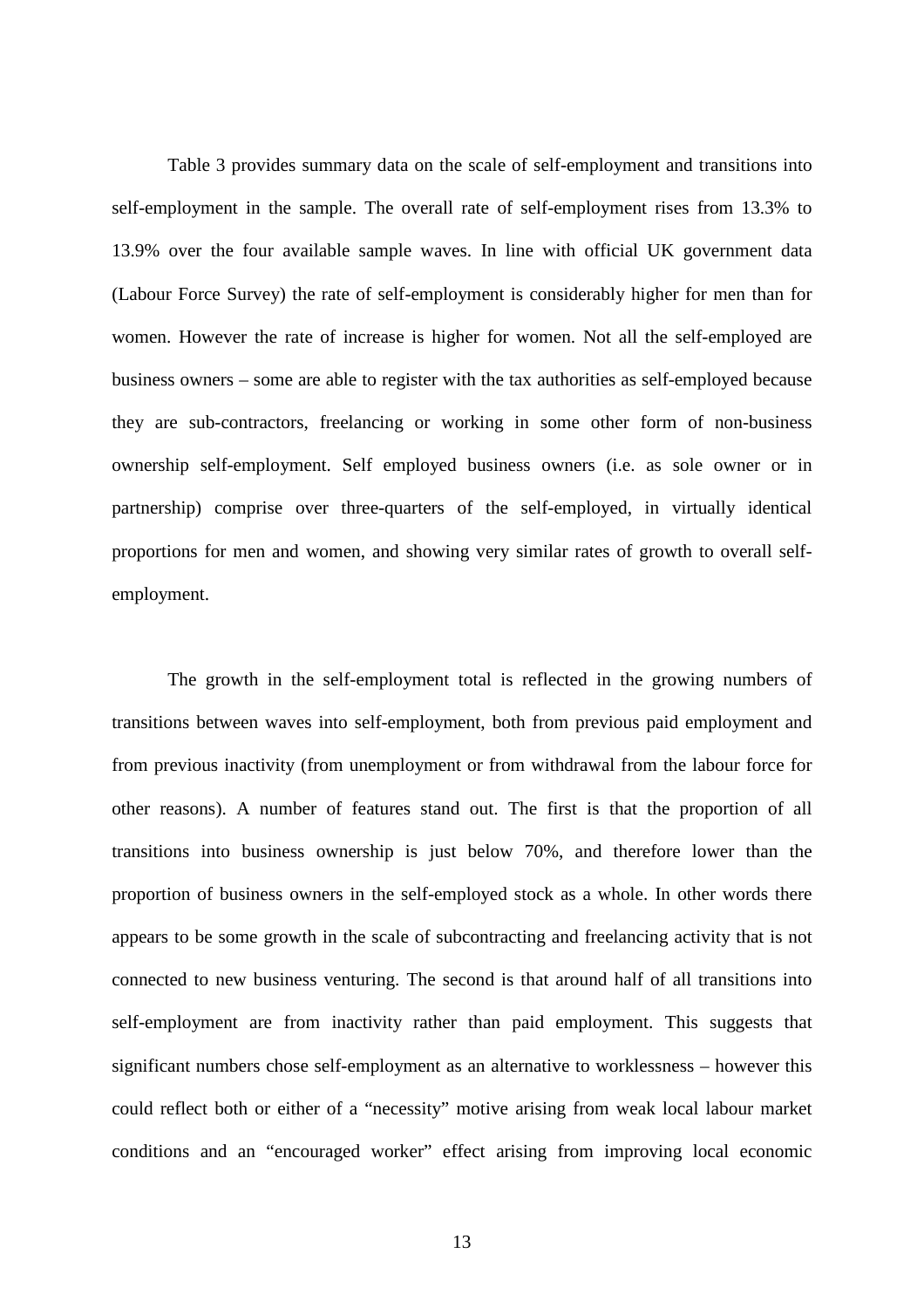conditions. The third feature is that the growth in transitions over the four years is stronger for women than for men, and the proportion of women that transition from inactivity is higher than for men. However it is important to qualify these observations by noting that the absolute numbers of transitions observed in what begins as a very large sample are quite small, and therefore not necessarily a fully reliable guide to patterns in the overall population.

In order to address the question of the relationship between self-employment patterns and local economic conditions, Office for National Statistics (ONS) data on 380 local authority district unemployment rates and earnings levels are linked into the microdata files.<sup>[4](#page-9-0)</sup> Earnings are measures at the lower quartile  $(25<sup>th</sup>$  percentile) level, in order to reflect earnings towards to lower part of the distribution as an appropriate comparator for those in particular who may transition into self-employment from inactivity.<sup>[5](#page-16-0)</sup> Bivariate correlation analysis of self-employment status and transitions with these local economic indicators is then conducted. Self-employment status and transitions into self-employment are then modelled in a probabilistic framework using binary dependent variable regression (probit) analysis. This allows for control for the mediating impact of demographic factors including age, gender, ethnicity, education and family background. Because the data are longitudinal, with multiple observations for each individual, it is possible to perform this analysis both using conventional regression pooling available data from the different waves, as well as using random effects modeling in which variation in time-invariant individual characteristics is incorporated within the regression error structure, though the assumption that the successive

<span id="page-16-1"></span><span id="page-16-0"></span><sup>&</sup>lt;sup>4</sup> This required access to information on the local authority district of residence of each sample household in each wave, information that is not released in the public access data files for Understanding Society. The author is grateful to the UK Data Service and the University of Essex for granting permission to access this information. The ONS data are extracted using the ONS NomisWeb service, and relate to Great Britain. Northern Ireland is excluded from the analysis because its data are collected on a different basis and not available through ONS.  $<sup>5</sup>$  In fact it makes little difference to the results if the local median level of earnings is used.</sup>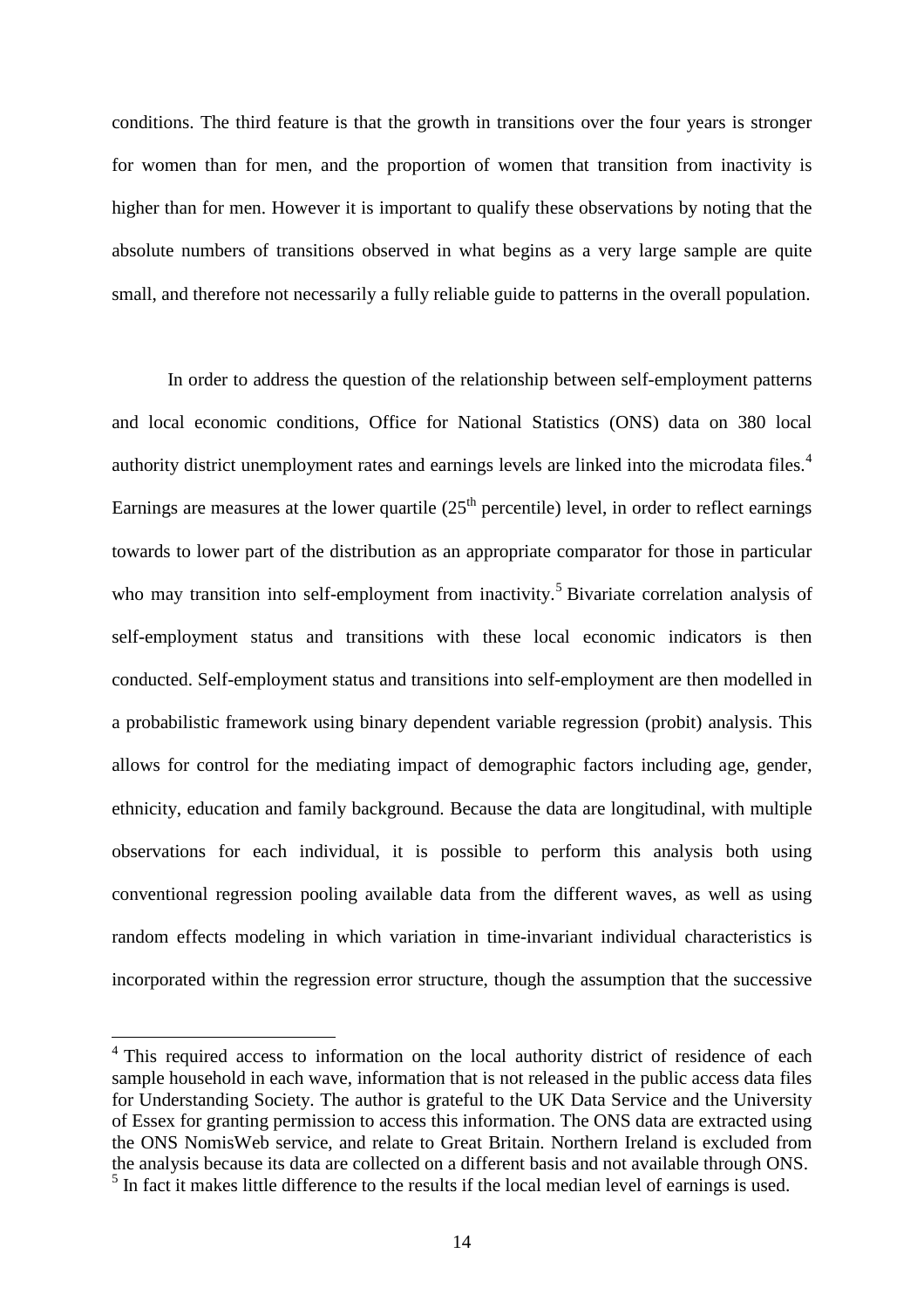correlation of error terms for a particular sample individual is constant over time (Guilkey and Murphy, 1993; Arulampalam, 1999).

The regression structure to model the probability for individual *i* at time *t* of (transition into) self-employment,  $S_{it}$ , conditional of a set of covariates x including the local unemployment rate and local earnings in the previous year, takes the following form:

$$
Pr(S_{it} \neq 0 | \mathbf{x}_{it}) = \Phi(\mathbf{x}_{it} \boldsymbol{\beta} + v_{it})
$$
\n(1)

where  $v_{it} = \alpha_i + u_{it}$  in the case of the random effects estimation method, and  $v_{it} = u_{it}$  in the case of the "conventional" (pooled) probit method (although reported estimates include standard errors which are corrected for clustering by multiple observations on each individual sample member). The explanatory power of the random effects form versus the conventional pooled form is usually described in the calculation of ρ, the proportion of the total error variance contributed by the panel level error variance  $\sigma_{\alpha}^2$ , defined as  $\rho = \frac{\sigma_{\alpha}^2}{\sigma_{\alpha}^2 + \sigma_{\alpha}^2}$  $\frac{\partial a}{\partial a^2+1}$ , since  $\sigma_v^2 = 1$ by construction. Model estimation was performed using Stata version 14. Because, in the case of the random effects model, the likelihood function is not defined analytically, the estimation method uses a Gauss-Hermite quadrature numerical approximation method.

Alongside indicators of conditions in the local economy (unemployment, earnings) the vector of covariates includes a range of other factors commonly used in studies of selfemployment or entrepreneurship choice (Dunn and Holtz-Eakin, 2000; Taylor, 2001; Georgellis et al., 2005; Niittykangas and Tervo, 2005; Colombier and Masclet, 2008; Parker 2009). These include gender, age, level of educational attainment, ethnicity, entrepreneurial parentage and rural/urban location, as well as high level (EU NUTS 1) regional indicators and time controls to capture any aggregate economic cycle impact.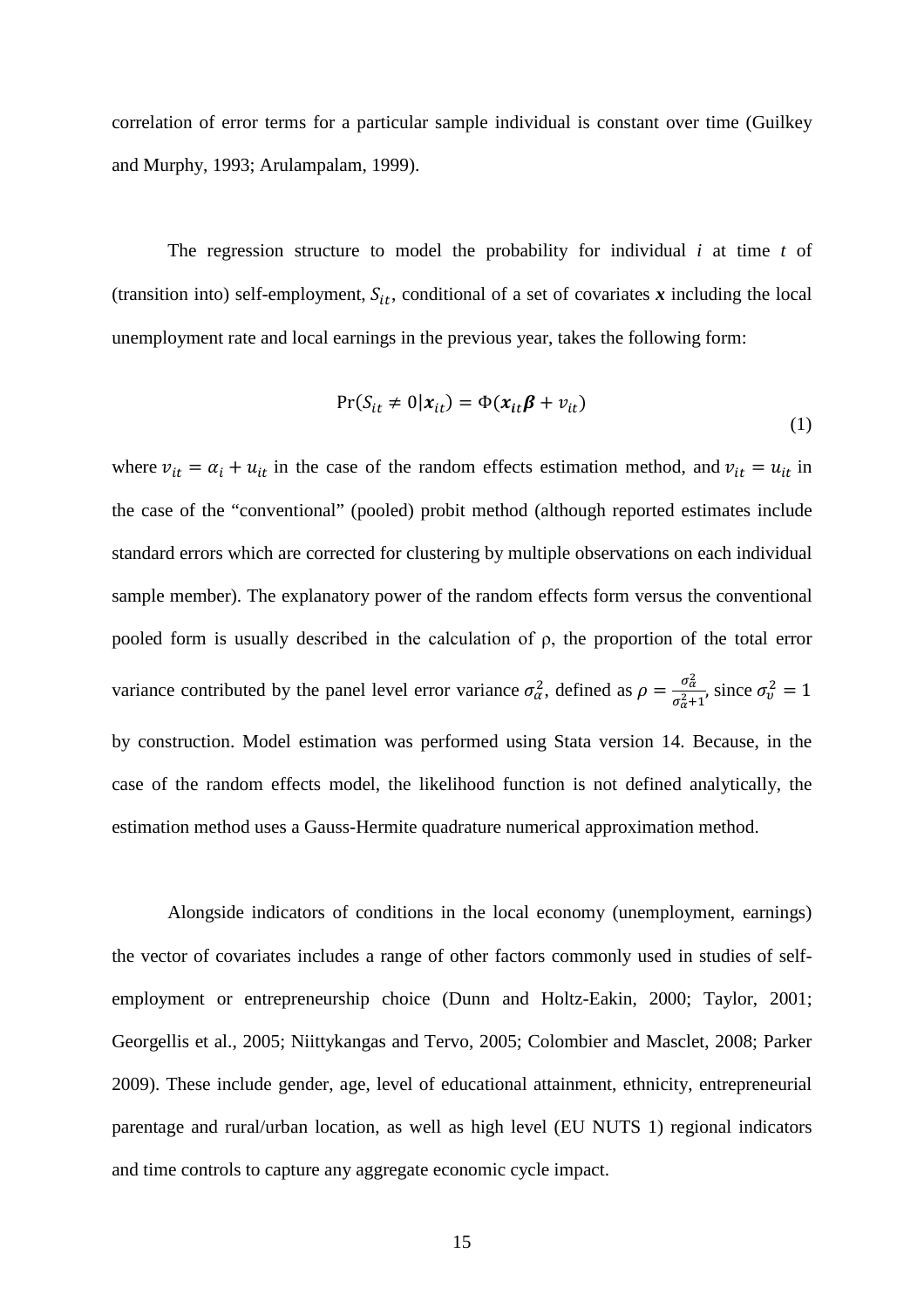#### **4. Findings**

#### *a) Correlation analysis*

Table 4 reports bivariate correlations and the significance levels of two-sample t-tests comparing mean values of local unemployment rates and local median gross weekly earnings for the self-employed (transitioners) and others. Results are reported for all, and for men and women separately. All of these are correlations are small; however in many cases the differences between the groups are statistically significant. The first row of the table shows that self-employment is statistically significantly lower in localities of higher unemployment. The finding holds for both men and women. For earnings the picture is more complex. Although across the full sample self-employment is higher in localities with higher (lower quartile) earnings, for men there is a weak but statistically significant negative association. Further down in the fifth row of the table, similar correlation patterns for self-employed business owner are found, particular for unemployment. However, self-employed business ownership is statistically significantly lower where lower quartile earnings are higher for both men and for women. But across the combined sample, levels of self-employment would appear to be depressed in localities where the local labour market is weaker, and encouraged where local spending power (earnings) are higher. Weak negative, but significant separate correlations for men and women may suggest that lower levels of pay in the lower part of the paid employment market do raise the attractiveness of "going it alone".

The second and sixth rows of the Table 4 report associations between transitions into self-employment/business ownership and local unemployment and earnings. Higher local unemployment is associated with slightly lower transitions; higher local earnings are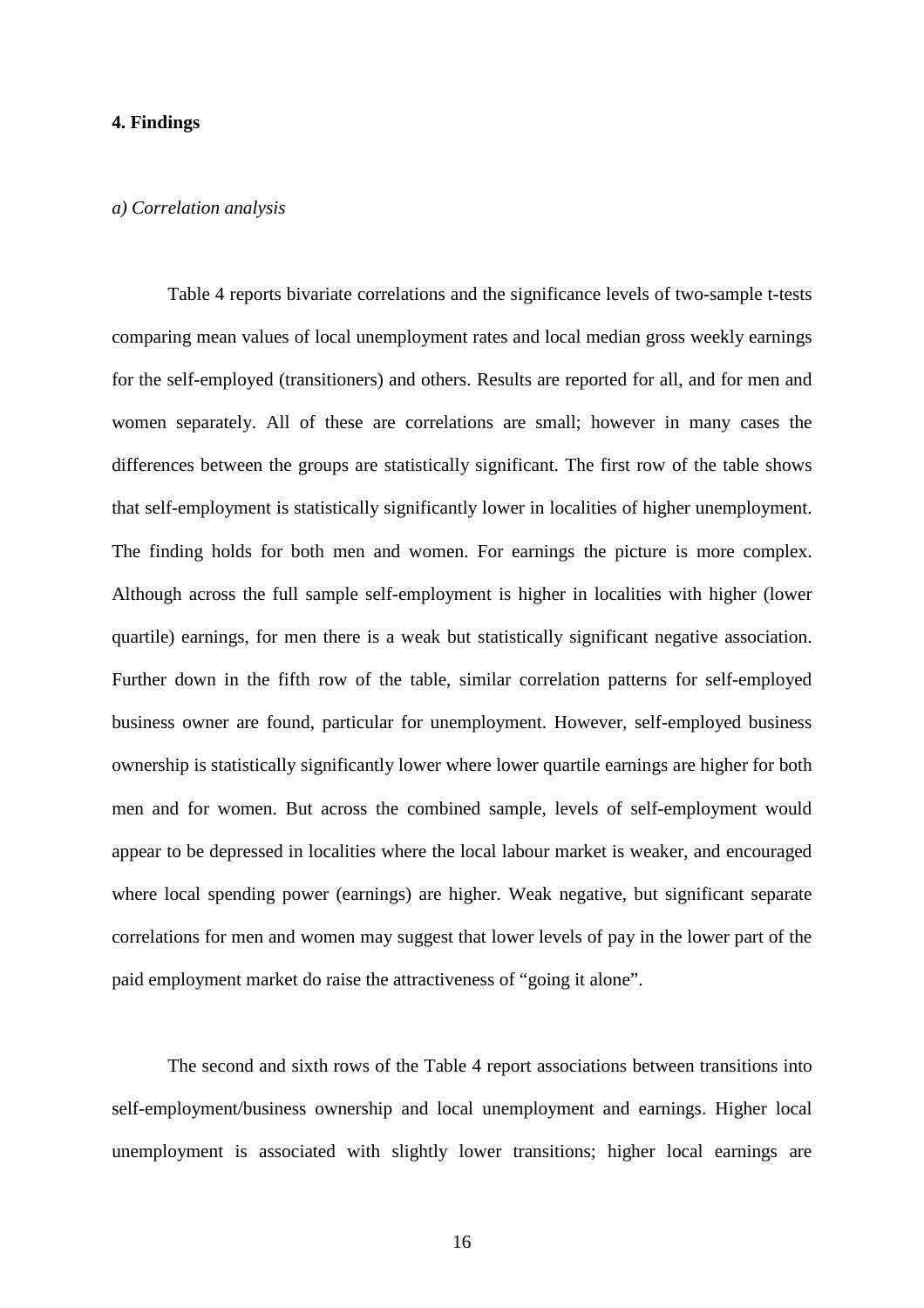associated with higher transitions. These associations, although statistically significant, are small in size. They suggest that the net impact of improving local economic prosperity is one of "prosperity-pull". Any strong effect that might push individuals, who are finding it difficult to find satisfactory local employment, into choosing self-employment is absent in the data. This is further confirmed by separating transitions into those that are from paid employment and those from inactivity. There is no indication here of a strong "push" effect from inactivity into self-employment. For men, the negative association between selfemployment transitions and local unemployment disappears. For women, it is stronger. Women appear more likely to be attracted into self-employment if local conditions improve.

Finally the bottom row of the table exploits information from an additional question asked of 1[6](#page-16-1) to 21 year olds, concerning likelihood of being self-employed in the future.<sup>6</sup> This variable appears to correlate positively and statistically significantly with both local unemployment rates and local earnings for young men. An earnings correlation, but not an unemployment correlation, is found for women. This suggests that higher unemployment in the locality may serve to encourage ideas about business start-up. One the other hand the size of the correlation coefficient is much higher for earnings and is significant for young men and women, suggesting that any "recession-push" motive is more than offset by the "pull" effect created by a vibrant locality.

<span id="page-19-0"></span> $6$  The question (what is the probability, between 0 and 100%, that you will be self-employed in the future) was asked in Waves 2 and 3 only. Respondents were asked to indicate perceived probability ranging from zero to 100%. The mean stated probability was 34% from 8692 available responses.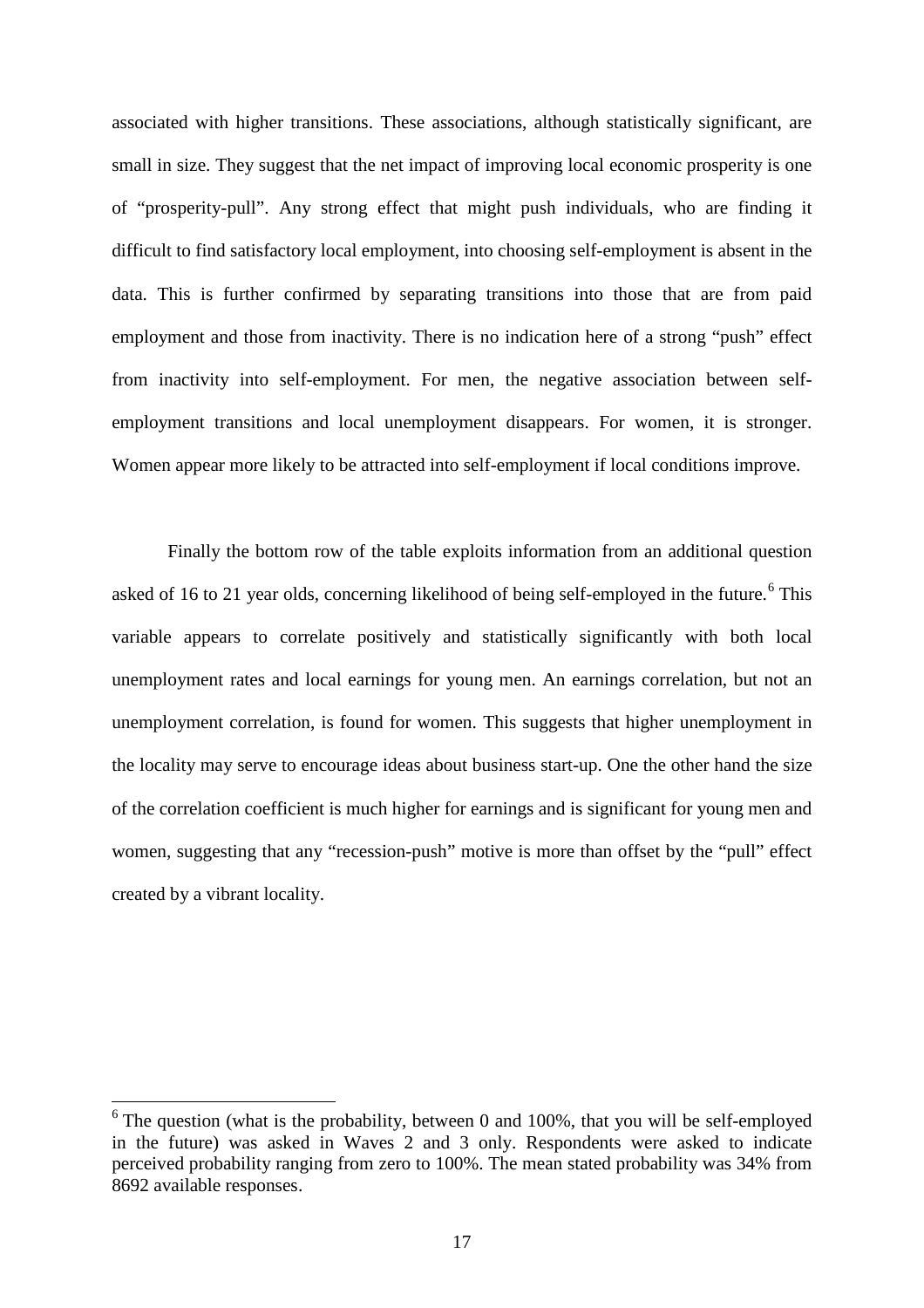#### *b) Multivariate regression analysis*

The results in Table 4 are inconclusive on whether local unemployment rates and local earning levels contribute the same or different information about the local attractiveness of self-employment. This argues in favour of paying attention to the results from multivariate analysis. Table 5 reports probit regression analysis for self-employed status, whilst table 6 reports a similar analysis for transitions into self-employment.

In Table 5 three different model specifications are reported. Columns 1 and 2 report conventional probit models, although standard errors are adjusted to account for clustering because the data structure entails multiple observations for the same individual. Column 1 includes high level regional binary variables and binary variables for time period of observation, defined on six-monthly intervals. Column 2 excludes these. Column 3 reports the results of a random effects probit estimation, as described in equation (1) above. The high estimated value of ρ suggests strongly that the random effects formulation is the preferred model.

In all three models there is a significant negative association between the local area unemployment rate and the probability that an individual will be in self-employment. In the first model, where there are additional controls for time and high-level regions, the coefficient size is small, although statistically significant (the estimated marginal effect is such that a 1 percentage point increase in the unemployment rate is associated with a fall in the probability of self-employment of 0.002). Suppression of time and regional controls doubles this size of this association. These results point to a net effect from local unemployment, which is consistent with opportunity or "pull" effects being stronger than any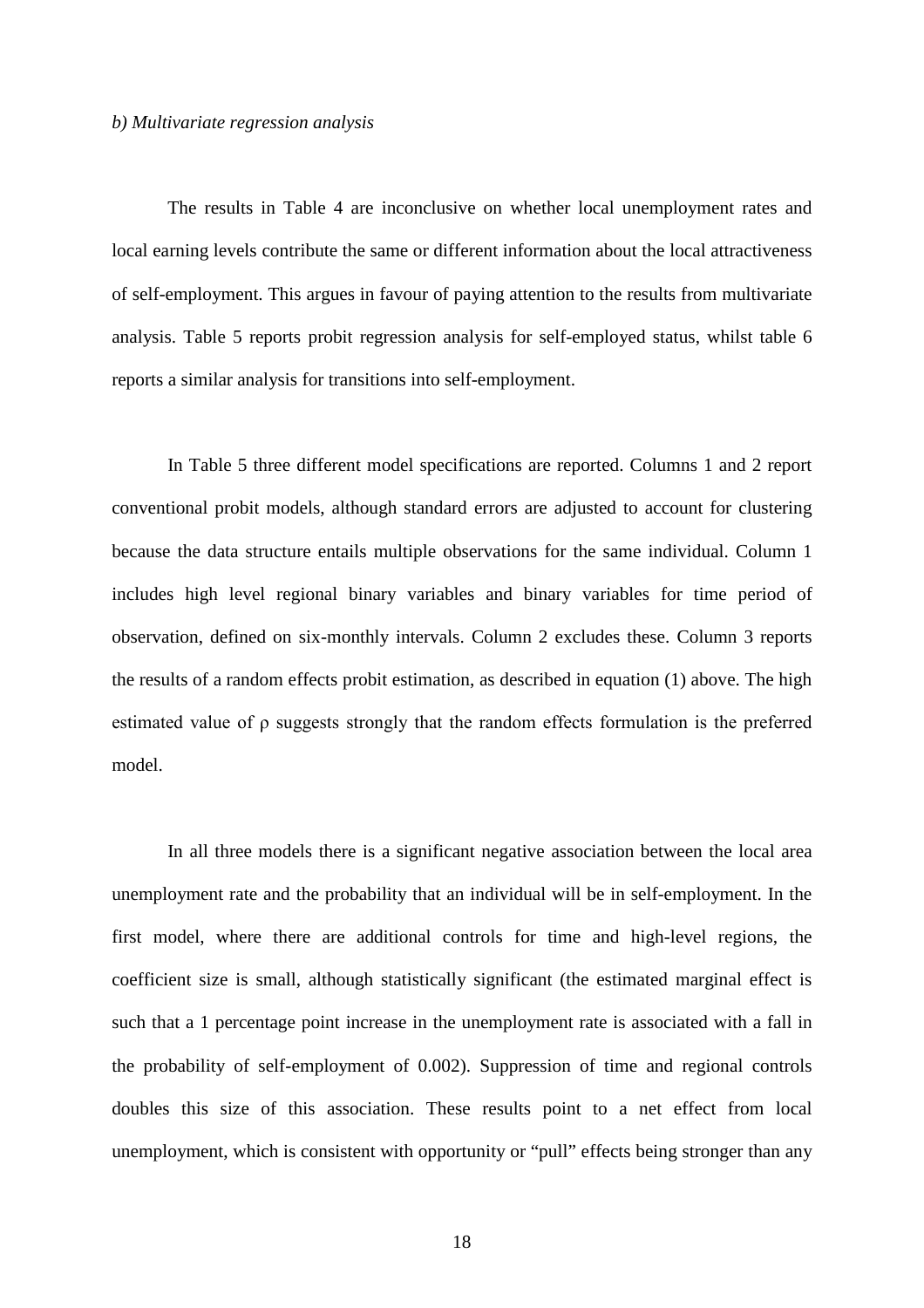"push" effect from unemployment into self-employment, even after controlling for the impact of variation in local earnings capacity. The association between self-employment and local earnings levels is not as consistent in the estimates. In the first column lower earnings are associated with higher self-employment, and the effect is statistically significant. However suppression of time and regional controls cause the association to change sign and lose statistical significance. In column 3 the association between self-employment and local earnings becomes strongly positive and statistically significant. This again is consistent with opportunity effects being stronger than any "push" effects into self-employment from poor local labour market conditions.

The other control effects reveal a number of demographic associations. Consistent with the descriptive statistics, women are significantly less likely to be self-employed. Older individuals are more likely to be self-employed. There is a mixed pattern of associations with ethnicity: white non-British, Asian and Chinese/East Asian groups tend to be more likely to choose self-employment, other things equal, compared to white British individuals. On the other hand in the conventional probit equations African-Caribbean groups are less likely to be in self-employment. Self-employment probabilities are lower if an individual's highest level of educational attainment was a vocational qualification, but other educational effects are not significant. Having a father who was a business owner when you were 14 years of age is significantly associated with a higher probability of self-employment; although no similar effect is observed for mother's occupational status. Finally individuals who are resident in rural areas are, other things equal, significantly more likely to be in self-employment.

In Table 6 a spread of seven different specifications are presented for year-on-year transitions into self-employment, exploring both the difference in model estimation method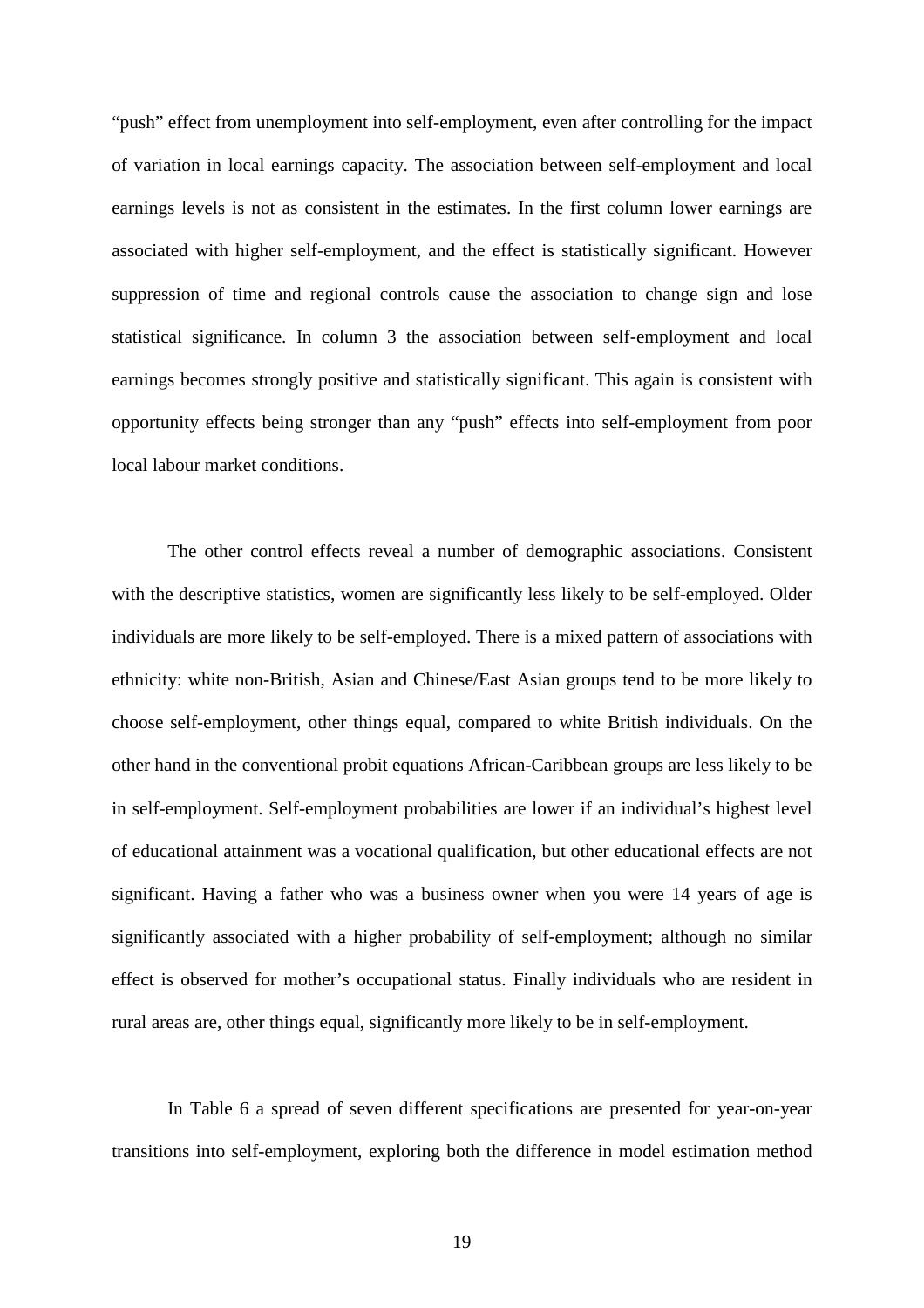and interactions of the local labour market variables with gender and an individual's prior economic status (activity or inactivity). Columns 1 to 3 duplicate those in Table 5. Once again the relationship with local unemployment is a statistically significant negative one. The individual probability of transition into self-employment falls if the local unemployment rate is higher. Marginal effects are small. A one-percentage point increase in unemployment is associated with a drop in the probability of transition into self-employment of between 0.0004 and 0.0005 (from its mean of 0.014). For local earnings, in columns 2 and 3 with no higher-level regional controls, the association with the probability of self-employment transition is a positive and significant one. Again, although the effect is statistically significant, the marginal effects are small  $(0.002$  for a £100 increase in lower quartile weekly earnings in column 3). The emerging picture is the same in both tables: evidence for slightly weaker but statistically significant opportunity effects from worsening local economic vibrancy.

In columns 4 and 5 unemployment and earnings are interacted with gender to investigate differences in these associations between men and women. The overall picture is that opportunity or "pull" associations between self-employment transitions and local labour market conditions are much stronger for women than for men. This appears to the case for both local unemployment rates and earnings levels. In the random effects model the female self-employment transition rate marginal effect is 0.0013 for each percentage point fall in unemployment, around three times as large as the combined gender estimate. For earnings the marginal effect is twice as large at 0.004.

Column 6 includes further interaction effects to investigate differences between the probabilities of transition from activity or inactivity. Unemployment and earnings gender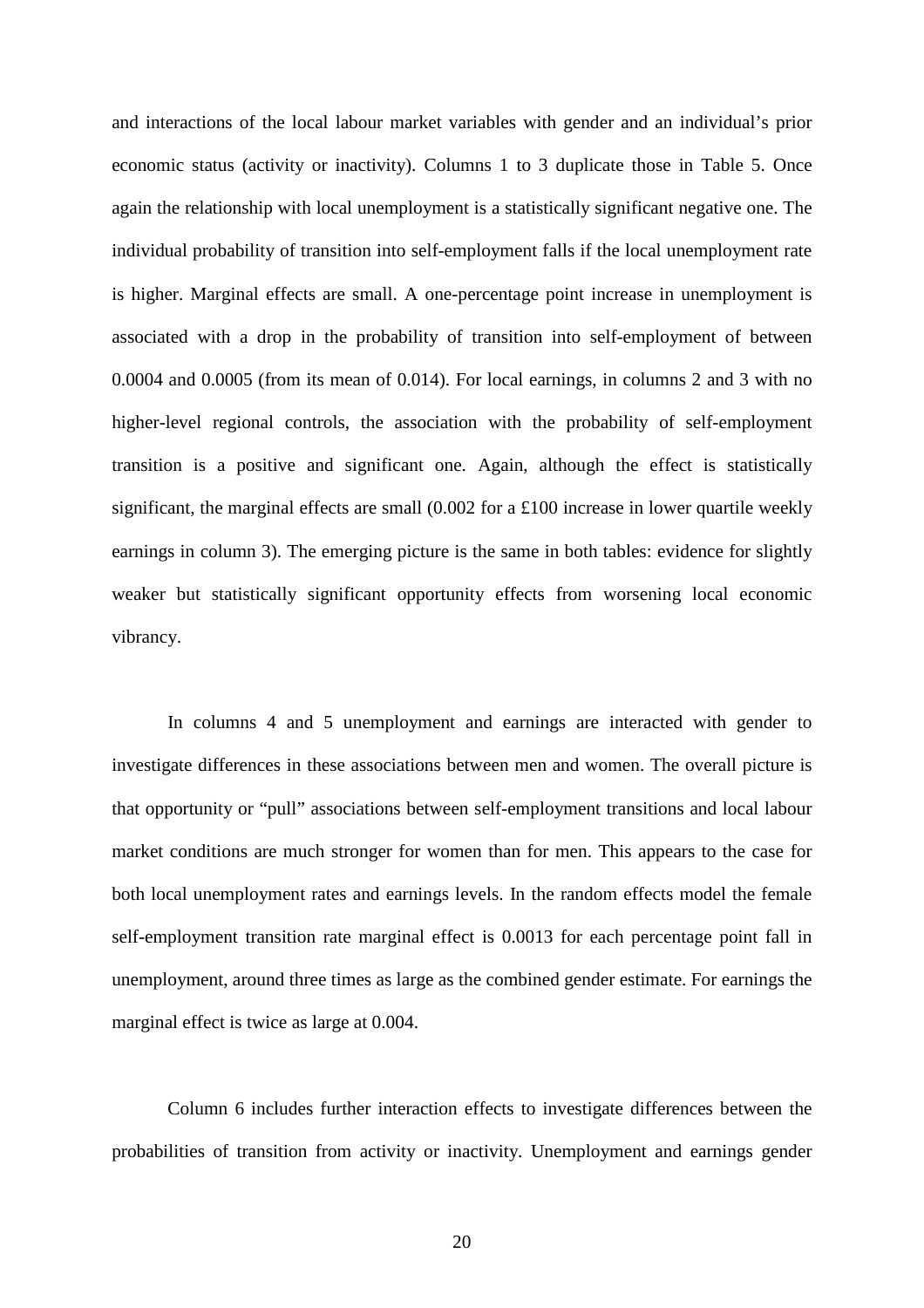interactions are further interacted with a binary variable identifying those who were inactive in the previous year of the survey. The coefficients on these additional interactions should therefore be interpreted as the additional impact of local labour market conditions for a previously inactive individual compared to one who was in paid employment. For local unemployment these interactions are negative and statistically significant, for both men and women. The opportunity-damaging effect of rising unemployment is stronger for those considering self-employment from inactivity compared to those considering a switch from paid employment. The same effect is also found for local earnings. Lower earnings reduce transition probabilities further for those switching from inactivity compared to those from paid employment.

The estimated values of  $\rho$  for the random effects models in Table 6 are around 0.1 in each case. Although much lower than in Table 5, these estimates are all around twice as large as their estimated standard errors, and therefore still showing that random effects formulations are the preferred models.

Finally column 7 in Table 6 includes interactions of the local unemployment rate with the individual's self-reported length of economic inactivity (in years), constructed from USoc employment history recall questionnaire schedules.<sup>[7](#page-19-0)</sup> In the case of those who are in employment rather than inactive this number is set to zero. The purpose of this is to investigate the finding recently reported by Audretsch et al. (2014) that it is long-term unemployment rather than unemployment *per se* that has an adverse impact on new firm formation. The results reported are for a pooled probit estimation because in this case the

<span id="page-23-0"></span> $<sup>7</sup>$  The sample size drops because around 20% of individuals in the sample have item non-</sup> response in the USoc employment history schedules.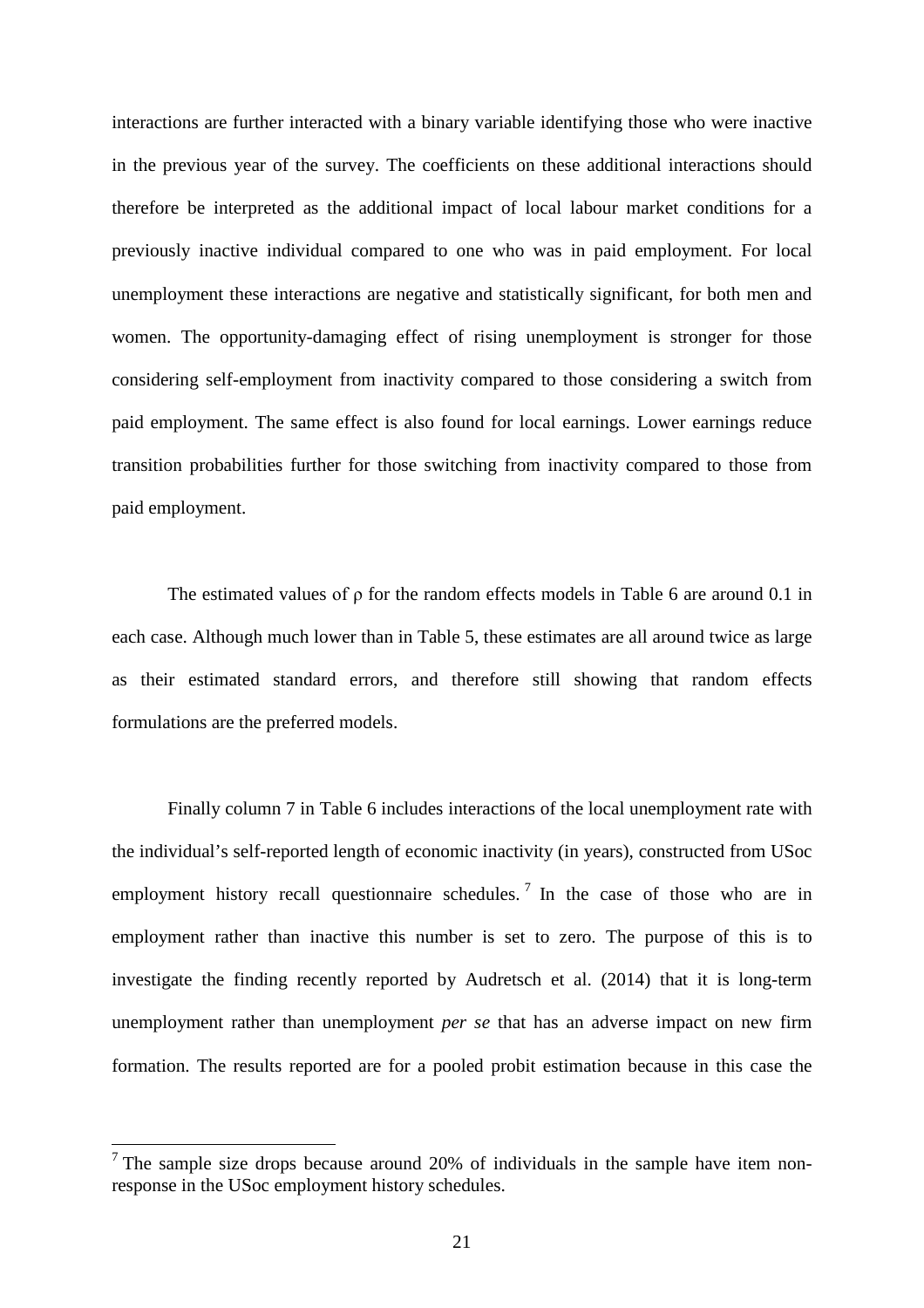error component correlation is not significantly different from zero.<sup>[8](#page-23-0)</sup> There are two features of these results. The first is that the interaction with the length of time spent inactive attracts statistically significant coefficient estimates for both men and women. Computed marginal effects imply that an additional year of inactivity lowers the probability of transition to selfemployment by 0.02% (and by slightly more for men). The second feature is that controlling for inactivity duration increases the size and significance (to a level of 7%) of the positive association between the unemployment rate and the probability of transition for men. This suggests that there may be a slight net "push" effect into self-employment for men who are only recently unemployed, supporting the finding in Audretsch et al. (2014).

Turning to the other covariate coefficient estimates in Table 6, these show both similarities and differences in demographics associations with those in Table 5. The similarities are as follows. Women are less likely to transition into self-employment (a marginal effect of around 0.01 and therefore quantitatively significant given the sample mean transition probability of 0.014). The pattern of differences across ethnic groups broadly holds across the pattern of coefficients from status to transition probabilities, with White non-British and Other ethnic groups significantly more likely to transition into self-employment. Other coefficient estimates, although carrying the same signs as in Table 5, are not statistically significant. Having a business owner father increases the transition probability and those in rural areas are more likely to transition to self-employment. The key differences are for age and education. Older individuals are significantly less likely to transition into selfemployment even though they are more likely to be found in self-employment. Educational effects are relative to the reference group of those with below age 16 or no educational qualifications. Both university/college graduates and those with age 16 school leaving

<span id="page-24-0"></span><sup>&</sup>lt;sup>8</sup> Consequently the unreported random effects coefficient estimates are very close to those reported.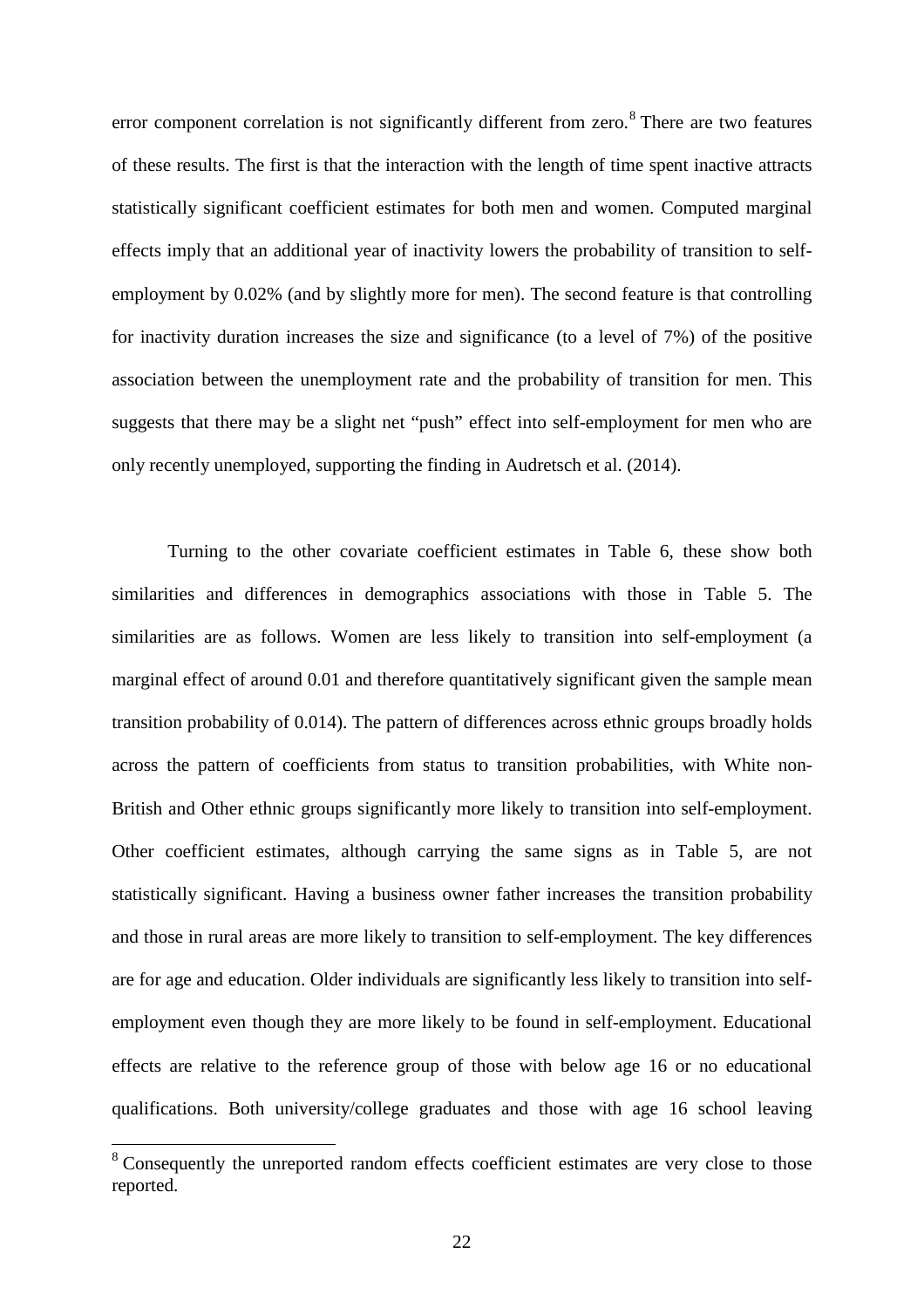qualifications are more likely to transition into self-employment. Groups with intermediate level qualifications are not less likely. The coefficient for vocational qualifications, which was negative and significant in Table 5, usually remains negative in the models for transitions but is not significant. These results are consistent with self-employment being attractive to a) those with both professional occupational skills and b) those who venture business activity that does not require high levels of formal educational attainment in pursuit of returns higher than those available in the paid labour market.

#### **5. Discussion**

The main finding to emerge from this analysis is that local economic and labour market conditions appear to exert a largely positive influence on the likelihood of choosing self-employment. In other words, improving local unemployment and earnings (in the lower part of the earnings distribution) are positively associated with the probability that an individual will choose self-employment (Table 5) or choose to transition into selfemployment (Table 6). There is little or no suggestion of any net "recession-push" effect on self-employment. It was noted earlier that the extant cross-sectional literature has proved to be agnostic on the key question of a positive or negative association between selfemployment and unemployment (Parker 2009). However, this paper finds, even during the difficult economic conditions in the immediate aftermath of the 2007-8 global financial crisis, rather stronger evidence for a local demand "pull" effect. This stands in stark contrast to the weight of evidence in time-series analyses for recession-push effects (Parker 2009). If there is any "push" influence of rising unemployment or falling paid employment earnings into selfemployment, for most individuals it is more than offset by the opportunity-damaging effects that rising local unemployment or falling wages have on the attractiveness of a locality as a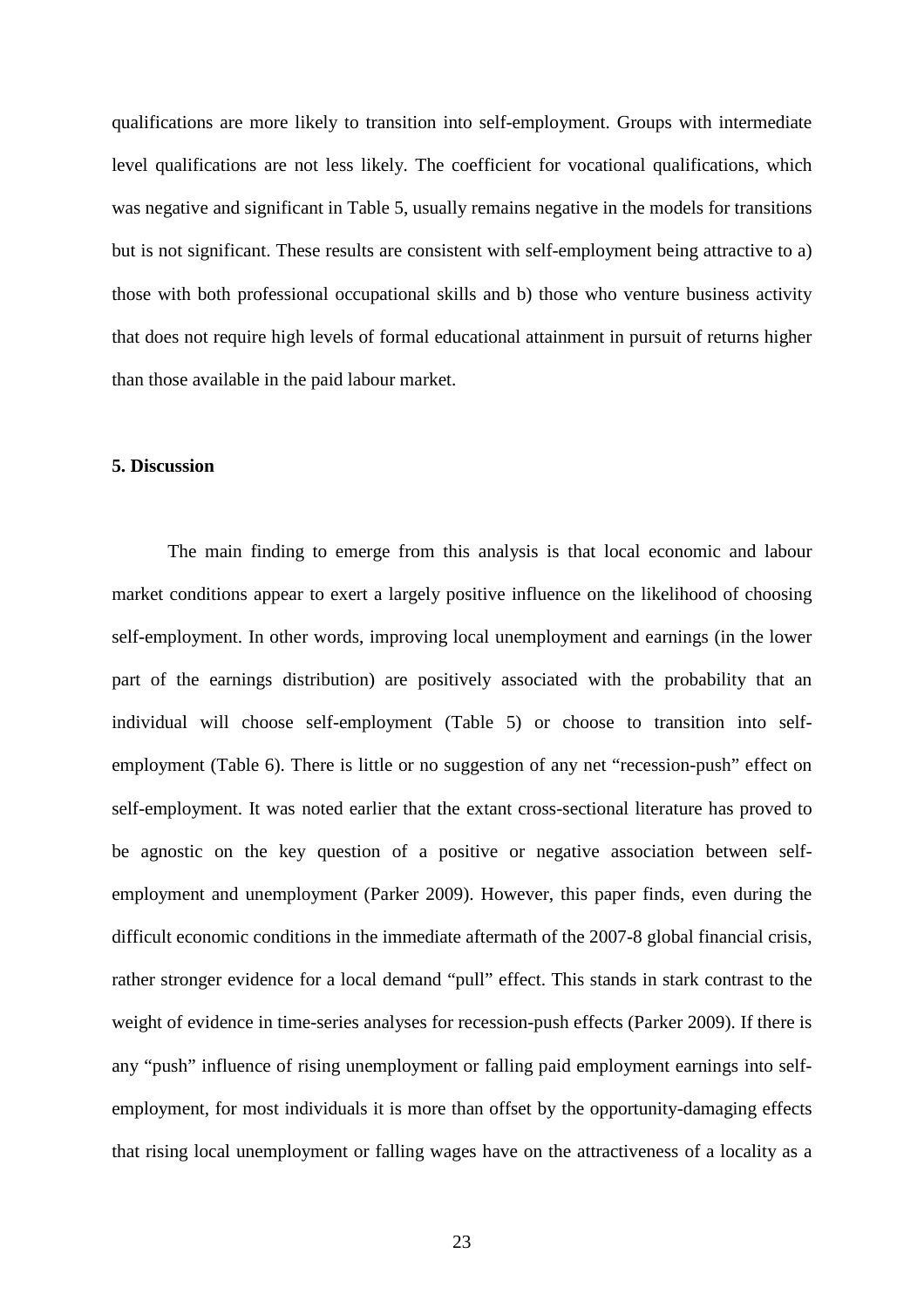place in which to do business. The scale of the associations is stronger for those who are considering transition into self-employment from economic inactivity, and suggests that entrepreneurial labour force participation decisions are influenced by the expected returns from business venturing. Women, in particular, seem to be encouraged to switch from labour force withdrawal into business venturing activity by improvements in the local economy.

The only evidence found for the "push" hypothesis in the analysis is for men, particularly those considering transitioning from (poorly) paid employment or from a relatively short period of inactivity, or unemployment. This evidence is statistically quite weak. However, the longer someone has been unemployed *and* the higher the local unemployment rate, then the less likely that person is to transition into self-employment, offering further support for Audretsch et al. (2014), from a different type of data source.

In summary, it is difficult to conclude from this analysis that there is really much evidence for a "push" effect of rising unemployment into self-employment and small scale business venturing. It cannot be ruled out that both "push" and "pull" effects are large but offset each other to the extent that the net association is small. A "push" effect may exist in the minds of those considering self-employment. However any such effect is very significantly offset by the negative "opportunity" effect. Higher local unemployment and lower local earnings levels signal that the potential gains from business venturing have worsened. Alternatively falling unemployment and rising wages encourage business venturing, rather than encourage the self-employed to switch out of self-employment into better paying and less risky waged employment.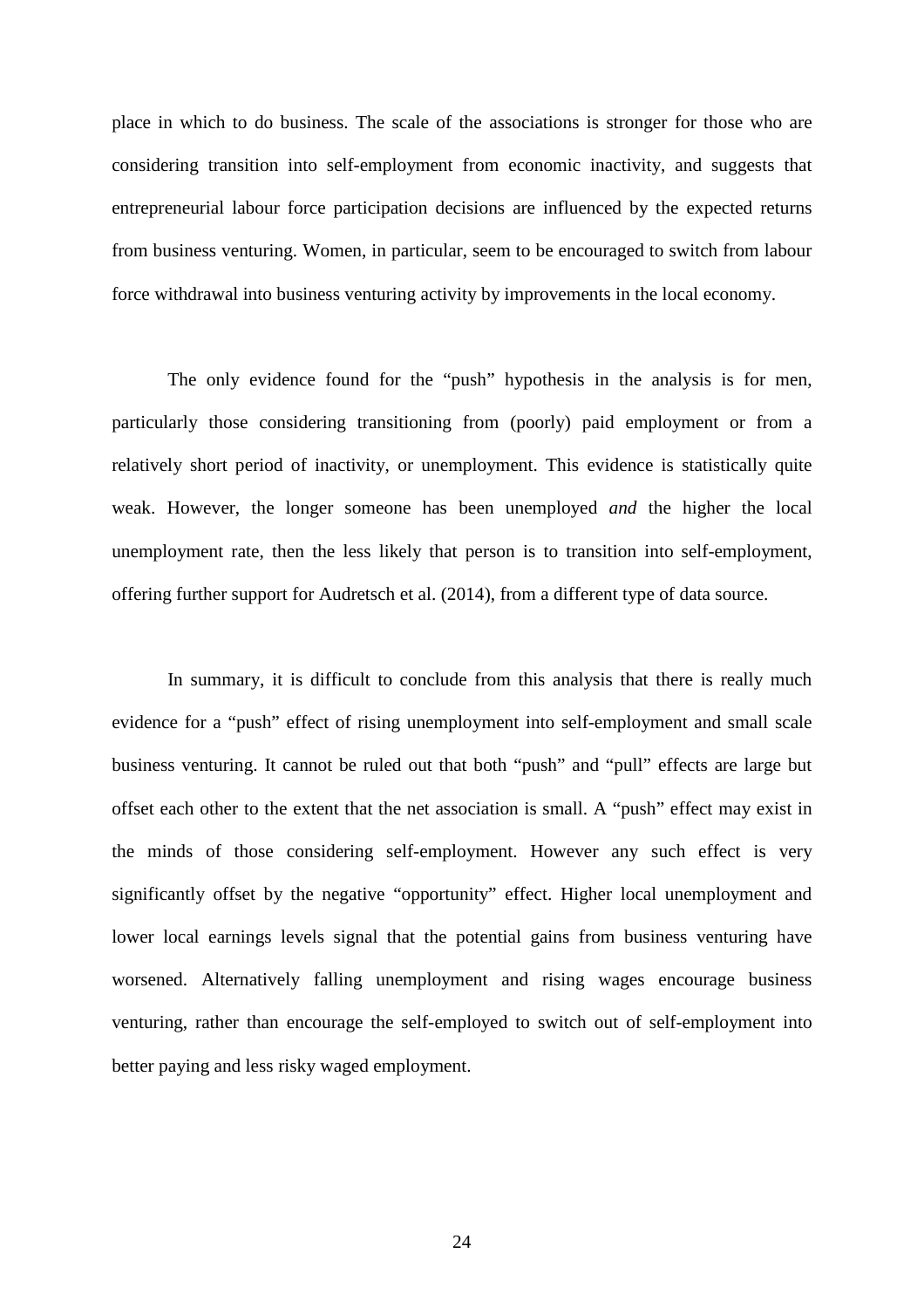Current UK policy in this area is focused on the provision the "new enterprise allowance" which provides up to 26 weeks of income support as well as access to some startup loan capital, targeted in particular at the inactive and unemployed. $9$  Whilst policies of this nature may support the unemployed to take advantage of entrepreneurial opportunities, the paradox in the results here is that this may have more impact in leading regions rather than in lagging ones, where local unemployment rates are lower and earnings at the lower end of the distribution are higher. In turn this may, at the margin, worsen rather than lessen regional inequalities.

Although these results fail to identify any net recession-push effect for selfemployment transitions, in Table 4 a positive correlation between local unemployment and young men's reported likelihood of future self-employment was reported. Local unemployment may stimulate interest in self-employment even if actual transitions do not occur, particularly for men. This is investigated further in a similar regression analysis reported in Table 7. These results do suggest a weakly significant positive association between the local unemployment rate and the probability that a 16 to 21 year old male attaches to future self-employment. For young women any local labour market effect seems to focus more on opportunity, as indicated by the positive earnings coefficient.<sup>[10](#page-27-0)</sup>

The present study has also attempted to highlight the potential value of large-scale longitudinal survey data for research on entrepreneurship and self-employment. In particular the analysis focuses on transitions into self-employment, rather than the self-employment

<sup>&</sup>lt;sup>9</sup> See <https://www.gov.uk/new-enterprise-allowance> (accessed 15 June 2015) for further details.

<span id="page-27-0"></span> $10$  Two other features stand out in Table 7. The first is that interest in self-employment, even within a small age range sample, falls with age. The second is that young African-Caribbean and other ethnic groups have higher interest in self-employment, even though for the first of these there is no evidence of association with higher transition rates in Table 6.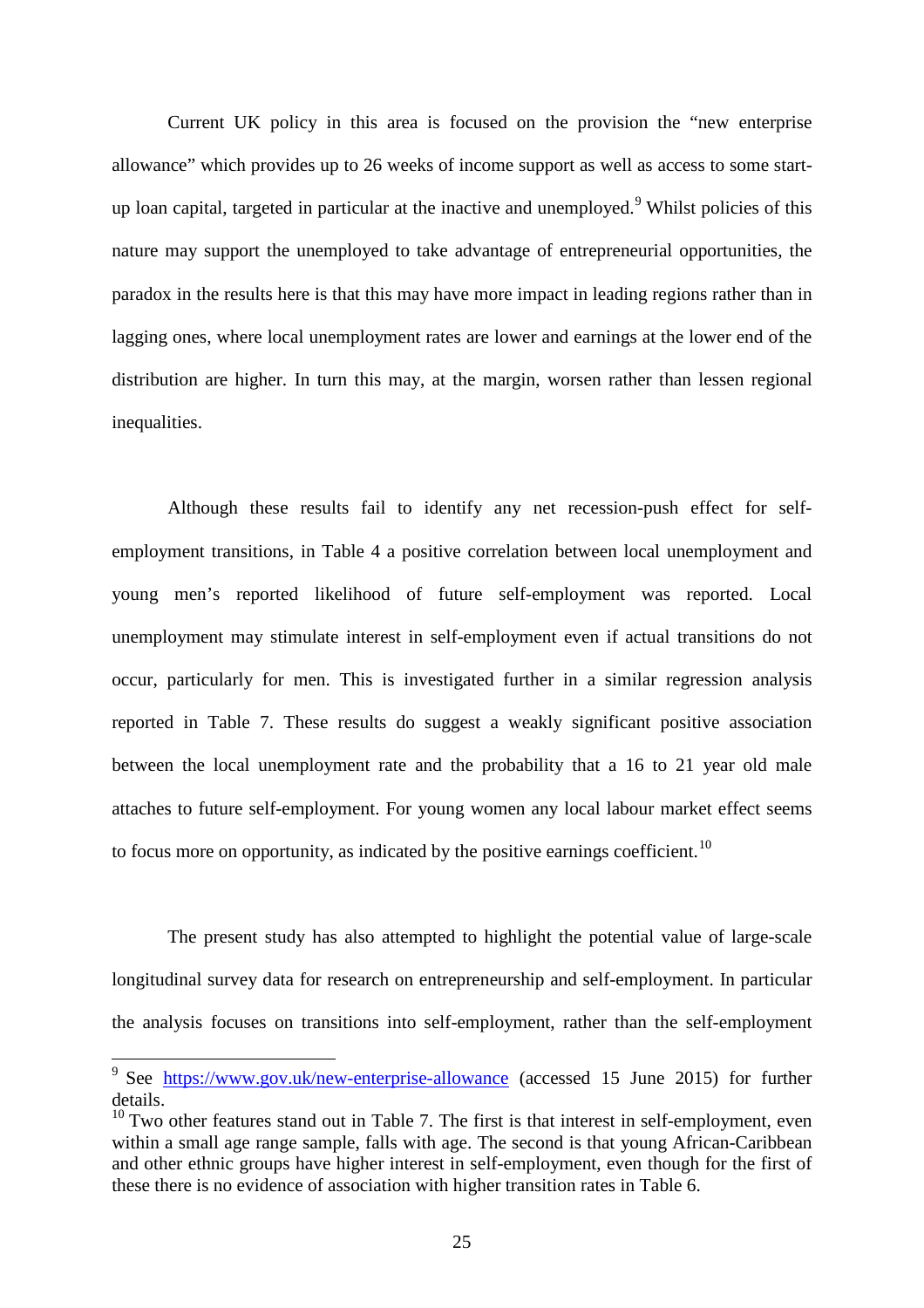status. This is important because the former are far more likely to be influenced by recent movements in local economic conditions, whereas the latter may reflect individual decisions made initially at a time of very different economic circumstances and subsequently affected by inertia and accumulated experience. Nevertheless large-scale quantitative analysis is not without its limitations – in particular it lacks the ability to address in a more nuanced manner the underlying causal processes that may lead an individual to reflect on local economic circumstances when assessing the range of specific opportunities and choices which that individual may face at a given point in time and place.

#### **6. Conclusions**

Structural growth in self-employment in the UK began well before the onset of the global financial crisis, but has continued at a significant pace since, accounting for a very significant proportion of recent UK jobs growth. In the terms of the question posed in the title to this paper, the analysis presented in this paper suggests, despite some significant recent commentary, that this is the outcome of voluntary choices made by individuals who in part respond to local signals about economic opportunity. The self-employed do not appear to be reluctant converts to entrepreneurship, "encouraged" into business start-up activity by the absence of (well paid) local jobs. This paper has investigated the strength of any association of local unemployment rates and local lower quartile earnings with self-employment status and the likelihood of individual transition into self-employment. Associations, while in some cases, statistically significant, are not quantitatively strong. Opportunity-pull effects appear to be stronger for women than for men. Nevertheless these findings do offer some insight into why self-employment growth has been strongest in regions where unemployment is lower,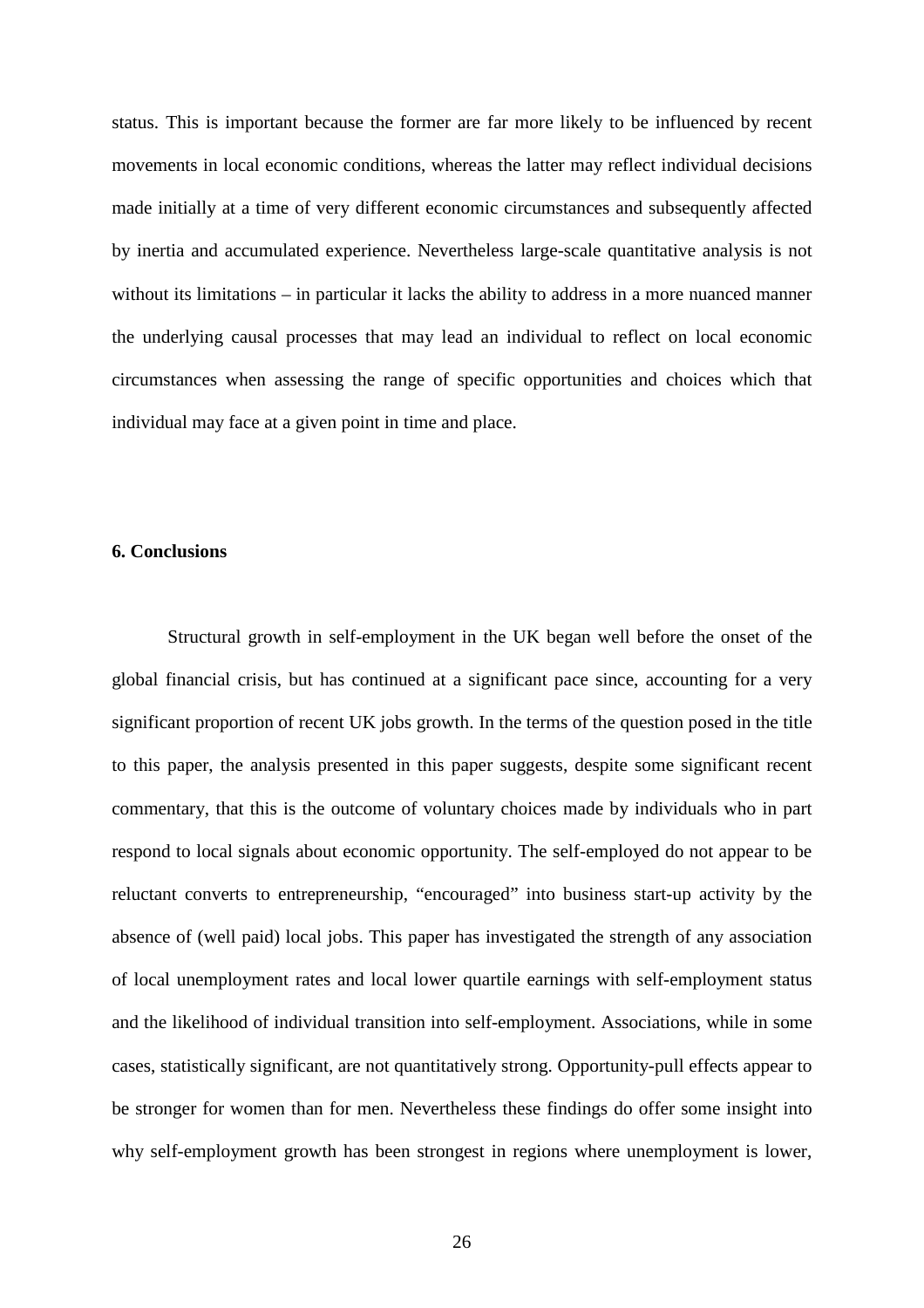earnings are higher and therefore economic conditions for entrepreneurial opportunity more favourable. The continued growth in self-employment appears to be structural rather than cyclical in the sense that it is likely to be driven by longer terms movements in perceptions of entrepreneurship and availability of resources and skills to support those choosing selfemployed business ownership as a career move. Policies to support the unemployed into entrepreneurship may exacerbate rather than alleviate regional inequalities, because they may have more impact in fast growing localities rather than lagging ones. In lagging ones, start-up support for the unemployed and inactive may offer cold comfort if local demand conditions remain weak. Regional policy to stimulate demand for the outputs of new businesses, rather than encourage supply of entrepreneurial labour, is likely to be much more effective in raising entrepreneurial activity.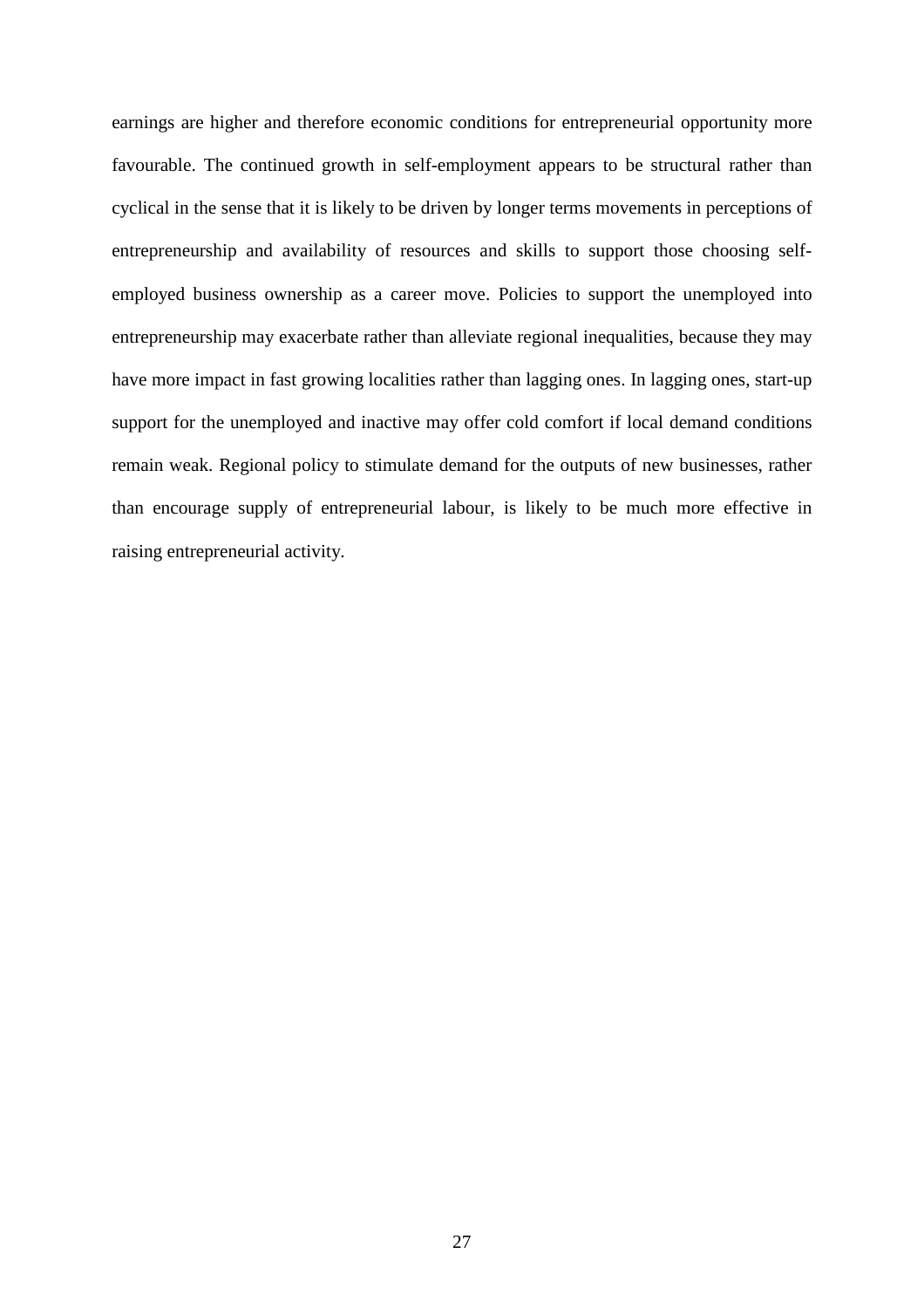#### **References**

Amit R. (1994), "'Push' and 'pull' entrepreneurship", in Bygrave W. D., Birley S., Churchill N. C., Gatewood E., Hoy F., Keeley R. H. and Wetzel, Jr W. E. (Eds) *Frontiers in Entrepreneurship Research 1994*. Proceedings of the 14th Annual Entrepreneurship Research Conference, Babson College, Wellesley, MA (available at: [http://fusionmx.babson.edu/entrep/fer/papers94/index.html\)](http://fusionmx.babson.edu/entrep/fer/papers94/index.html).

Armington, C. and Acs, Z. (2002), "The determinants of regional variation in new firm formation", *Regional Studies* 36: 33-45.

Arumlampalam, W. (1999), "A note on the estimate effects in random effects probit models", *Oxford Bulletin of Economics and Statistics*, 61: 597-602.

Audretsch, D.B., Dohse, D. and Niebuhr, A. (2014), "Regional unemployment structure and new firm formation", *Kiel Working Paper* No. 1924, Kiel: Institute for the World Economy.

Baumgartner, H.J. and Caliendo, M. (2008), "Turning unemployment into self-employment: effectiveness of two start-up programmes", *Oxford Bulletin of Economics and Statistics*, 70(3): 347-373.

Biehl, A.M., Gurley-Calvez, T. and Hill, B. (2014), "Self-employment of older Americans: do recessions matter?", Small Business Economics, 42: 297-309.

Benjamin, D. and Kochin, L. (1979), "Searching for an explanation of unemployment in Interwar Britain", *Journal of Political Economy*, 87(3): 441-478.

Brush, C.G. (1992), "Research on women business owners: past trends, a new perspective and future directions", *Entrepreneurship Theory and Practice*, 16(4): 5-30

Buck, N. and McFall, S. (2012), "*Understanding Society*: design overview", *Longitudinal and Life Course Studies*, 3(1); 5-17.

Caliendo, M. and Kunn, S. (2014), "Regional effect heterogeneity of start-up subsidies for the unemployed", *Regional Studies*, 48(6): 1108-1134.

Centre for Cities (2015), *Cities Outlook 2015*, London: Centre for Cities (January).

Clark, K and Drinkwater, S (2000), "Pushed out or pulled in? Self-employment among ethnic minorities in England and Wales", *Labour Economics*, 7: 603-628.

Colombier, N. and Masclet, D. (2008), "Intergenerational correlation in self-employment: some further evidence from French ECHP data", *Small Business Economics*, 30: 423-437.

D'Arcy, C. and Gardiner, K. (2014), *Just the Job – Or a Working Compromise? The Changing Nature of Self-Employment in the UK*, London: Resolution Foundation (May).

<span id="page-30-0"></span>Dawson, C., Henley, A. and Latreille, P. (2014), "Individual motives for choosing selfemployment in the UK: does region matter?" *Regional Studies* 48(5): 804-822.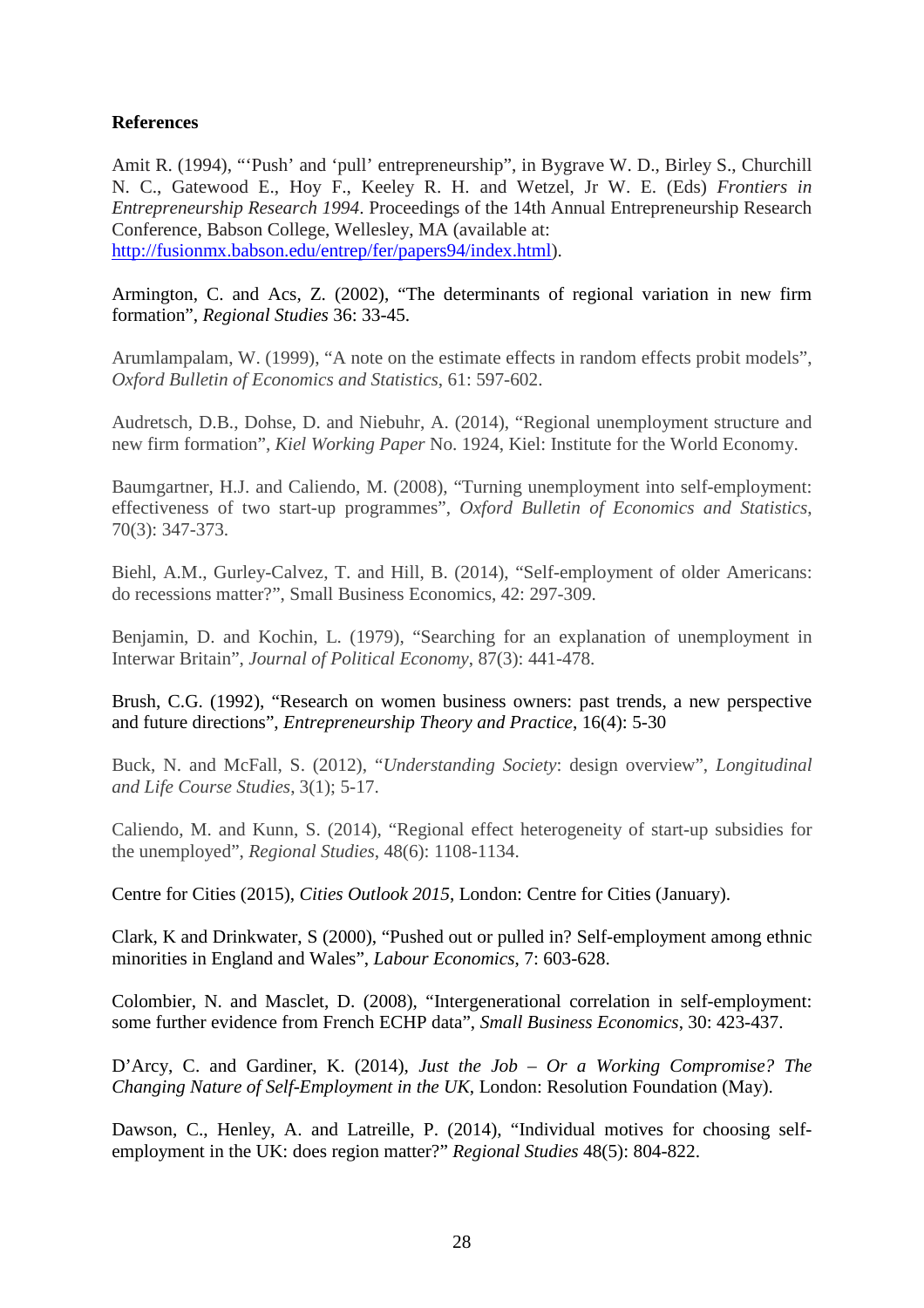Dunn, T. and Holtz-Eakin, D. (2000), "Financial capital, human capital and the transition to self-employment: evidence from intergenerational links", *Journal of Labor Economics*, 18: 282-305.

Evans, D.S. and Leighton, L.S. (1990), "Small business formation by unemployed and employed workers", *Small Business Economics*, 2(4): 319-30.

Frisch, M. (1993), "Regional differences in new firm formation: evidence from West Germany", *Regional Studies*, 26(3): 233-241.

Frisch, M. and Storey, D.J, (2014), "Entrepreneurship in a regional context: historical roots, recent developments and future challenges", *Regional Studies*, 48(6): 939-954.

Georgellis, Y., Sessions, J.G. and Tsitsianis, N. (2005), "Windfalls, wealth and the transition to self-employment", *Small Business Economics*, 25: 407-25.

Gilad B. and Levine P. (1986), "A behavioral model of entrepreneurial supply", *Journal of Small Business Management* 24(4), 45–53.

Gregg, P., Machin, S. and Fernández-Salgado, M. (2014), "The squeeze on real wages – and what might it take to end it", *National Institute Economic Review*: 228(1): R3-R16.

Guilkey, D. K., and J. L. Murphy (1993), "Estimation and testing in the random effects probit model", *Journal of Econometrics*, 59: 301–317.

Hatfield, I. (2015), *Self-Employment in Europe*, London: Institute for Public Policy Research.

HM Revenue and Customs (HMRC) (2013), *Onshore Employment Intermediaries: False Self-Employment*: Consultation Document URL:

[https://www.gov.uk/government/uploads/system/uploads/attachment\\_data/file/264649/Onsho](https://www.gov.uk/government/uploads/system/uploads/attachment_data/file/264649/Onshore_employment_intermediaries_-_false_self_employment.pdf) [re\\_employment\\_intermediaries\\_-\\_false\\_self\\_employment.pdf](https://www.gov.uk/government/uploads/system/uploads/attachment_data/file/264649/Onshore_employment_intermediaries_-_false_self_employment.pdf) (accessed 16-1-15).

Henley, A. (2005), "Job creation by the self-employed: the roles of entrepreneurial and financial capital", *Small Business Economics*, 25: 175-196.

Hessels, J., van Gelderen, M. and Thurik, A.R. (2008), "Entrepreneurial aspirations, motivations and their drivers", *Small Business Economics*, 31(3): 323-39.

Hinz, T. and Jungbauer-Ganz, M. (1999), "Starting a business after unemployment: characteristics and chances of success (empirical evidence from a regional German labour market, *Entrepreneurship and Regional Development*, 11: 317-333.

Hughes, K. (2003), *"*Pushed or pulled? Women's entry into self-employment and small business ownership", *Gender, Work and Organization*, 10: 433-454.

Hurst, E. and Lusardi, A. (2004), "Liquidity constraints, household wealth and entrepreneurship", *Journal of Political Economy*, 112: 319-47.

Lindh, T. and Ohlsson, H. (1996), "Self-employment and windfall gains: evidence from the Swedish lottery", *Economic Journal*, 106: 1515-26.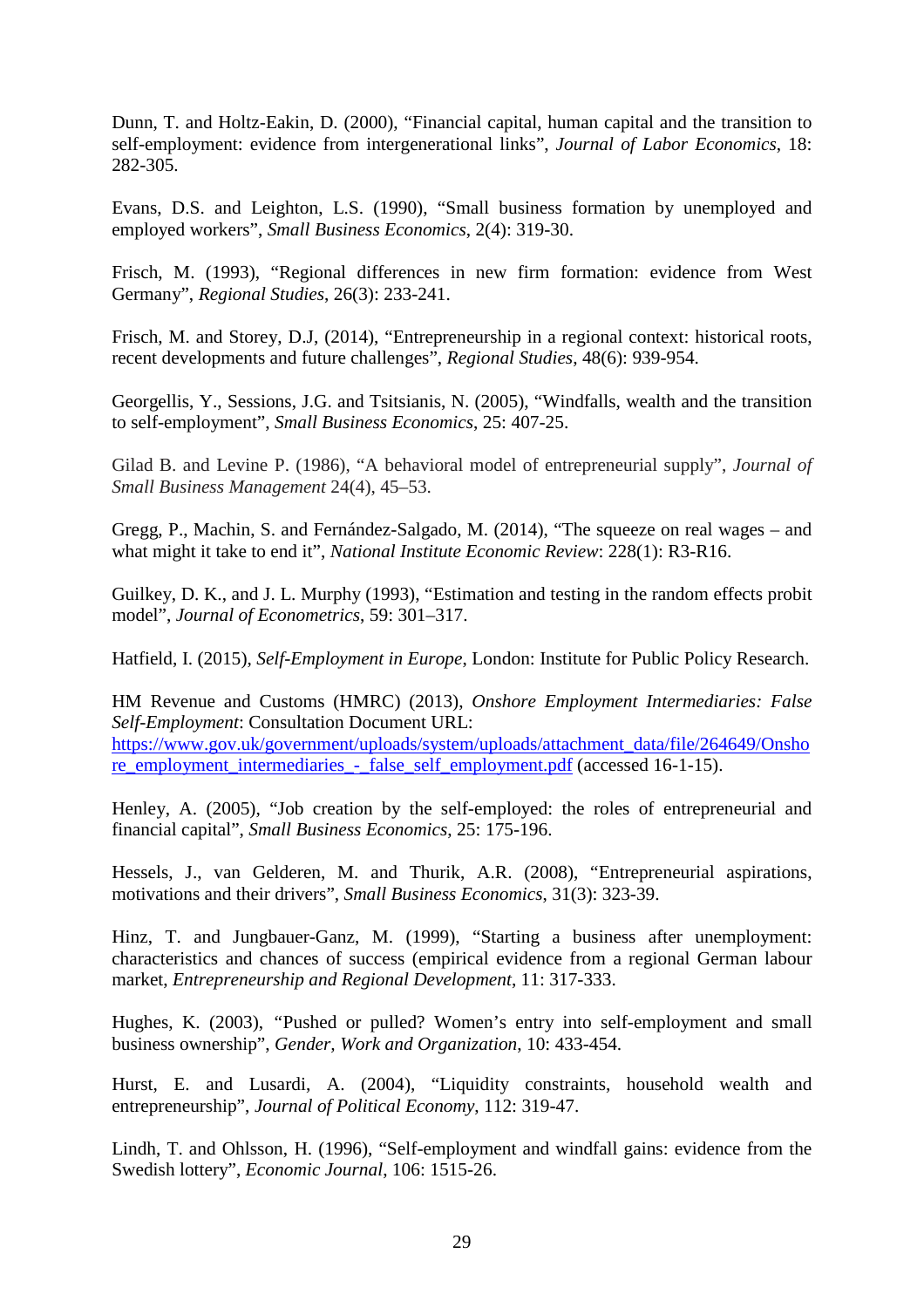McManus, S. (2012), "Job satisfaction: an indication of what we expect, not just the work we do", NatCen Social Research [http://www.natcen.ac.uk/blog/job-satisfaction-an-indication-of](http://www.natcen.ac.uk/blog/job-satisfaction-an-indication-of-what-we-expect,-not-just-the-work-we-do)[what-we-expect,-not-just-the-work-we-do](http://www.natcen.ac.uk/blog/job-satisfaction-an-indication-of-what-we-expect,-not-just-the-work-we-do) (accessed 15-May-2015)

Millán, J.M., Congregado, E. and Román, C. (2012), "Determinants of self-employment survival in Europe", *Small Business Economics*, 38(2): 231-258.

Niittykangas, H. and Tervo, H. (2005), "Spatial variations in intergenerational transmission of self-employment", *Regional Studies*, 39: 319-32.

Parker, S. (2009), *The Economics of Entrepreneurship*, Cambridge: Cambridge University Press.

Parker, S. and Robson, M.T. (2004), "Explaining international variations in self-employment: evidence from a panel of OECD countries", *Southern Economic Journal*, 71: 287-301.

Reynolds, P., Storey, D. and Westhead, P. (1994), "Cross national comparisons of the variation in new firm formation rates", Regional Studies, 28: 443-456.

Ritsila, J. and Tervo, H. (2002), "Effects of unemployment on new firm formation: microlevel panel data evidence from Finland", *Small Business Economics*, 19(1): 31-40.

Robson, M.T. (1998), "Self-employment in UK regions", *Applied Economics*, 30(3): 313- 322.

Storey, D.J. (1991), "The birth of new firms – does unemployment matter? A review of the evidence", *Small Business Economics*, 3: 167-178.

Taylor, M.P. (2001), "Self-employment and windfall gains: evidence from panel data", *Economica*, 68: 539-65.

Tervo, H. (2006), "Regional unemployment, self-employment and family background", *Applied Economics*, 38(9): 1055-62.

Thurik, A.R., Carree, M, van Stel, A and Audretsch, D. (2008), "Does self-employment reduce unemployment", *Journal of Business Venturing*, 23(6): 673-686.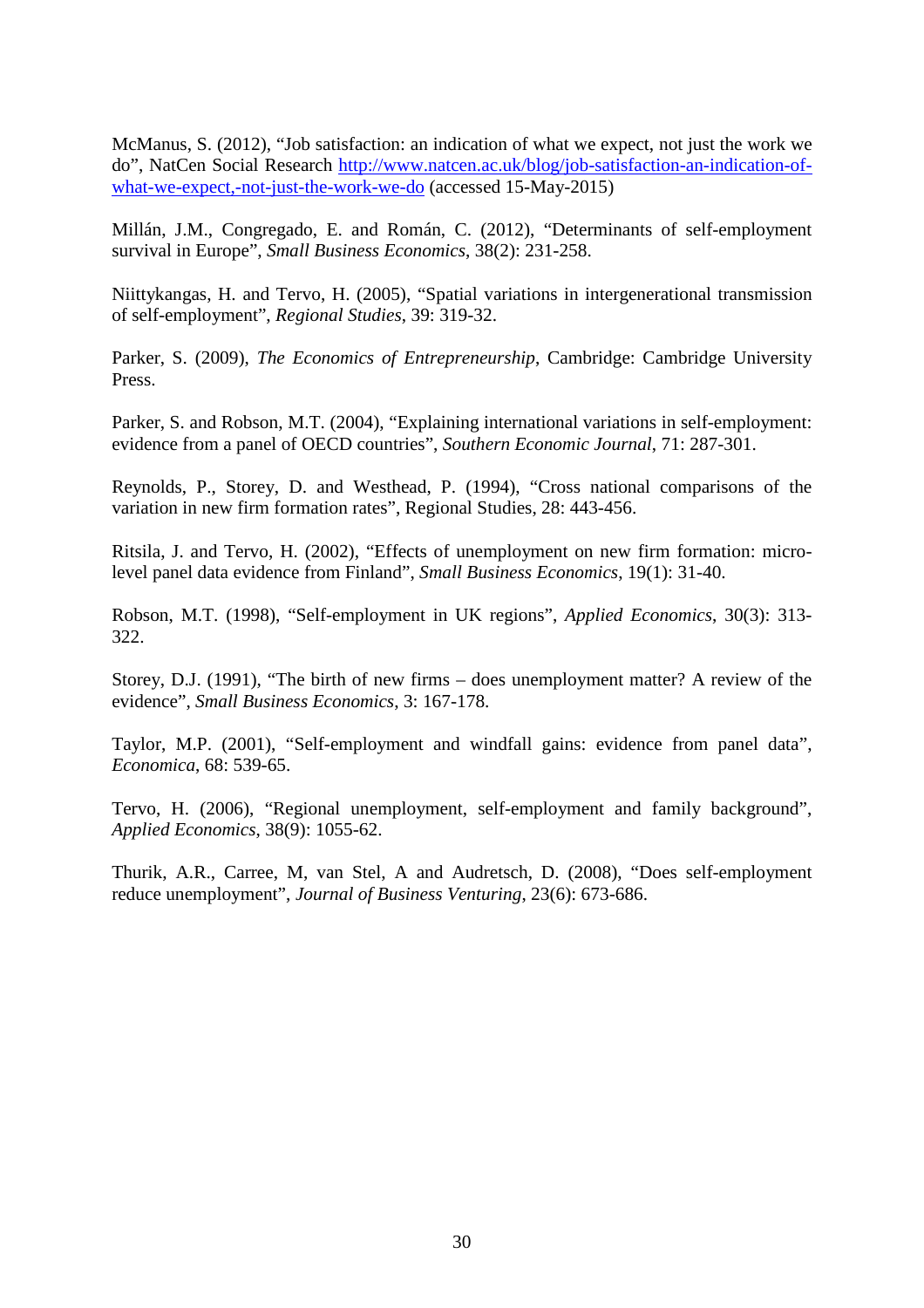#### **Table 1: UK Employment and Self-Employment Growth 2008-2014**

|                | Total      | <b>Employees</b>        | Self-        | Business Stock <sup>+</sup> |
|----------------|------------|-------------------------|--------------|-----------------------------|
|                | Employment | 000s                    | Employment   | 000s                        |
|                | 000s       | $(\% \text{ of total})$ | 000s         |                             |
|                |            |                         | (% of total) |                             |
|                |            |                         |              |                             |
| 2008 quarter 1 | 29,510     | 25,428                  | 3,858        | 4,075                       |
|                |            | $(86.2\%)$              | $(13.8\%)$   |                             |
| 2014 quarter 2 | 30,430     | 25,630                  | 4,551        | 4,367                       |
|                |            | $(84.2\%)$              | $(15.8\%)$   |                             |
| Change         | $+920$     | $+202$                  | $+693$       | $+292$                      |
| Inflow $2009-$ |            |                         | 1,669        |                             |
| 2014*          |            |                         | $(36.5\%)$   |                             |
| Outflow 2009-  |            |                         | 886          |                             |
| $2014*$        |            |                         | $(23.4\%)$   |                             |

Source: UK Office for National Statistics

Notes: \* inflow measured as percentage of 2014 total self-employed who had entered within last 5 years; outflow measured as percentage of 2009 total who had left self-employment compared to 5 years previously.  $^+$  registered and unregistered (for VAT and PAYE), 0 to 10 employees.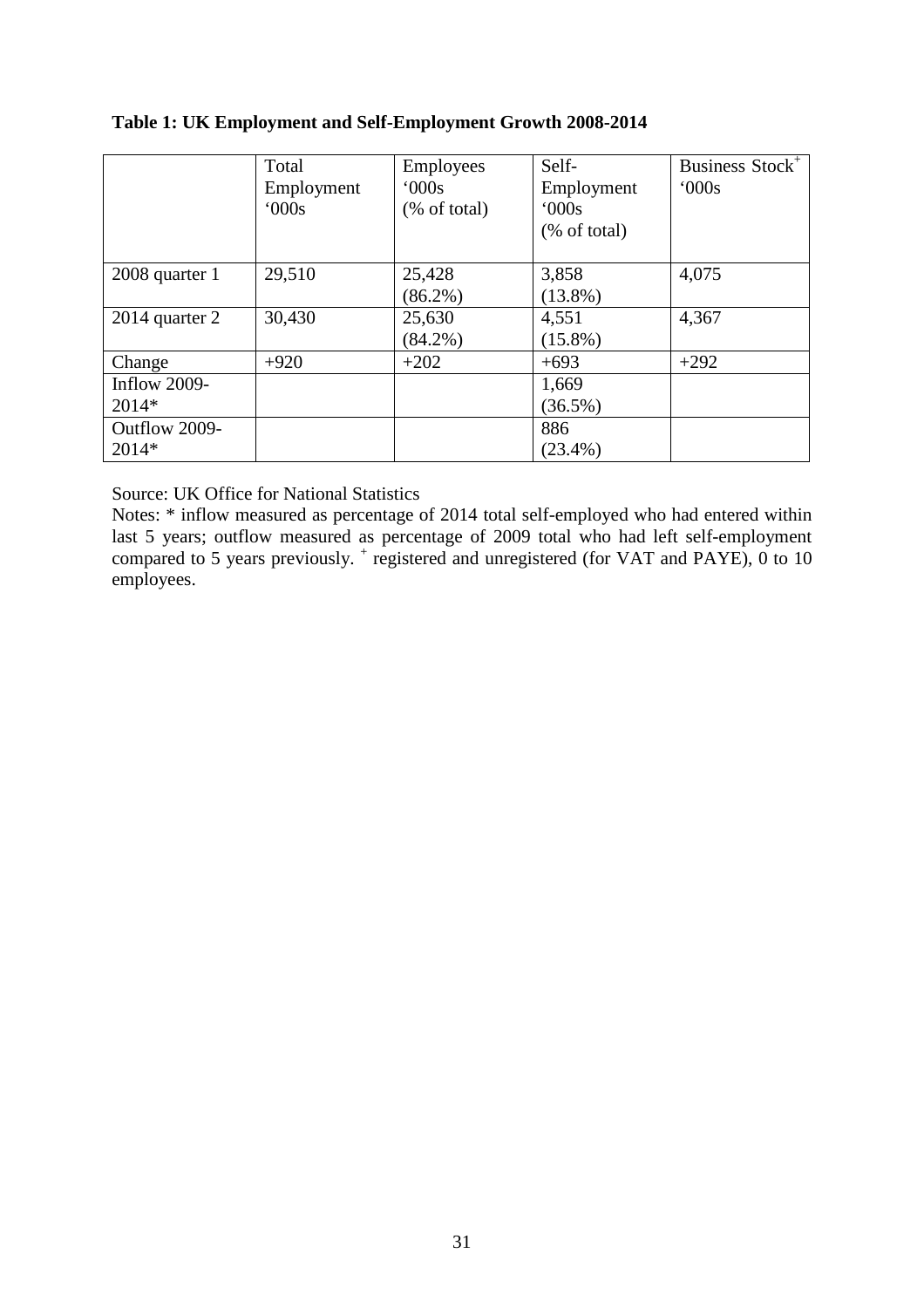|                      | 2008<br>annual<br>self-<br>average<br>employment<br>000s | 2013<br>annual<br>self-<br>average<br>employment<br>000s | Change '000s | Change % |
|----------------------|----------------------------------------------------------|----------------------------------------------------------|--------------|----------|
| England:             |                                                          |                                                          |              |          |
| North East           | 112                                                      | 125                                                      | $+13$        | $+11.6$  |
| North West           | 363                                                      | 426                                                      | $+63$        | $+17.4$  |
| Yorks & Humberside   | 290                                                      | 312                                                      | $+22$        | $+7.6$   |
| <b>East Midlands</b> | 239                                                      | 258                                                      | $+19$        | $+7.9$   |
| <b>West Midlands</b> | 288                                                      | 337                                                      | $+49$        | $+17.0$  |
| East of England      | 395                                                      | 442                                                      | $+47$        | $+11.9$  |
| London               | 571                                                      | 679                                                      | $+108$       | $+18.9$  |
| South East           | 577                                                      | 676                                                      | $+99$        | $+17.2$  |
| South West           | 383                                                      | 424                                                      | $+41$        | $+10.7$  |
| Wales                | 174                                                      | 192                                                      | $+18$        | $+10.3$  |
| Scotland             | 268                                                      | 286                                                      | $+18$        | $+6.7$   |
| Northern Ireland     | 123                                                      | 112                                                      | $-11$        | $-8.9$   |

### **Table 2: Changes in Self-Employment by UK NUTS1 Region, 2008-2013**

Source: UK Office for National Statistics and Northern Ireland, Dept of Trade, Enterprise and Investment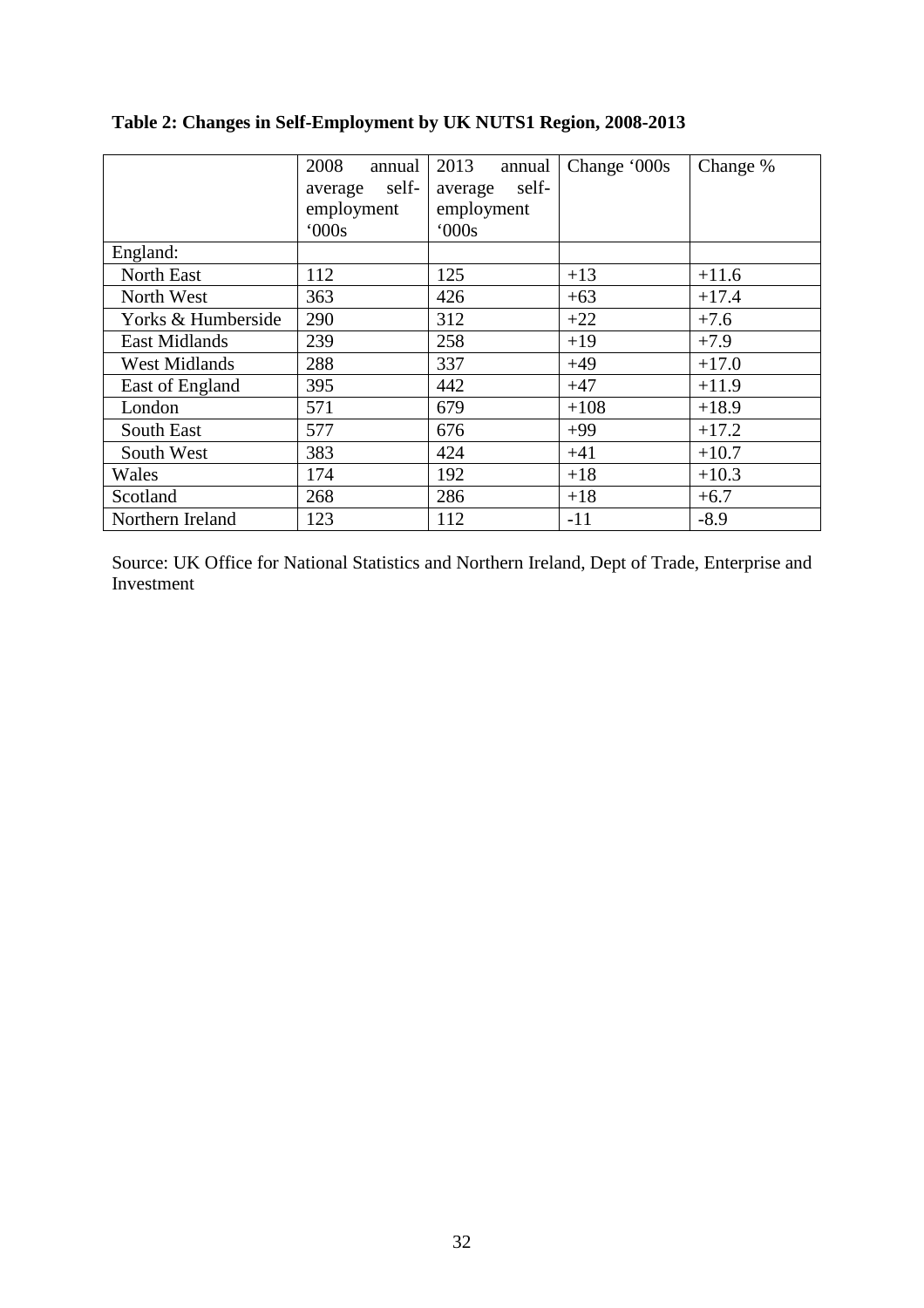|                                    | Wave 1     | Wave 2     | Wave 3     | Wave 4     |
|------------------------------------|------------|------------|------------|------------|
|                                    | 2009-10    | 2010-11    | 2011-12    | 2012-13    |
| Males and females:                 |            |            |            |            |
| Self-employment                    | 3758       | 4046       | 3857       | 3729       |
| (as % of all employment)           | $(13.3\%)$ | $(13.2\%)$ | $(13.8\%)$ | $(13.9\%)$ |
| Self-employed business ownership   | 2875       | 3138       | 2988       | 2899       |
| (as % of all employment)           | $(10.2\%)$ | $(10.2\%)$ | $(10.7\%)$ | $(10.8\%)$ |
| All transitions into self-         |            | 477        | 585        | 569        |
| employment                         |            |            |            |            |
| All transitions into self-employed |            | 320        | 379        | 395        |
| business ownership                 |            |            |            |            |
| Transitions from inactivity into   |            | 251        | 297        | 291        |
| self-employment                    |            |            |            |            |
| Transitions from inactivity into   |            | 164        | 188        | 194        |
| self-employed business ownership   |            |            |            |            |
| Males only:                        |            |            |            |            |
| Self-employment                    | 2580       | 2802       | 2605       | 2513       |
| (as % of all employment)           | $(18.4\%)$ | $(18.3\%)$ | (18.7%)    | $(18.8\%)$ |
| Self-employed business ownership   | 1976       | 2164       | 2047       | 1937       |
| (as % of all employment)           | $(14.1\%)$ | $(14.1\%)$ | (14.7%)    | $(14.5\%)$ |
| All transitions into self-         |            | 309        | 346        | 340        |
| employment                         |            |            |            |            |
| All transitions into self-employed |            | 207        | 225        | 225        |
| business ownership                 |            |            |            |            |
| Transitions from inactivity into   |            | 154        | 171        | 154        |
| self-employment                    |            |            |            |            |
| Transitions from inactivity into   |            | 98         | 111        | 96         |
| self-employed business ownership   |            |            |            |            |
| Females only:                      |            |            |            |            |
| Self-employment                    | 1178       | 1244       | 1252       | 1216       |
| (as % of all employment)           | (8.3%)     | $(8.1\%)$  | $(8.9\%)$  | $(9.1\%)$  |
| Self-employed business ownership   | 899        | 974        | 941        | 962        |
|                                    | $(6.3\%)$  | $(6.3\%)$  | (6.7%)     |            |
| (as % of all employment)           |            | 168        | 239        | $(7.2\%)$  |
| All transitions into self-         |            |            |            | 229        |
| employment                         |            |            |            |            |
| All transitions into self-employed |            | 133        | 154        | 170        |
| business ownership                 |            |            |            |            |
| Transitions from inactivity into   |            | 97         | 126        | 137        |
| self-employment                    |            |            |            |            |
| Transitions from inactivity into   |            | 66         | 77         | 98         |
| self-employed business ownership   |            |            |            |            |

# **Table 3: USoc Sample Self-employment Levels and Transition Rates**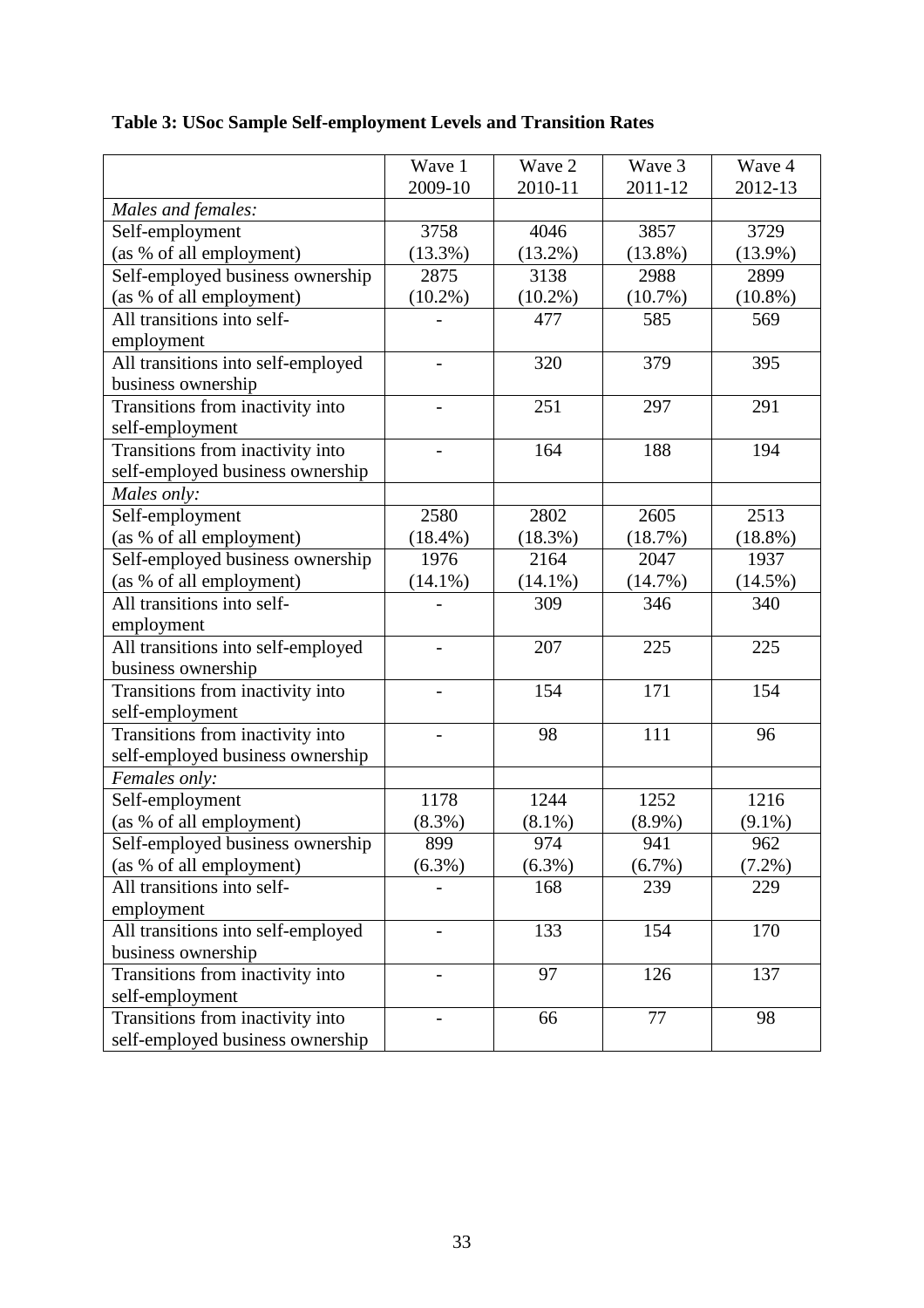| Correlation            | UR - all | $Q25E-$ | $UR -$   | $Q25E -$ | $UR -$   | $Q25E -$ |
|------------------------|----------|---------|----------|----------|----------|----------|
| (Two-sample t-test)    |          | all     | males    | males    | females  | females  |
| Self-employment        | $-0.050$ | 0.076   | $-0.047$ | $-0.013$ | $-0.059$ | 0.009    |
| status                 | (0.000)  | (0.000) | (0.000)  | (0.019)  | (0.000)  | (0.091)  |
|                        |          |         |          |          |          |          |
| Self-employment        | $-0.009$ | 0.035   | 0.002    | 0.015    | $-0.021$ | 0.017    |
| transition in previous | (0.003)  | (0.000) | (0.692)  | (0.001)  | (0.000)  | (0.000)  |
| year from any status   |          |         |          |          |          |          |
| Self-employment        | $-0.003$ | 0.037   | 0.003    | 0.005    | $-0.012$ | 0.018    |
| transition in previous | (0.519)  | (0.000) | (0.605)  | (0.423)  | (0.046)  | (0.002)  |
| year from              |          |         |          |          |          |          |
| employment             |          |         |          |          |          |          |
| Self-employment        | $-0.014$ | 0.031   | $-0.001$ | 0.021    | $-0.025$ | 0.018    |
| transition in previous | (0.001)  | (0.000) | (0.846)  | (0.001)  | (0.000)  | (0.002)  |
| year from inactivity   |          |         |          |          |          |          |
| Self-employed          | $-0.049$ | 0.048   | $-0.047$ | $-0.032$ | $-0.057$ | $-0.014$ |
| business ownership     | (0.000)  | (0.000) | (0.000)  | (0.000)  | (0.000)  | (0.009)  |
| status                 |          |         |          |          |          |          |
| Self-employed          | $-0.011$ | 0.022   | 0.001    | 0.008    | $-0.023$ | 0.004    |
| business ownership     | (0.001)  | (0.000) | (0.886)  | (0.108)  | (0.000)  | (0.319)  |
| transition in previous |          |         |          |          |          |          |
| year from any status   |          |         |          |          |          |          |
| Self-employed          | $-0.009$ | 0.024   | 0.002    | 0.001    | $-0.023$ | 0.004    |
| business ownership     | (0.054)  | (0.000) | (0.755)  | (0.869)  | (0.000)  | (0.950)  |
| transition in previous |          |         |          |          |          |          |
| year from              |          |         |          |          |          |          |
| employment             |          |         |          |          |          |          |
| Self-employed          | $-0.017$ | 0.026   | $-0.006$ | 0.014    | $-0.026$ | 0.006    |
| business ownership     | (0.000)  | (0.000) | (0.438)  | (0.052)  | (0.000)  | (0.288)  |
| transition in previous |          |         |          |          |          |          |
| year from inactivity   |          |         |          |          |          |          |
| Would like to be self- | 0.022    | 0.114   | 0.053    | 0.061    | $-0.004$ | 0.063    |
| employed in the        | (0.123)  | (0.000) | (0.011)  | (0.003)  | (0.827)  | (0.001)  |
| future (age $16-21$ )  |          |         |          |          |          |          |

#### **Table 4: Bivariate correlation analysis of self-employment transitions and local labour market conditions**

Source: author's computations from Understanding Society Waves 1 to 4

Notes: UR – local authority district of residence unemployment rate 12 months previously; Q25E – local authority district 1<sup>st</sup> quartile weekly earnings in previous year; *italic* denotes pvalue below 0.1, *bold italic* below 0.05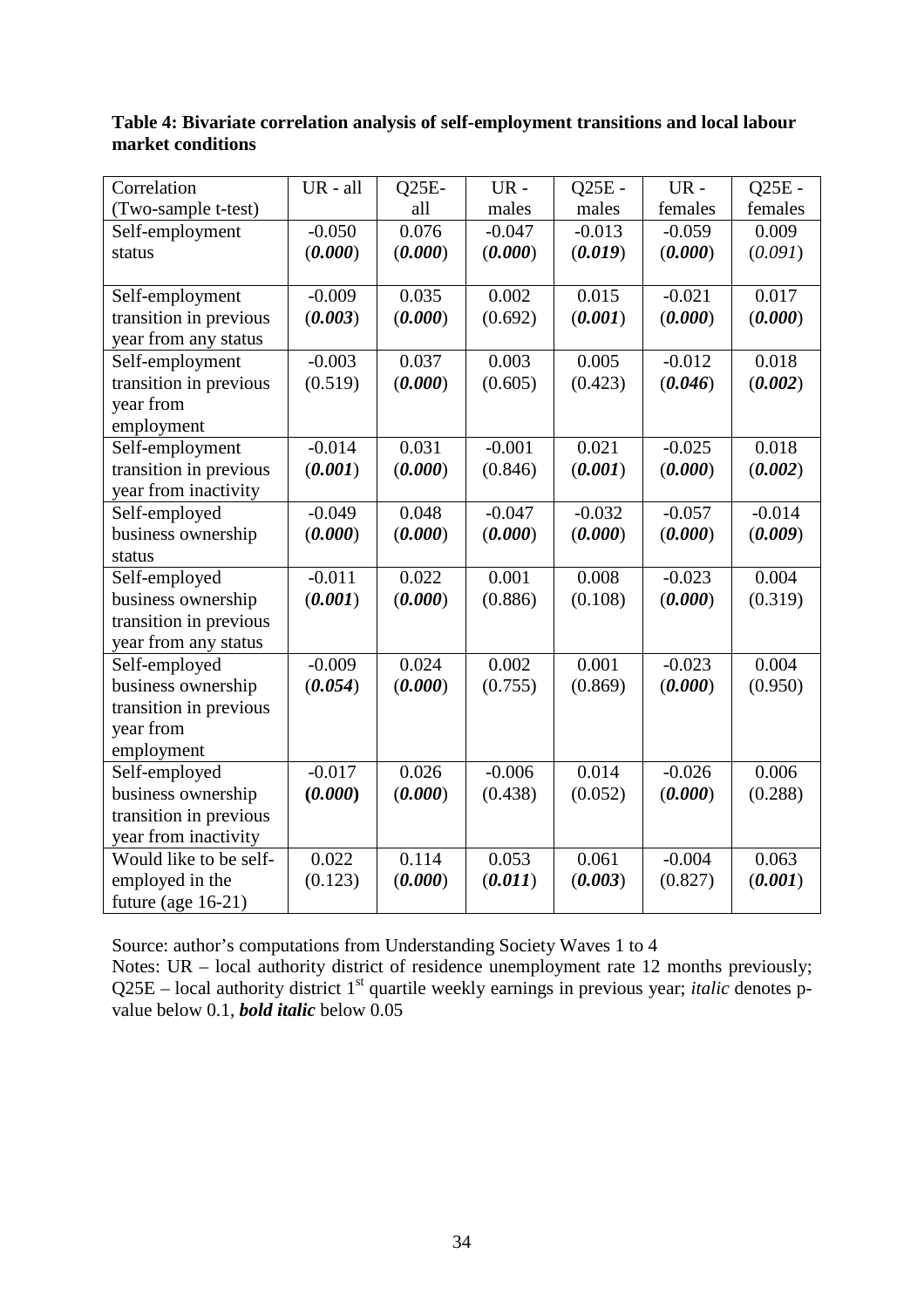| Coefficient                                                      | (1)        | (2)            | (3)                   |
|------------------------------------------------------------------|------------|----------------|-----------------------|
| (p-value)                                                        |            |                |                       |
|                                                                  | Probit     | Probit         | Random                |
|                                                                  |            |                | <b>Effects Probit</b> |
| Local unemployment rate (lagged)                                 | $-0.012$   | $-0.021$       | $-0.054$              |
|                                                                  | (0.034)    | (0.000)        | (0.001)               |
| Local 1 <sup>st</sup> quartile earnings (lagged, gender specific | $-0.055$   | 0.031          | 0.107                 |
| $\pounds$ '00s) (median earnings in column 3)                    | (0.023)    | (0.124)        | (0.010)               |
| Gender (female=1)                                                | $-0.476$   | $-0.423$       | $-1.005$              |
|                                                                  | (0.000)    | (0.000)        | (0.000)               |
| Age (years)                                                      | 0.020      | 0.020          | 0.053                 |
|                                                                  | (0.000)    | (0.000)        | (0.000)               |
| Ethnicity (reference: white British)                             |            |                |                       |
| White, non-British                                               | 0.242      | 0.270          | 0.788                 |
|                                                                  | (0.000)    | (0.000)        | (0.000)               |
| African-Caribbean                                                | $-0.183$   | $-0.107$       | $-0.197$              |
|                                                                  | (0.002)    | (0.059)        | (0.248)               |
| Asian                                                            | 0.120      | 0.160          | 0.235                 |
|                                                                  | (0.005)    | (0.000)        | (0.075)               |
| Chinese and other East Asian                                     | 0.104      | 0.158          | 0.495                 |
|                                                                  | (0.209)    | (0.053)        | (0.039)               |
| Other                                                            | 0.105      | 0.145          | 0.399                 |
|                                                                  | (0.194)    | (0.075)        | (0.095)               |
| Highest educational attainment (reference: below                 |            |                |                       |
| age 16 school qualifications)                                    |            |                |                       |
| University or college first degree or higher                     | 0.014      | 0.031          | $-0.008$              |
|                                                                  | (0.567)    | (0.207)        | (0.923)               |
| Vocational qualification including HNDs                          | $-0.250$   | $-0.239$       | $-0.679$              |
|                                                                  | (0.000)    | (0.001)        | (0.002)               |
| A-levels or equivalent aged 18                                   | $-0.065$   | $-0.053$       | $-0.162$              |
|                                                                  | (0.075)    | (0.141)        | (0.152)               |
| O-levels/GCSEs or equivalent aged 16                             | $-0.035$   | $-0.022$       | $-0.088$              |
|                                                                  | (0.172)    | (0.389)        | (0.278)               |
| Father was business owner/employer                               | 0.125      | 0.128          | 0.313                 |
|                                                                  | (0.008)    | (0.006)        | (0.027)               |
| Mother was business owner/employer                               | 0.003      | 0.004          | 0.021                 |
|                                                                  | (0.962)    | (0.944)        | (0.908)               |
| Rural location                                                   | 0.215      | 0.193          | 0.462                 |
|                                                                  | (0.000)    | (0.000)        | (0.000)               |
| NUTS 1 regional controls                                         | Yes        | N <sub>o</sub> | No                    |
| Time controls                                                    | Yes        | No             | Yes                   |
|                                                                  |            |                |                       |
| ${\bf N}$                                                        | 31337      | 31337          | 31337                 |
| <b>NT</b>                                                        | 66083      | 66083          | 66083                 |
| LogL                                                             | $-24537.7$ | $-24618.2$     | $-14540.0$            |
| Pseudo R-sqrd                                                    | 0.069      | 0.066          |                       |
| Proportion of error variance contributed by panel                |            |                | 0.992                 |
| level error variance, $\rho$                                     |            |                |                       |

### **Table 5: Multivariate regression (probit) model estimates for self-employment status**

Source: author's computations from Understanding Society Waves 1 to 4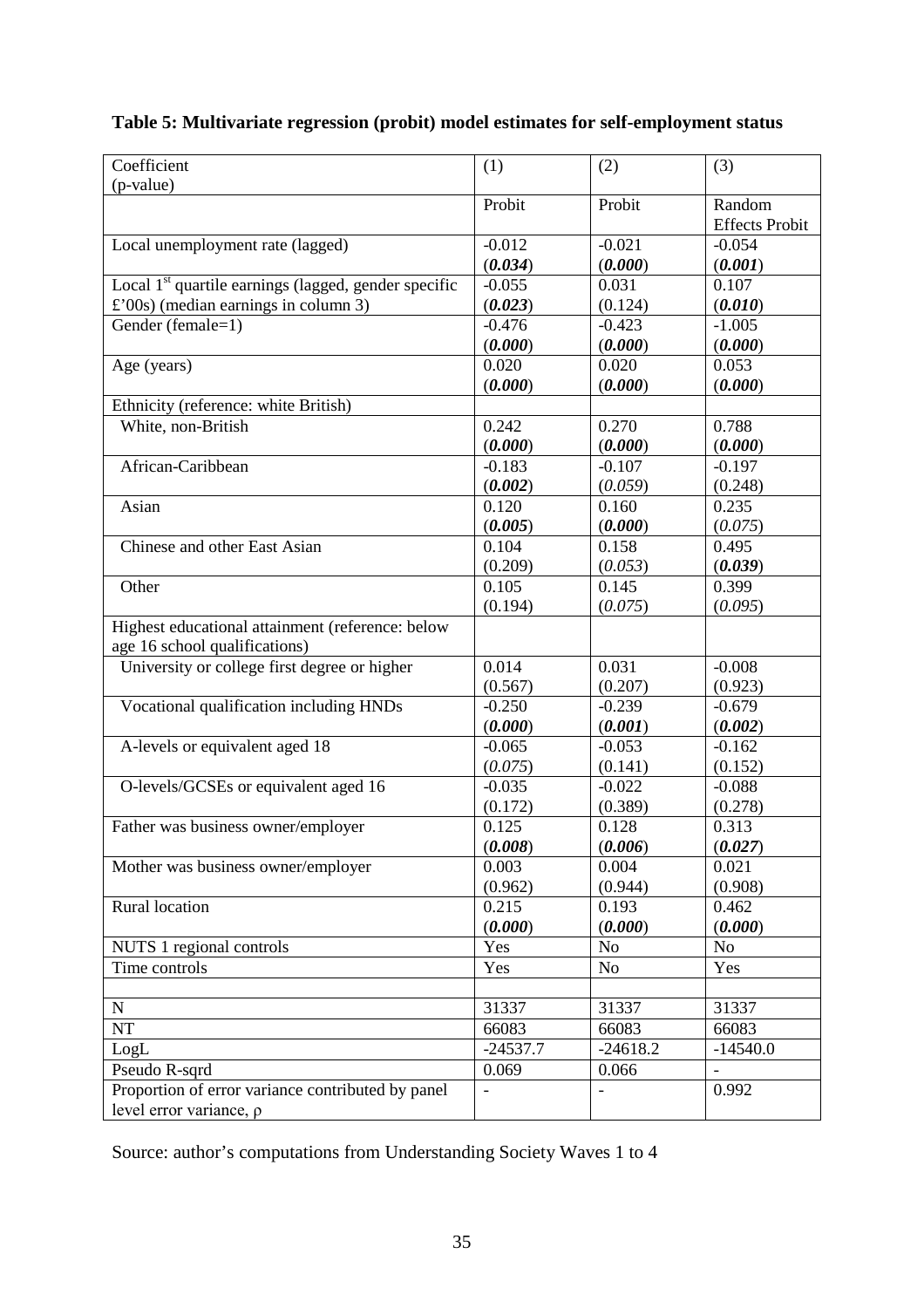Notes: Sample – all economically active. P-values (columns 1 and 2) are computed after adjustment of standard errors for clustering by individual. *Italic* denotes significance at 0.1 or higher, *bold italic* at 0.05 or higher. Median earnings are used in column to achieve model likelihood convergence.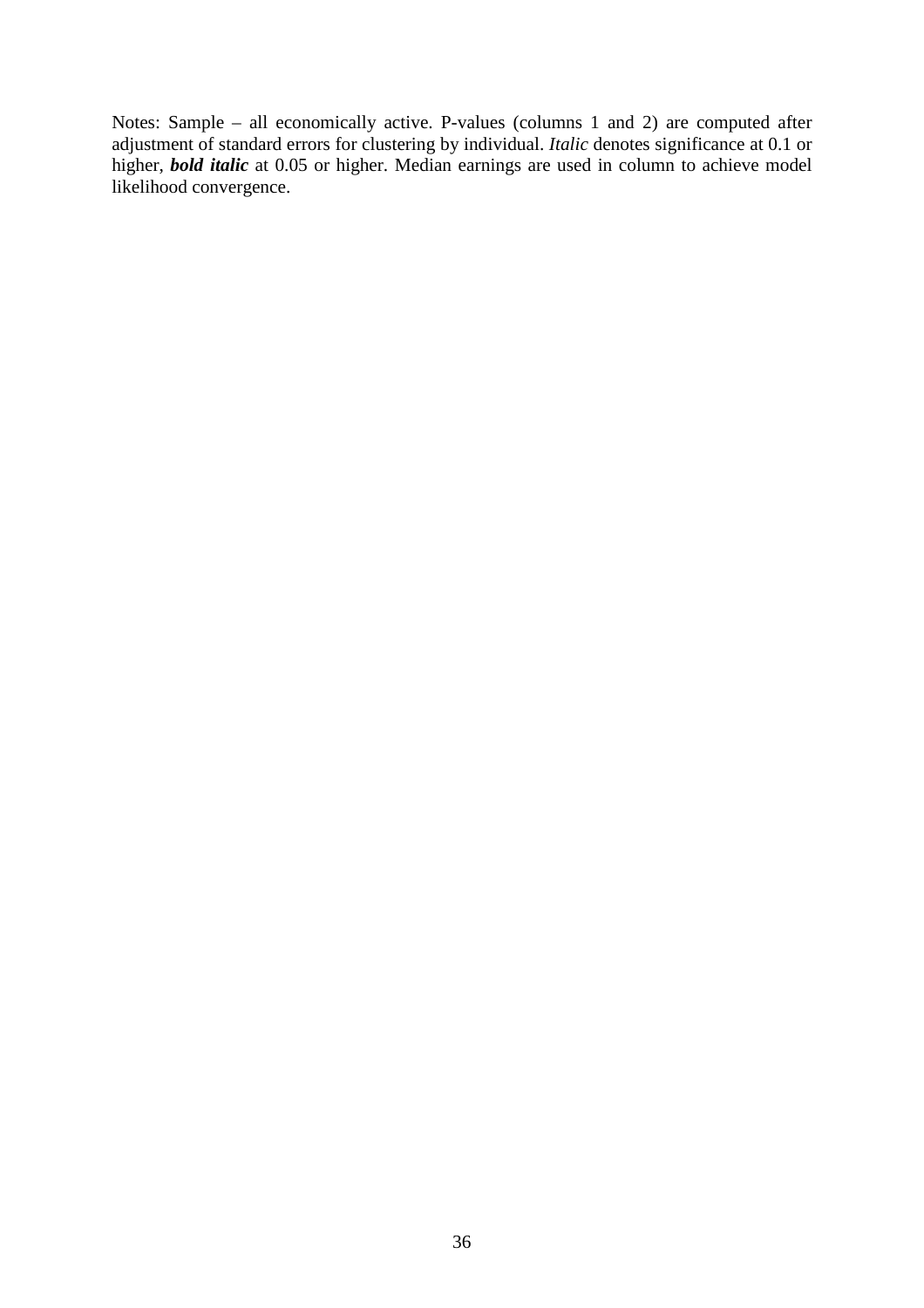# **Table 6: Multivariate regression (probit) model estimates for transitions to self-employment**

| Coefficient                                                   | (1)      | (2)      | (3)            | (4)      | (5)            | (6)            | (7)      |
|---------------------------------------------------------------|----------|----------|----------------|----------|----------------|----------------|----------|
| (p-value)                                                     |          |          |                |          |                |                |          |
|                                                               | Probit   | Probit   | Random         | Probit   | Random         | Random         | Probit   |
|                                                               |          |          | effects probit |          | effects probit | effects probit |          |
| Local unemployment rate (lagged)                              | $-0.012$ | $-0.015$ | $-0.016$       |          |                |                |          |
|                                                               | (0.052)  | (0.005)  | (0.003)        |          |                |                |          |
| Local unemployment x male                                     |          |          |                | 0.003    | 0.003          | 0.012          | 0.014    |
|                                                               |          |          |                | (0.646)  | (0.684)        | (0.132)        | (0.073)  |
| Local unemployment x female                                   |          |          |                | $-0.043$ | $-0.045$       | $-0.027$       | $-0.024$ |
|                                                               |          |          |                | (0.000)  | (0.000)        | (0.015)        | (0.019)  |
| Local unemployment x male x previously                        |          |          |                |          |                | $-0.033$       |          |
| inactive                                                      |          |          |                |          |                | (0.022)        |          |
| Local unemployment x female x previously                      |          |          |                |          |                | $-0.047$       |          |
| inactive                                                      |          |          |                |          |                | (0.005)        |          |
| Local unemployment x male x years duration of                 |          |          |                |          |                |                | $-0.006$ |
| previous inactivity                                           |          |          |                |          |                |                | (0.000)  |
| Local unemployment x female x years duration                  |          |          |                |          |                |                | $-0.005$ |
| of previous inactivity                                        |          |          |                |          |                |                | (0.000)  |
| Local 1 <sup>st</sup> quartile earnings (lagged, gender       | $-0.013$ | 0.069    | 0.067          |          |                |                |          |
| specific $\pounds$ '00s)                                      | (0.620)  | (0.001)  | (0.002)        |          |                |                |          |
| Local 1 <sup>st</sup> quartile earnings x male                |          |          |                | 0.046    | 0.045          | 0.029          | 0.017    |
|                                                               |          |          |                | (0.058)  | (0.086)        | (0.286)        | (0.559)  |
| Local $1st$ quartile earnings x female                        |          |          |                | 0.125    | 0.123          | 0.069          | 0.095    |
|                                                               |          |          |                | (0.000)  | (0.001)        | (0.070)        | (0.029)  |
| Local $1st$ quartile earnings x male x previously             |          |          |                |          |                | 0.064          | 0.074    |
| inactive                                                      |          |          |                |          |                | (0.001)        | (0.000)  |
| Local 1 <sup>st</sup> quartile earnings x female x previously |          |          |                |          |                | 0.124          | (0.105)  |
| inactive                                                      |          |          |                |          |                | (0.000)        | (0.000)  |
| Gender (female=1)                                             | $-0.263$ | $-0.212$ | $-0.226$       | $-0.260$ | $-0.262$       | $-0.241$       | $-0.343$ |
|                                                               | (0.000)  | (0.000)  | (0.000)        | (0.058)  | (0.086)        | (0.116)        | (0.055)  |
| Age (years)                                                   | $-0.007$ | $-0.007$ | $-0.007$       | $-0.007$ | $-0.007$       | $-0.008$       | $-0.008$ |
|                                                               | (0.000)  | (0.000)  | (0.000)        | (0.000)  | (0.000)        | (0.000)        | (0.000)  |
| Ethnicity (reference: white British)                          |          |          |                |          |                |                |          |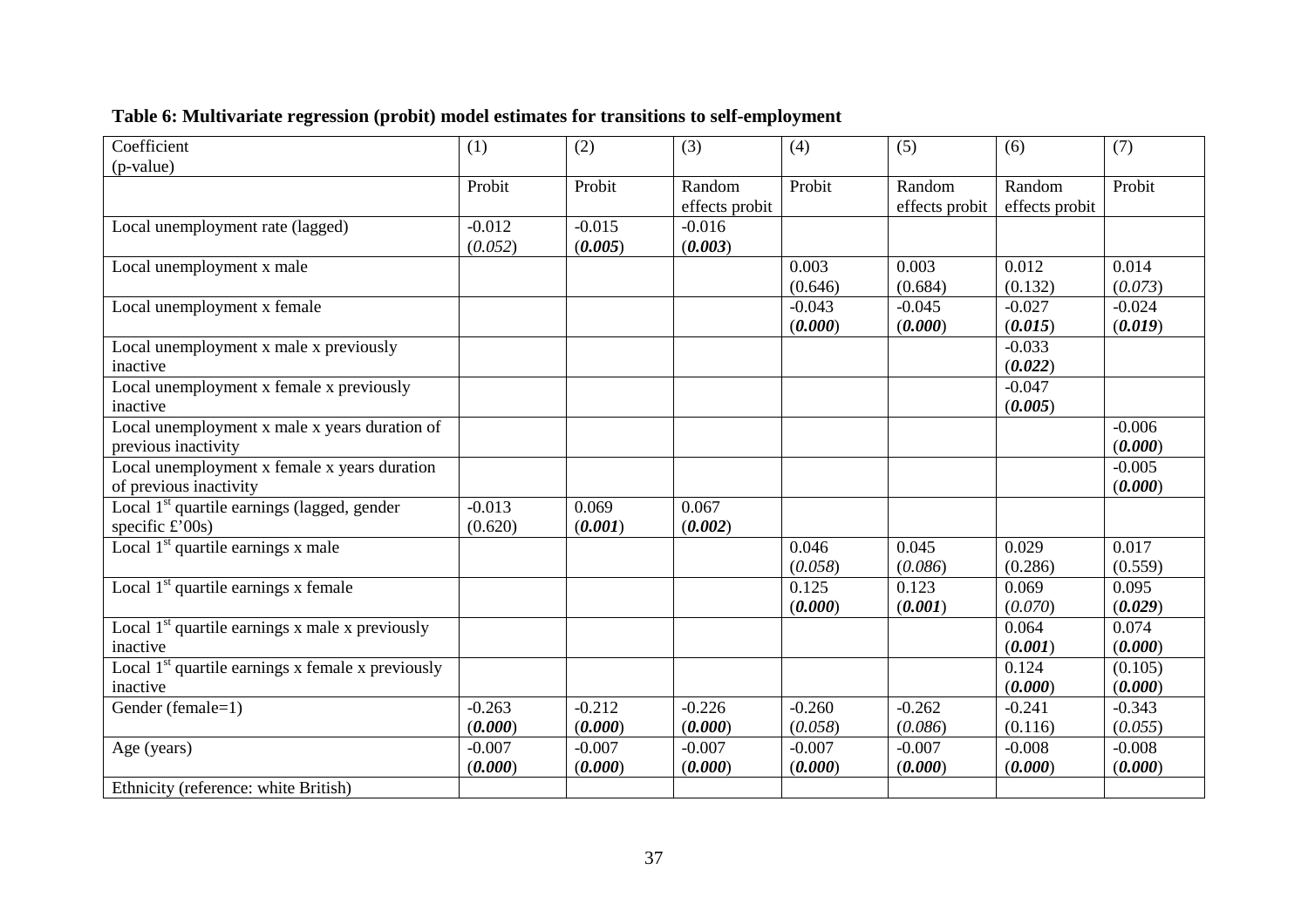| White, non-British                                | 0.154     | 0.183          | 0.195          | 0.176     | 0.188     | 0.195          | 0.164          |
|---------------------------------------------------|-----------|----------------|----------------|-----------|-----------|----------------|----------------|
|                                                   | (0.008)   | (0.002)        | (0.001)        | (0.003)   | (0.002)   | (0.001)        | (0.011)        |
| African-Caribbean                                 | $-0.033$  | 0.029          | 0.033          | 0.029     | 0.033     | 0.028          | $-0.035$       |
|                                                   | (0.568)   | (0.605)        | (0.571)        | (0.610)   | (0.572)   | (0.632)        | (0.612)        |
| Asian                                             | $-0.033$  | 0.006          | 0.007          | 0.003     | 0.004     | $-0.011$       | $-0.014$       |
|                                                   | (0.460)   | (0.899)        | (0.881)        | (0.951)   | (0.934)   | (0.815)        | (0.795)        |
| Chinese and other East Asian                      | 0.093     | 0.137          | 0.150          | 0.133     | 0.145     | 0.129          | 0.137          |
|                                                   | (0.260)   | (0.092)        | (0.080)        | (0.102)   | (0.089)   | (0.137)        | (0.149)        |
| Other                                             | 0.131     | 0.168          | 0.180          | 0.165     | 0.177     | 0.172          | 0.145          |
|                                                   | (0.080)   | (0.024)        | (0.025)        | (0.027)   | (0.027)   | (0.034)        | (0.099)        |
| Highest educational attainment (reference: below  |           |                |                |           |           |                |                |
| age 16 school qualifications)                     |           |                |                |           |           |                |                |
| University or college first degree                | 0.180     | 0.196          | 0.204          | 0.196     | 0.203     | 0.235          | 0.144          |
| or higher                                         | (0.000)   | (0.000)        | (0.000)        | (0.000)   | (0.000)   | (0.000)        | (0.000)        |
| Vocational qualification including                | $-0.015$  | $-0.005$       | $-0.006$       | $-0.008$  | $-0.009$  | 0.003          | 0.008          |
| <b>HNDs</b>                                       | (0.839)   | (0.951)        | (0.941)        | (0.911)   | (0.898)   | (0.970)        | (0.921)        |
| A-levels or equivalent aged 18                    | 0.005     | 0.021          | 0.016          | 0.022     | 0.017     | 0.025          | 0.017          |
|                                                   | (0.899)   | (0.606)        | (0.695)        | (0.591)   | (0.681)   | (0.552)        | (0.721)        |
| O-levels/GCSEs or equivalent                      | 0.061     | 0.074          | 0.074          | 0.075     | 0.075     | 0.086          | 0.071          |
| aged 16                                           | (0.033)   | (0.010)        | (0.013)        | (0.009)   | (0.012)   | (0.004)        | (0.033)        |
| Father was business owner/employer                | 0.097     | 0.099          | 0.108          | 0.098     | 0.106     | 0.102          | 0.078          |
|                                                   | (0.035)   | (0.032)        | (0.028)        | (0.034)   | (0.031)   | (0.040)        | (0.142)        |
| Mother was business owner/employer                | $-0.028$  | $-0.025$       | $-0.028$       | $-0.022$  | $-0.025$  | $-0.019$       | 0.006          |
|                                                   | (0.676)   | (0.713)        | (0.690)        | (0.748)   | (0.723)   | (0.795)        | (0.929)        |
| Rural location                                    | 0.124     | 0.101          | 0.106          | 0.104     | 0.108     | 0.110          | 0.073          |
|                                                   | (0.000)   | (0.000)        | (0.000)        | (0.000)   | (0.000)   | (0.000)        | (0.011)        |
| NUTS 1 regional controls                          | Yes       | N <sub>o</sub> | N <sub>o</sub> | No        | No        | N <sub>o</sub> | N <sub>o</sub> |
| Time controls                                     | Yes       | N <sub>o</sub> | Yes            | No        | Yes       | No             | No             |
|                                                   |           |                |                |           |           |                |                |
| ${\bf N}$                                         | 49553     | 49553          | 49553          | 49553     | 49553     | 49553          | 39046          |
| <b>NT</b>                                         | 106523    | 106523         | 106523         | 106523    | 106523    | 106523         | 86224          |
| LogL                                              | $-7857.8$ | $-7885.0$      | $-7875.4$      | $-7873.4$ | $-7864.1$ | $-7847.8$      | $-5789.4$      |
| Pseudo R-sqrd                                     | 0.031     | 0.028          |                | 0.029     |           |                | 0.035          |
| Proportion of error variance contributed by panel |           |                | 0.086          |           | 0.084     | 0.101          |                |
| level error variance, $\rho$                      |           |                |                |           |           |                |                |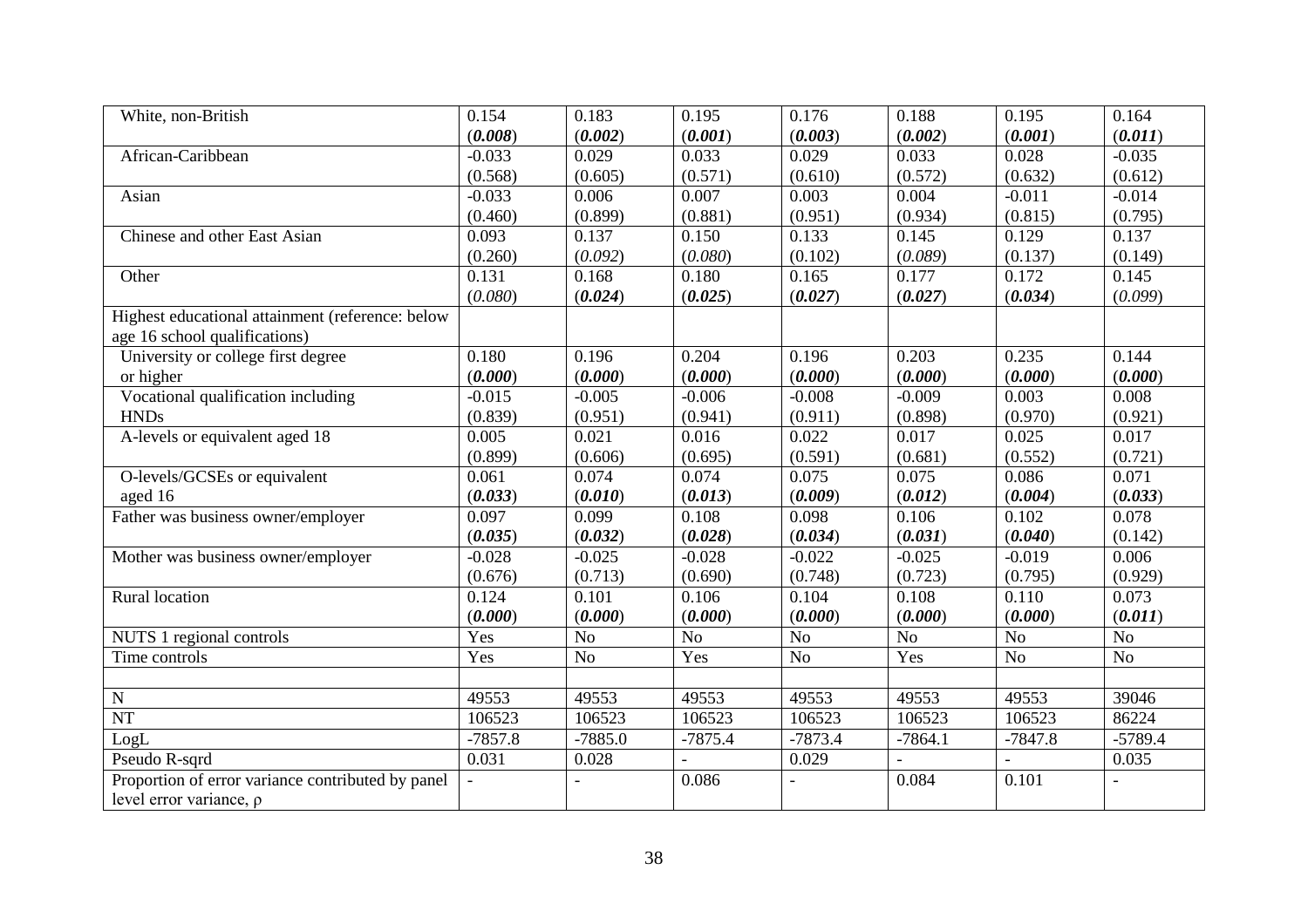Source: author's computations from Understanding Society Waves 1 to 4

Notes: Sample – all adults. P-values (columns 1,2 and 4) are computed after adjustment of standard errors for clustering by individual. *Italic* denotes significance at 0.1 or higher, *bold italic* at 0.05 or higher.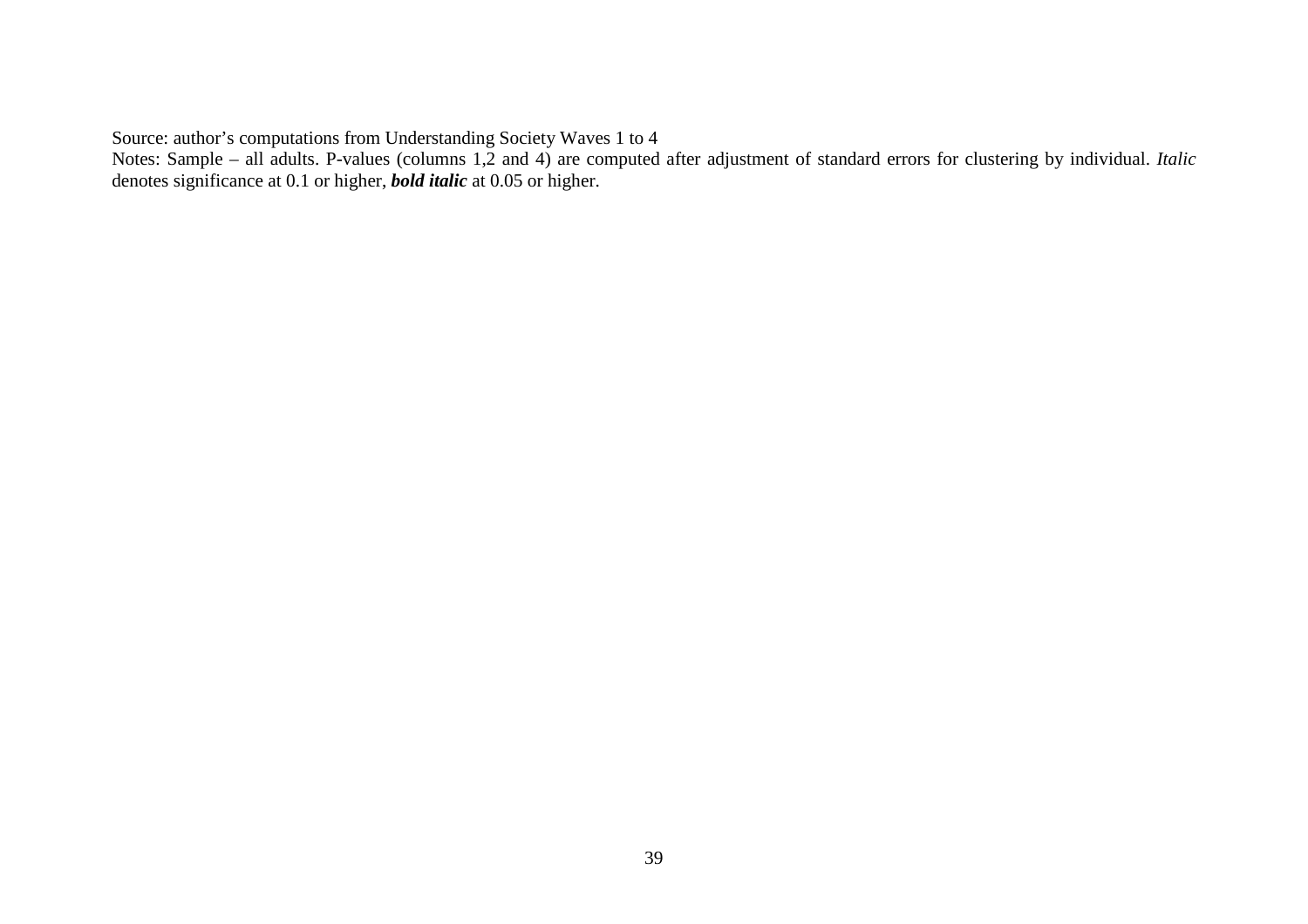#### **Table 7: Multivariate regression model estimates for future self-employment likelihood (16-21 year olds)**

| Coefficient                            |                |
|----------------------------------------|----------------|
|                                        |                |
| (p-value)<br>Local unemployment x male | 0.005          |
|                                        |                |
|                                        | (0.078)        |
| Local unemployment x female            | $-0.004$       |
|                                        | (0.178)        |
| Local $1st$ quartile earnings x male   | 0.019          |
|                                        | (0.118)        |
| Local $1st$ quartile earnings x female | 0.027          |
|                                        | (0.038)        |
| Gender (female=1)                      | $-0.037$       |
|                                        | (0.560)        |
| Age (years)                            | $-0.012$       |
|                                        | (0.000)        |
| Ethnicity (reference: white British)   |                |
| White, non-British                     | 0.069          |
|                                        | (0.108)        |
| African-Caribbean                      | 0.118          |
|                                        | (0.000)        |
| Asian                                  | 0.016          |
|                                        | (0.326)        |
| Chinese and other East Asian           | 0.009          |
|                                        | (0.817)        |
| Other                                  | 0.165          |
|                                        | (0.000)        |
| Father was business owner/employer     | 0.070          |
|                                        | (0.007)        |
| Mother was business owner/employer     | 0.002          |
|                                        | (0.946)        |
| <b>Rural</b> location                  | 0.022          |
|                                        | (0.078)        |
| NUTS 1 regional controls               | No             |
| Time controls                          | N <sub>o</sub> |
|                                        |                |
| $\mathbf N$                            | 3670           |
| $\overline{\text{NT}}$                 | 4939           |
|                                        | 0.041          |
| R-sqrd                                 |                |

Source: author's computations from Understanding Society Waves 1 to 4

Notes: Ordinary least squares regression, dependent variable expressed as probability between 0 and 1. Sample – 16-21 year olds. P-values (columns 1 and 2) are computed after adjustment of standard errors for clustering by individual. *Italic* denotes significance at 0.1 or higher, *bold italic* at 0.05 or higher.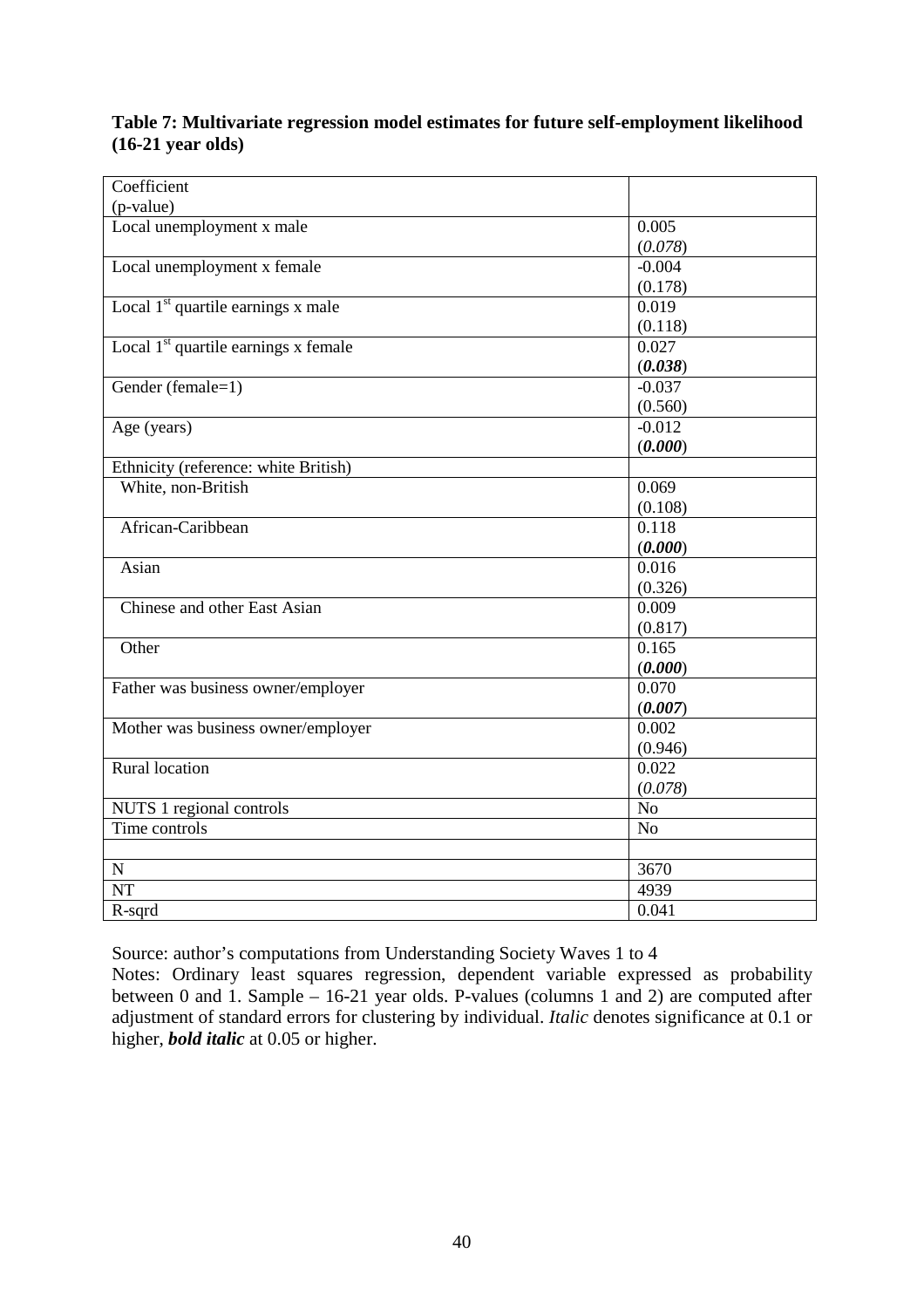

**Figure 1: UK Self-employment Rate 1975-2014**

Source: UK ONS